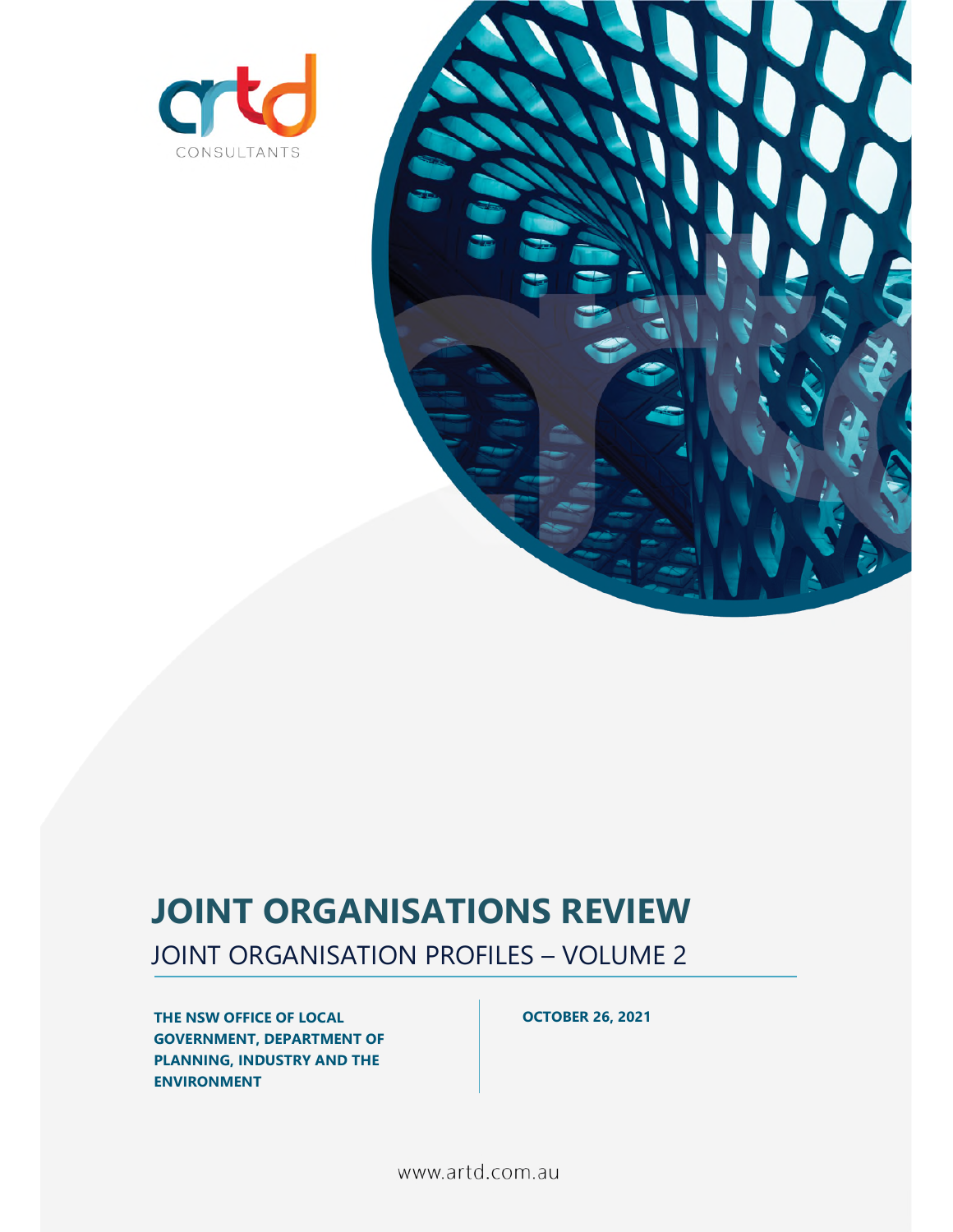## **ACKNOWLEDGMENTS**

This work was completed with the assistance of the Office of Local Government in the New South Wales (NSW) Government Department of Planning, Industry and the Environment.

We would like to thank the many participants from joint organisations and other stakeholder groups. We thank them for their time and insights and trust that their views are adequately represented in this report.

The full list of those consulted is provided in Section 2.3.

#### **ARTD consultancy team**

Emily Verstege, Natalie Martino, Paula Shaw, Thomas Kubler Shaw and our associate Dr Laurel Johnson.

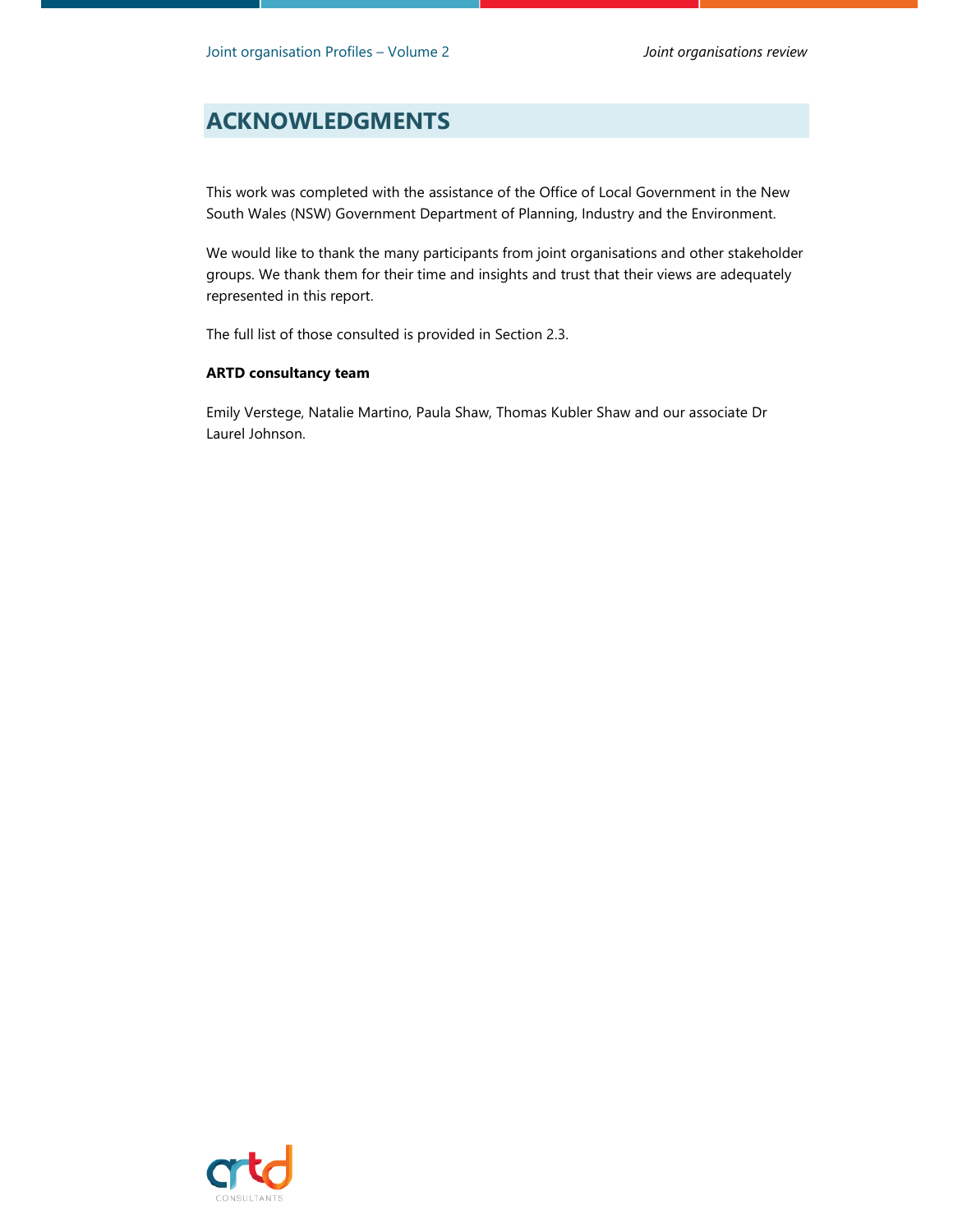# **CONTENTS**

| 1.  |  |
|-----|--|
| 2.  |  |
| 3.  |  |
| 4.  |  |
| 5.  |  |
| 6.  |  |
| 7.  |  |
| 8.  |  |
| 9.  |  |
| 10. |  |
| 11. |  |
| 12. |  |
| 13. |  |
| 14. |  |

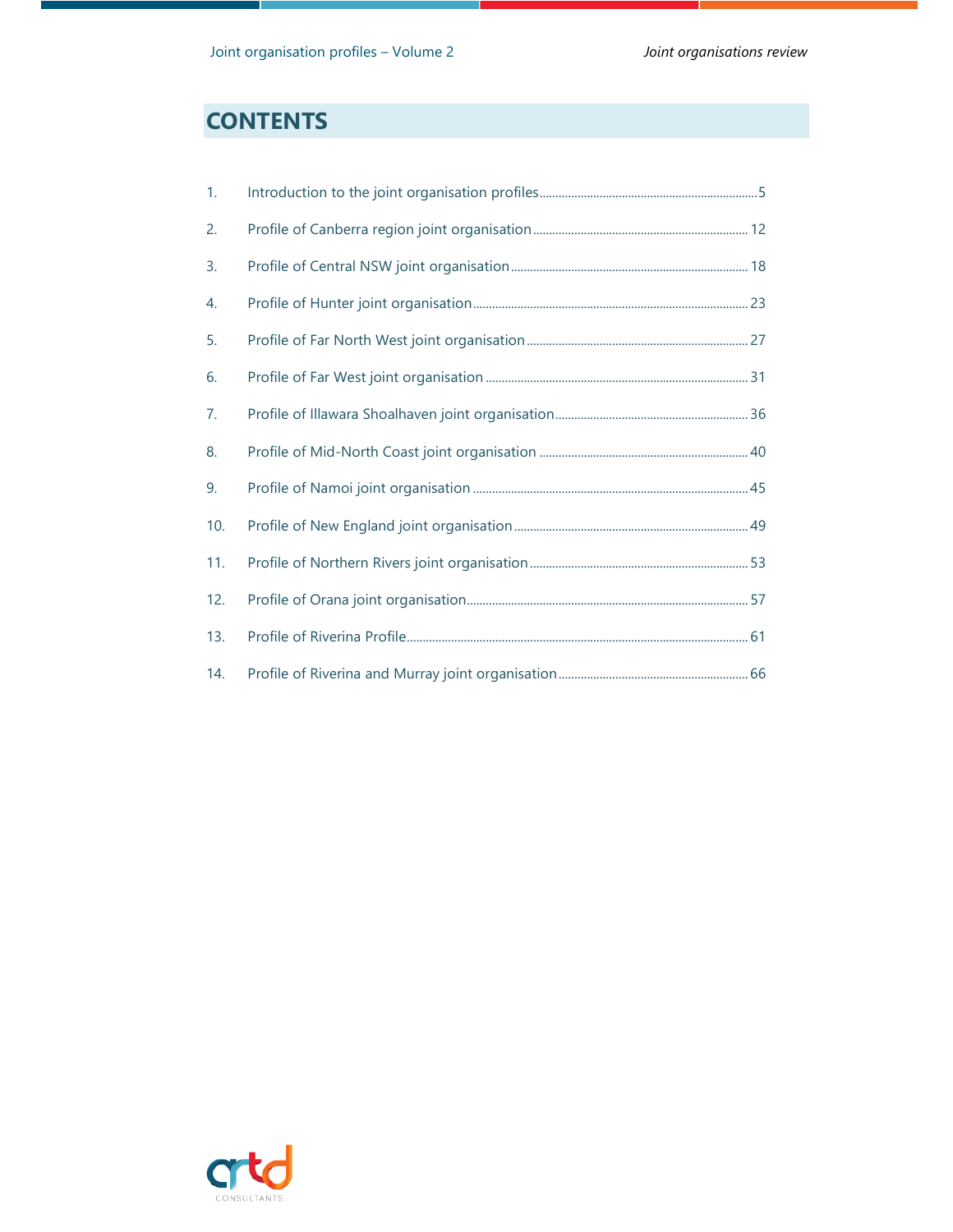# **TABLES**

### TABLES

| Table1.   |                                                                      |
|-----------|----------------------------------------------------------------------|
| Table 2.  |                                                                      |
| Table 3.  |                                                                      |
| Table 4.  | Member council profile, Canberra joint organisation13                |
| Table 5.  | Member council profile, Central NSW joint organisation19             |
| Table 6.  |                                                                      |
| Table 7.  | Member council profiles, Far North West joint organisation 28        |
| Table 8.  |                                                                      |
| Table 9.  | Member council profiles, Illawarra Shoalhaven joint organisation  37 |
| Table 10. | Member council profiles, Mid-North Coast joint organisation 41       |
| Table 11. |                                                                      |
| Table 12. | Member council profiles, New England joint organisation  50          |
| Table 13. | Member council profiles, Northern Rivers joint organisation 54       |
| Table 14. |                                                                      |
| Table 15. |                                                                      |
| Table 16. | Member council profiles, Riverina and Murray joint organisation  67  |

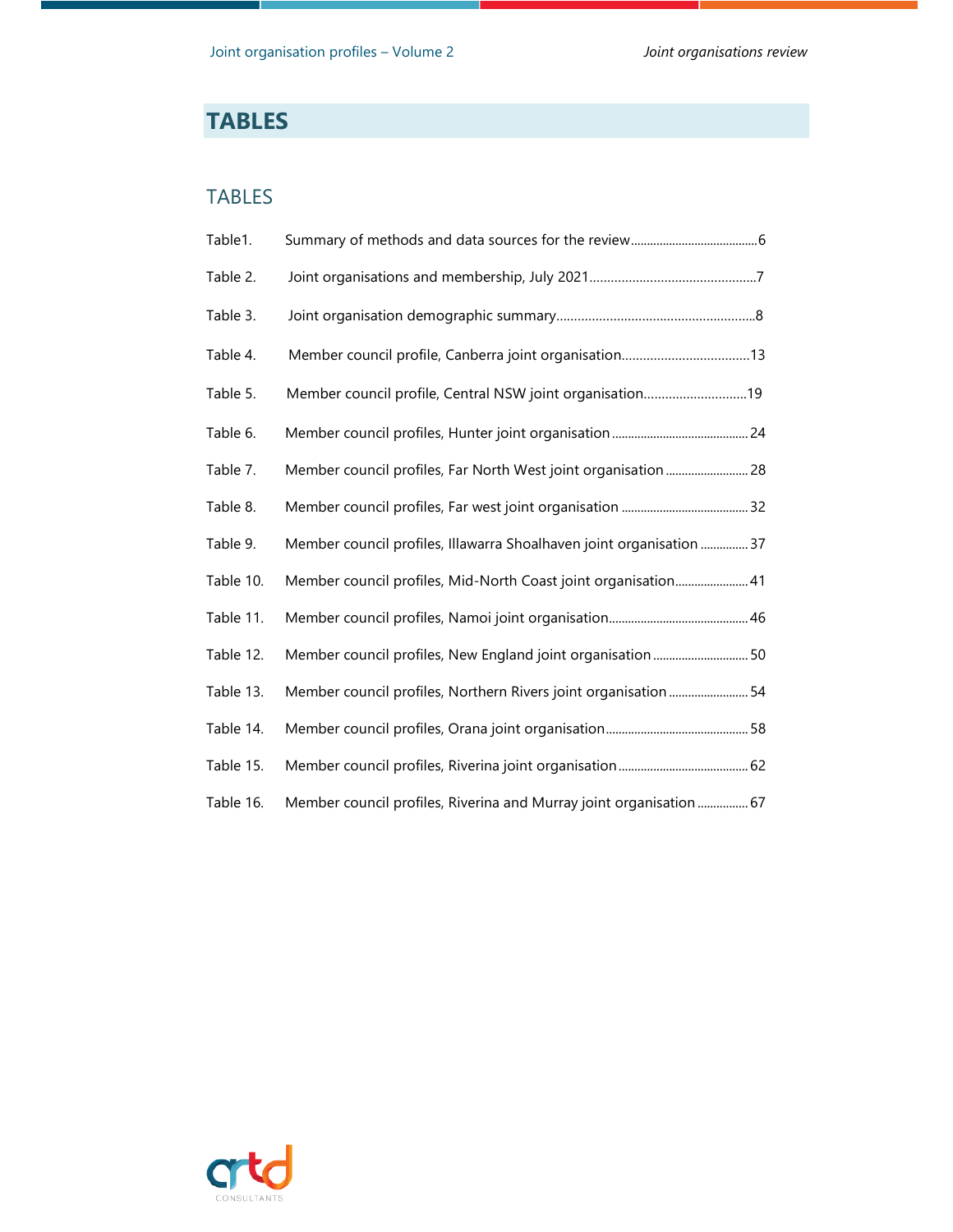# **1. INTRODUCTION TO THE JOINT ORGANISATION PROFILES**

## 1.1 PURPOSE OF THIS REPORT

In 2017, the NSW Parliament passed the *Local Government Amendment (Regional Joint Organisations) Act 2017,* to establish a network of joint organisations (JOs). The JOs are local government entities with legal powers to enable councils to work together at a regional level and with state agencies and other organisations to achieve better planning, economic development and service delivery outcomes in regional NSW.

The Office of Local Government (OLG), Department of Planning, Industry and Environment (DPIE) contracted ARTD to review the JO framework. The overall objective of this review was to ensure the effectiveness of the JO framework, so that JOs can deliver their core functions.

The **Terms of Reference** for the Review were:

- Analysis of what has worked in the establishment of the JOs, and what barriers exist to good governance.
- How effective the JO model has been in supporting JOs to deliver against the core objectives of advocacy, strategic leadership and better outcomes for regional communities.
- How the delivery of core objectives can be measured.
- How other NSW and Commonwealth agencies work with the JO network and value the contribution of the JO network.
- Overview of JO achievements and opportunities to share learnings from those achievements.
- How the \$150,000 capacity building funding has been used and the value of that funding program to the ongoing sustainability of JOs.
- Identification of barriers to success of the JO model.
- What a successful JO network looks like and how it can be realised.

Volume 1 provides an overview assessment of the JO model and key findings against the terms of reference.

This report (Volume 2) provides detailed information about how each of the 13 JOs is tracking against the core functions of the JO model.

#### 1.2 METHODS

This was a mixed methods review, including collection and analysis of both qualitative and quantitative data sources (Table 1).

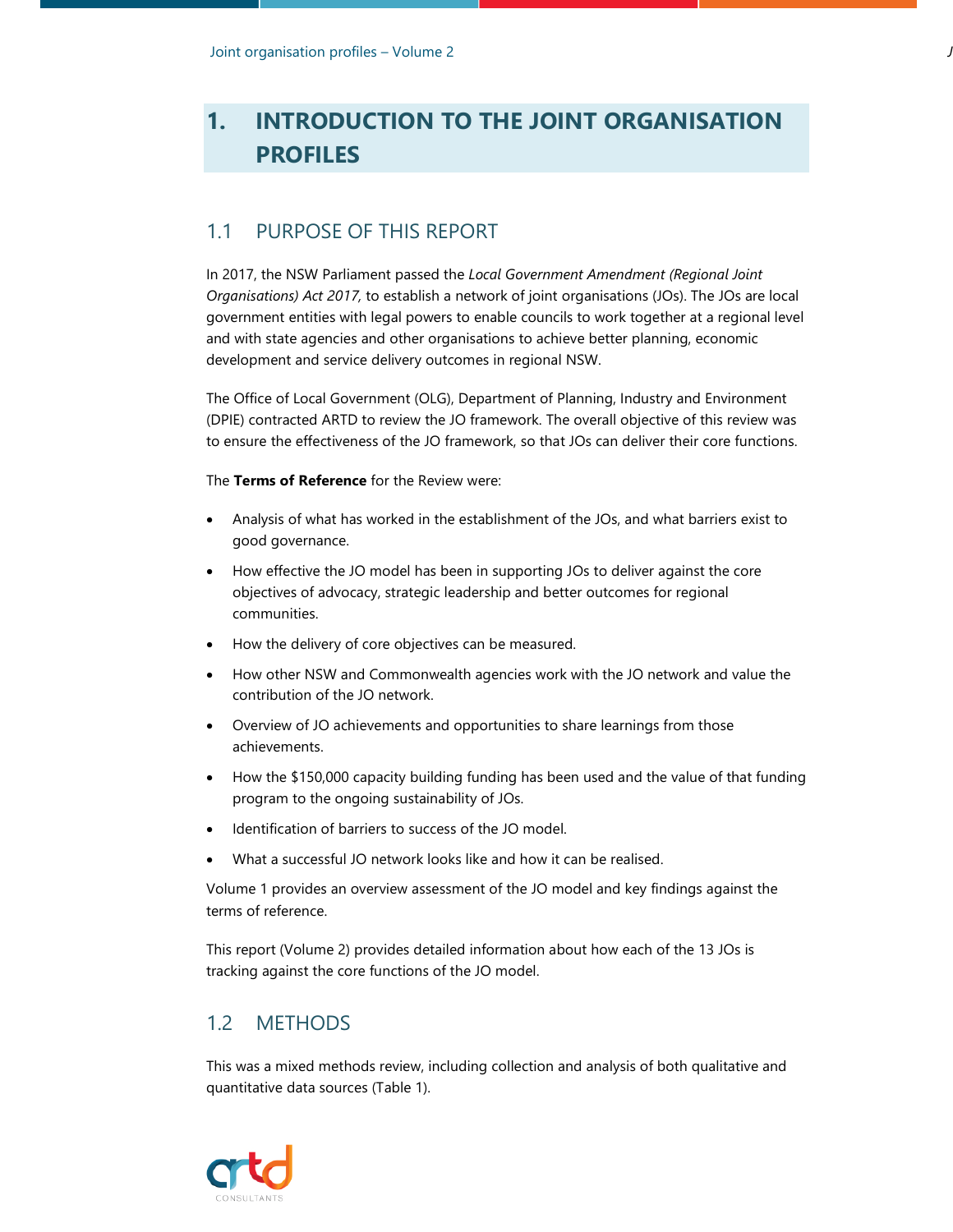| <b>Method</b>                    | <b>Sample size</b>                     | <b>Details</b>                                                                                                                                                                                                                                                                                                                                                                                                                                                                                                                                                                                                                                                                                                                                                                                                                  |
|----------------------------------|----------------------------------------|---------------------------------------------------------------------------------------------------------------------------------------------------------------------------------------------------------------------------------------------------------------------------------------------------------------------------------------------------------------------------------------------------------------------------------------------------------------------------------------------------------------------------------------------------------------------------------------------------------------------------------------------------------------------------------------------------------------------------------------------------------------------------------------------------------------------------------|
| Document<br>review               | 23 documents                           | Peer-reviewed publications describing good practice in<br>regional governance to understand how the JO model<br>compares with other approaches to regional governance.<br>Policy documents, including regulatory and compliance<br>$\bullet$<br>documents and NSW Audit Office reviews.<br>Demographic and financial data from the Australian Bureau<br>$\bullet$<br>of Statistics and Office of Local Government about JOs and<br>their member councils                                                                                                                                                                                                                                                                                                                                                                        |
| General<br>Manager<br>survey     | 51 responses<br>(59% response<br>rate) | Online survey distributed by email to general managers of<br>$\bullet$<br>all JO member councils (n=87).                                                                                                                                                                                                                                                                                                                                                                                                                                                                                                                                                                                                                                                                                                                        |
| Key<br>stakeholder<br>interviews | 82 interviews                          | Semi-structured interviews with:<br>Office of Local Government staff, including Council<br>$\bullet$<br>Engagement Managers and senior strategic policy staff<br>$(n=5)$<br>JO Chairs (n=13)<br>٠<br>JO executive officers (n=13)<br>$\bullet$<br>Member council mayors (n=5)<br>$\bullet$<br>Member council general managers (n=13)<br>$\bullet$<br>Other JO project staff (n=2)<br>$\bullet$<br>Regional Directors (Regional NSW) (n=4)<br>$\bullet$<br>NSW state agency representatives, including the<br>٠<br>Department of Planning, Industry and Environment (DPIE)<br>Water (n=4), Regional Planning (n=4); Destination NSW<br>(n=1); Resilience NSW (n=6); Western Catchment<br>Management Authority (n=1)<br>JO associate members, including peak bodies (n=7)<br>٠<br>Regional Development Australia committees (n=4) |

#### **TABLE 1. SUMMARY OF METHODS AND DATA SOURCES FOR THE REVIEW**

Data for each of the JO profiles draws on information from all of the relevant documentation and all interviews conducted with stakeholders for each JO. To preserve the confidentiality of interview participants, we have not presented the views of any particular individual, rather, we have sought to synthesise the information provided by all interviewees for each JO.

In addition, we have reported the findings of the survey of general managers at the JO level as an indication of sentiment on a range of issues across the JO. In some instances, where the number of respondents is very low for a particular JO, we have not been able to report findings due to the imperative to maintain confidentiality.

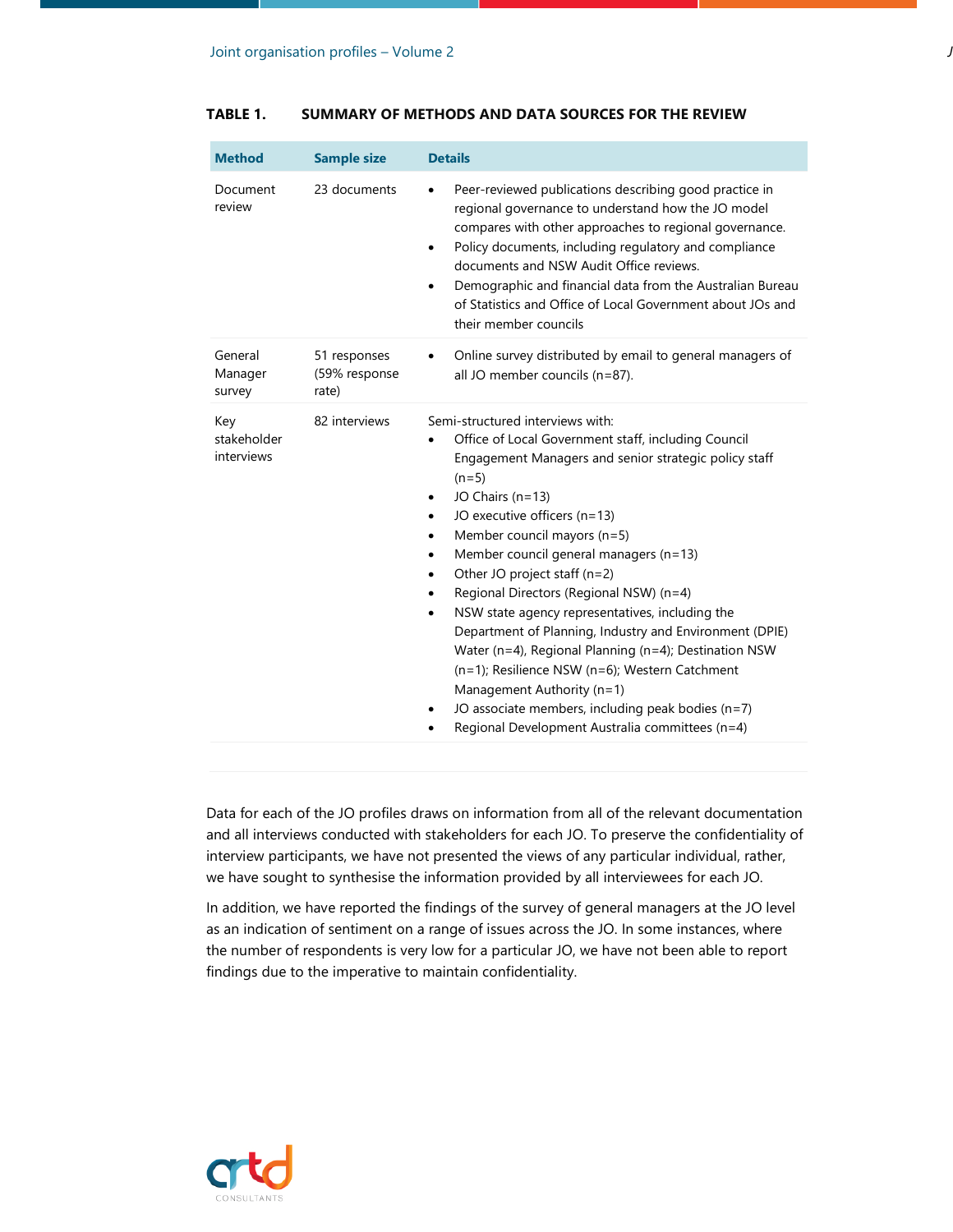## 1.3 THE JOINT ORGANISATIONS

There are 13 joint organisations, with members from 87 regional councils (Table 2).

#### **TABLE 2. JOINT ORGANISATIONS AND MEMBERSHIP, JULY 2021**

| <b>Joint</b><br>organisation | <b>Council members</b>                                                                                                                                |
|------------------------------|-------------------------------------------------------------------------------------------------------------------------------------------------------|
| Canberra Region              | Bega Valley, Eurobodalla, Goulburn-Mulwaree, Hilltops, Queanbeyan-Palerang,<br>Snowy Monaro, Snowy Valleys, Upper Lachlan, Wingecarribee, Yass Valley |
| <b>Central NSW</b>           | Bathurst, Blayney, Cabonne, Cowra, Forbes, Lachlan, Oberon, Orange, Parkes,<br>Weddin                                                                 |
| Hunter                       | Cessnock, Dungog, Lake Macquarie, Maitland, Mid-Coast, Muswellbrook,<br>Newcastle, Port Stephens, Singleton, Upper Hunter                             |
| Illawarra<br>Shoalhaven      | Kiama, Shellharbour, Shoalhaven, Wollongong                                                                                                           |
| Namoi                        | Gunnedah, Gwydir, Liverpool Plains, Tamworth, Walcha                                                                                                  |
| New England                  | Armidale, Glen Innes Severn, Inverell, Uralla, Moree Plains, Narrabri, Tenterfield                                                                    |
| Northern Rivers              | Ballina, Byron, Kyogle, Lismore, Richmond Valley, Tweed                                                                                               |
| Orana                        | Bogan, Gilgandra, Mid-Western, Narromine, Warren, Warrumbungle                                                                                        |
| Riverina and<br>Murray       | Albury, Berrigan, Carrathool, Edward River, Federation, Griffith, Hay, Leeton, Murray<br>River, Murrumbidgee, Narrandera                              |
| Riverina                     | Bland, Coolamon, Cootamundra-Gundagai, Greater Hume, Junee, Lockhart,<br>Temora, Wagga                                                                |
|                              | Mid North Coast Port Macquarie-Hastings, Kempsey, Bellingen                                                                                           |
| Far North West               | Bourke, Cobar, Walgett                                                                                                                                |
| Far South West               | Balranald, Broken Hill, Central Darling, Wentworth                                                                                                    |

#### 1.4 ABOUT THE JOINT ORGANISATIONS

The 13 joint organisations are made up of member councils that represent enormously divergent populations, ranging from major coastal population centres with strong growth and diversified economies (e.g. Wollongong, Newcastle), through to very sparsely populated areas with extremely limited resources (e.g. Far West). The demographic profiling in this report highlights the importance of considering differing needs and challenges in each of the JOs.

Some key demographic features for each JO is presented in Table 3.

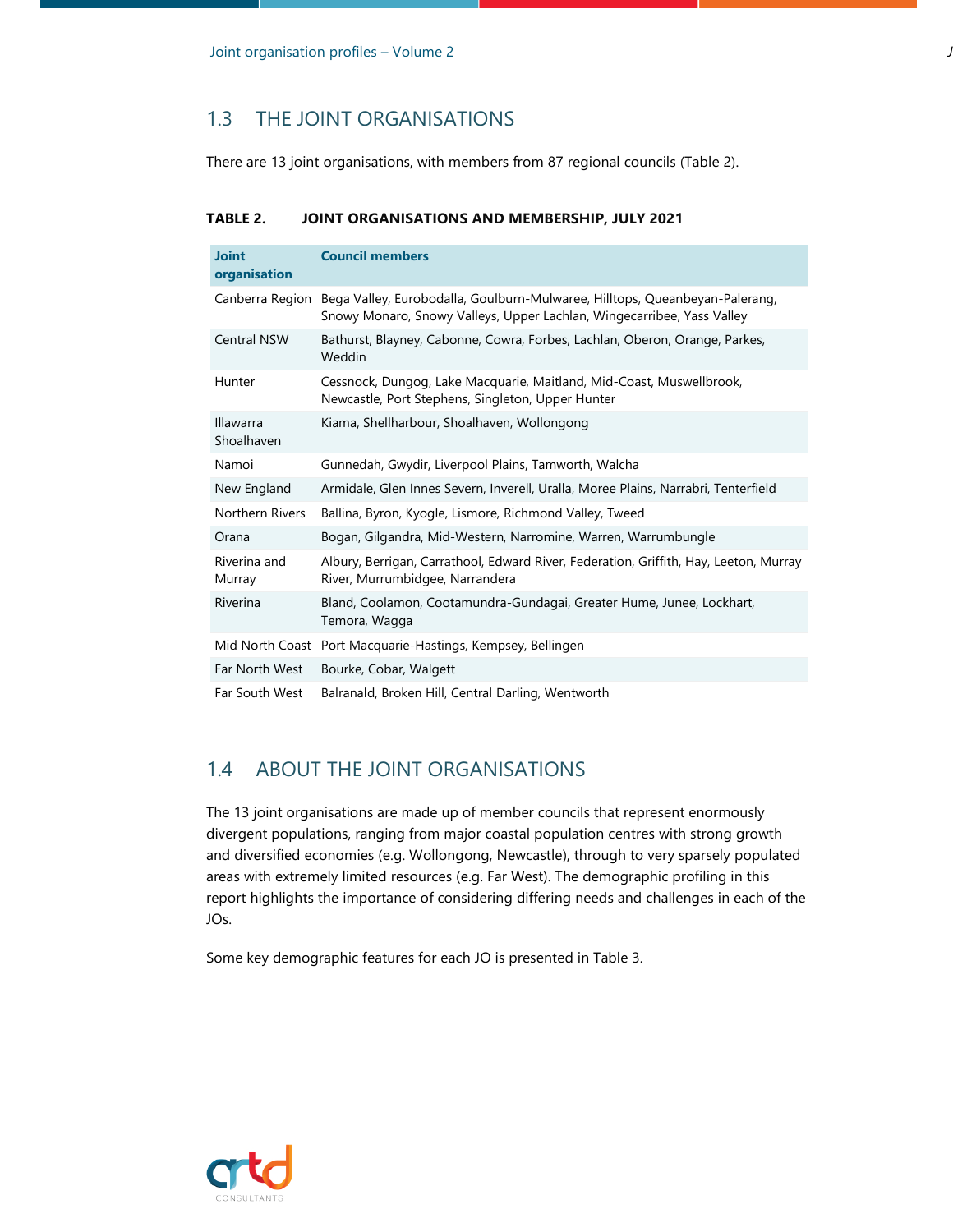#### **TABLE 3. JOINT ORGANISATION DEMOGRAPHIC SUMMARY**

| <b>Joint</b><br>organisation | <b>Most common</b><br>member<br>classification | <b>Most common</b><br><b>Main industry</b><br>employer | Sum of<br><b>Population</b> | age (2016)<br>census-quick<br>stats) | <b>Average median Sum of JO Area</b><br>(km2) | <b>Average</b><br><b>Population</b><br><b>Density per</b><br>capita/km2 | <b>Sum of Total</b><br><b>Rate Revenue</b><br>(\$'000) | <b>Average Socio-</b><br><b>Economic Index</b><br><b>Ranking 2016</b> | Average<br><b>Aboriginal &amp;</b><br><b>Torres Strait</b><br><b>Islanders</b><br><b>Population (%)</b> |
|------------------------------|------------------------------------------------|--------------------------------------------------------|-----------------------------|--------------------------------------|-----------------------------------------------|-------------------------------------------------------------------------|--------------------------------------------------------|-----------------------------------------------------------------------|---------------------------------------------------------------------------------------------------------|
| Canberra                     | Regional<br>Town/City                          | Healthcare &<br>Social<br>Assistance                   | 292,901                     | 45.4                                 | 63,321.5                                      | 6.7                                                                     | 210,511.0                                              | 71.3                                                                  | 3.4                                                                                                     |
| Central                      | Large Rural                                    | Agriculture                                            | 159,050                     | 42.5                                 | 47,129.7                                      | 17.9                                                                    | 117,430.5                                              | 55.8                                                                  | 7.2                                                                                                     |
| Hunter                       | Regional<br>Town/City                          | <b>Health Care</b><br>and Social<br>Assistance         | 740,676                     | 40.7                                 | 32,748.1                                      | 154.7                                                                   | 546,281.0                                              | 61.9                                                                  | 5.5                                                                                                     |
| Far North West Large Rural   |                                                | Mining,<br>Agriculture                                 | 13,403                      | 38.33                                | 109,487.2                                     | 0.1                                                                     | 12,670.0                                               | 31.3                                                                  | 24.9                                                                                                    |
| Far South West Rural         |                                                | Agriculture,                                           | 28,953                      | 42.25                                | 101,609.2                                     | 26.2                                                                    | 23,565.0                                               | 22.0                                                                  | 16.6                                                                                                    |
| Illawarra<br>Shoalhaven      | Regional<br>Town/City                          | Health Care &<br>Social<br>Assistance                  | 415,688                     | 43.25                                | 5,655.8                                       | 229.5                                                                   | 302,101.0                                              | 79.0                                                                  | 3.4                                                                                                     |
| Mid-North<br>Coast           | Regional<br>Town/City                          | Health Care &<br>Social<br>Assistance                  | 125,759                     | 48                                   | 8,658.5                                       | 13.2                                                                    | 77,294.0                                               | 45.0                                                                  | 6.4                                                                                                     |

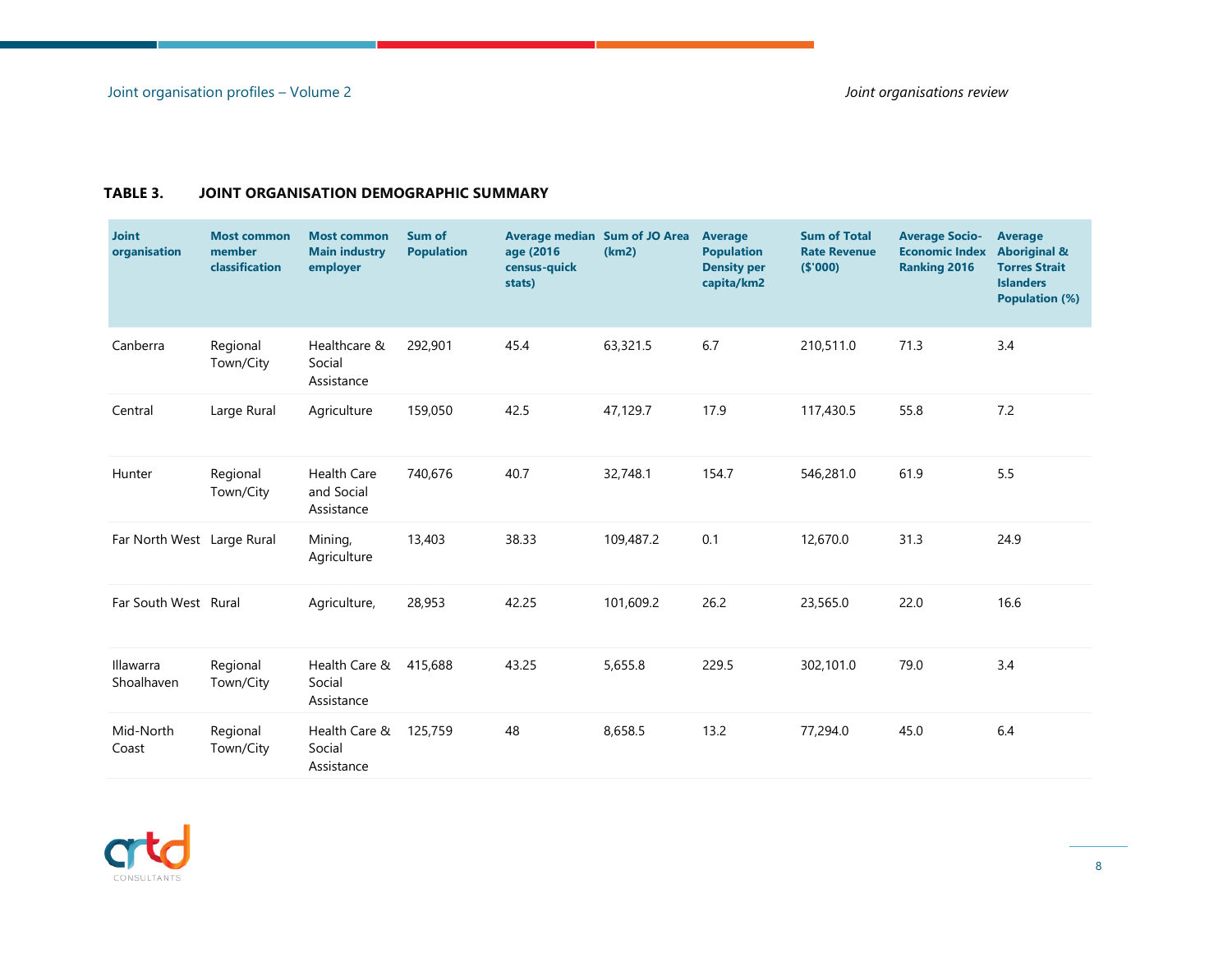#### Joint organisation profiles – Volume 2 *Joint organisations review*

| <b>Joint</b><br>organisation | <b>Most common</b><br>member<br>classification | <b>Most common</b><br><b>Main industry</b><br>employer | Sum of<br><b>Population</b> | <b>Average median Sum of JO Area</b><br>age (2016<br>census-quick<br>stats) | (km2)    | Average<br><b>Population</b><br><b>Density per</b><br>capita/km2 | <b>Sum of Total</b><br><b>Rate Revenue</b><br>(5'000) | <b>Average Socio-</b><br><b>Economic Index</b><br><b>Ranking 2016</b> | <b>Average</b><br><b>Aboriginal &amp;</b><br><b>Torres Strait</b><br><b>Islanders</b><br><b>Population (%)</b> |
|------------------------------|------------------------------------------------|--------------------------------------------------------|-----------------------------|-----------------------------------------------------------------------------|----------|------------------------------------------------------------------|-------------------------------------------------------|-----------------------------------------------------------------------|----------------------------------------------------------------------------------------------------------------|
| Namoi                        | Large Rural                                    | Agriculture                                            | 91,191                      | 44.2                                                                        | 35,474.3 | 2.3                                                              | 66,009.0                                              | 46.4                                                                  | 9.4                                                                                                            |
| New England                  | Large Rural                                    | Agriculture                                            | 95,740                      | 43.14                                                                       | 64,168.7 | 1.7                                                              | 89,702.0                                              | 38.1                                                                  | 9.8                                                                                                            |
| Northern<br><b>Rivers</b>    | Regional<br>Town/City                          | Health Care &<br>Social<br>Assistance                  | 251,002                     | 46                                                                          | 10,277.7 | 45.0                                                             | 155,091.0                                             | 53.2                                                                  | 4.3                                                                                                            |
| Orana                        | Rural                                          | Agriculture                                            | 50,644                      | 43.5                                                                        | 56,571.1 | 1.0                                                              | 44,591.0                                              | 33.8                                                                  | 13.4                                                                                                           |
| Riverina                     | Large Rural                                    | Agriculture,                                           | 113,319                     | 43.13                                                                       | 33,461.3 | 3.4                                                              | 79,464.0                                              | 60.5                                                                  | 4.3                                                                                                            |
| Riverina and<br>Murray       | Large Rural                                    | Agriculture,                                           | 150,042                     | 43.55                                                                       | 72,867.5 | 19.3                                                             | 109,737.0                                             | 47.0                                                                  | 5.1                                                                                                            |

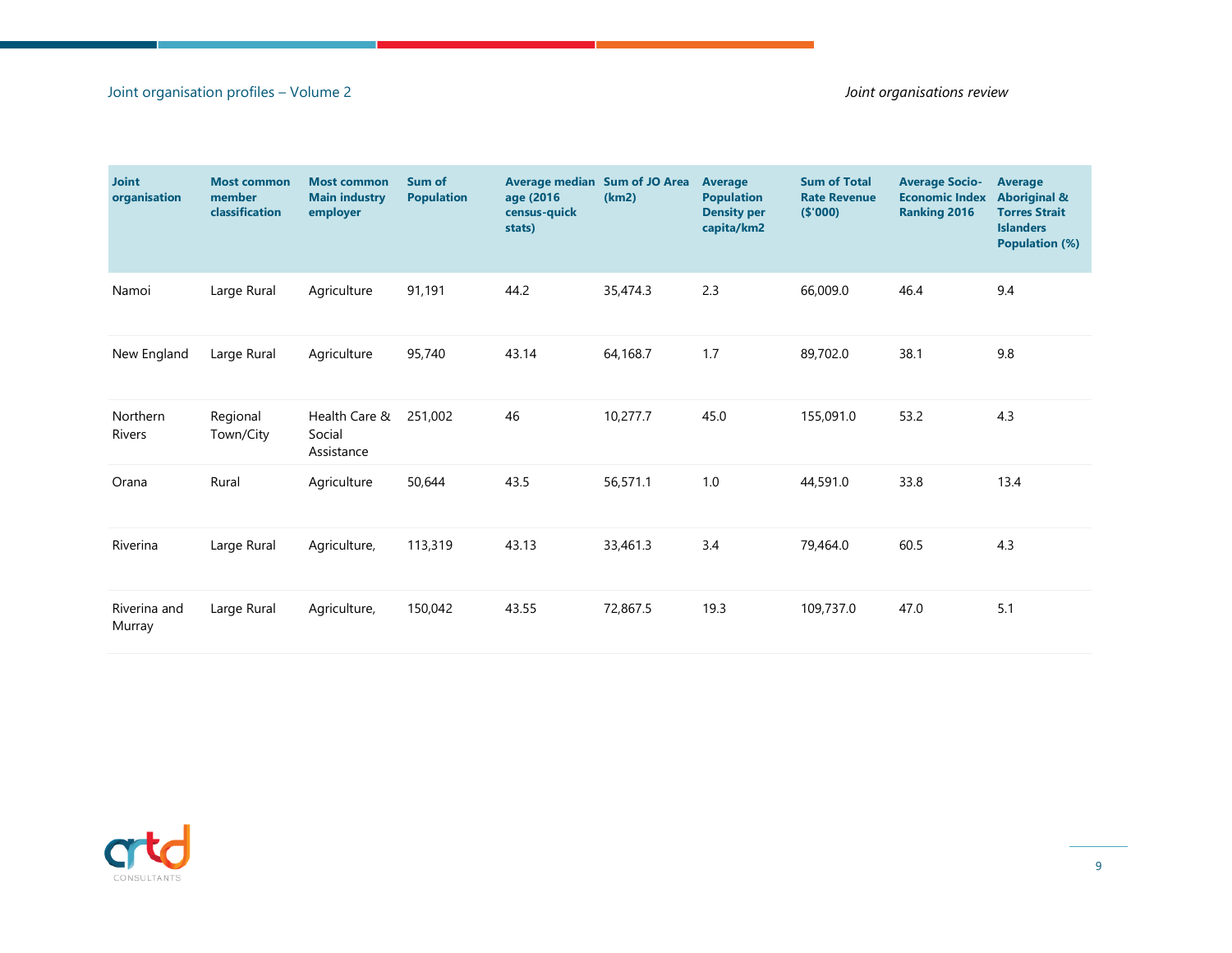#### CLASSIFICATION AND INDUSTRY

Each JO has been classified based on the median classification across all of its member councils. Eight of the JOs are classified overall as rural areas and the remaining five are classified as regional towns. While of course, the overall classification does not capture the diversity within each JO, it does provide a broad sense of the potential challenges for JOs that are overwhelmingly rural. Of the eight JOs that are classified as rural, all list agriculture as their primary industry, with only Far North West also listing mining. In JOs where regional towns predominate, primary industries are listed as healthcare and social support, indicating that these JOs have at least one significant regional service hub.

#### POPULATION

The total populations for each JO range from just 13,403 in the Far North West JO, up to 740,676 in the Hunter JO which takes in the major population hubs of Lake Macquarie and Newcastle. Population size has major implications for the revenue available to the JO as well as issues such as a strong local skills base from which to draw. Areas with higher populations are more likely to have better access to a range of services and have greater potential for realising economies of scale in local government administration.

#### LAND SIZE, POPULATION DENSITY

The largest JO in geographic terms is also the smallest in population. Across an area of over 109,000 square kilometres, the Far North West JO has a population density of 0.1 people per square kilometre. While the Far South West JO appears to have a substantially higher population density, the inclusion of Broken Hill which accounts for 61% of the population, masks the otherwise very low population density. JOs with very low population density are likely to face significant challenges in providing services equitably across vast geographic areas. The Illawarra Shoalhaven JO has the smallest land mass of any JO and the second highest population overall, giving it by far the highest population density of 229.5 people per square kilometre.

#### AGE AND ETHNICITY

Notably, the average median age in every JO is higher than the NSW median age of 38, indicating that issues of an ageing population are likely to be felt more strongly in the regions.

Similarly, the average percentage of Aboriginal and Torres Strait Islander Australians across every JO is higher than that of NSW overall. Far West, Far North West and Orana JOs have substantial proportions of their population who are Aboriginal and Torres Strait Islander people (between 13% and 24%) with implications for specific needs that are different.

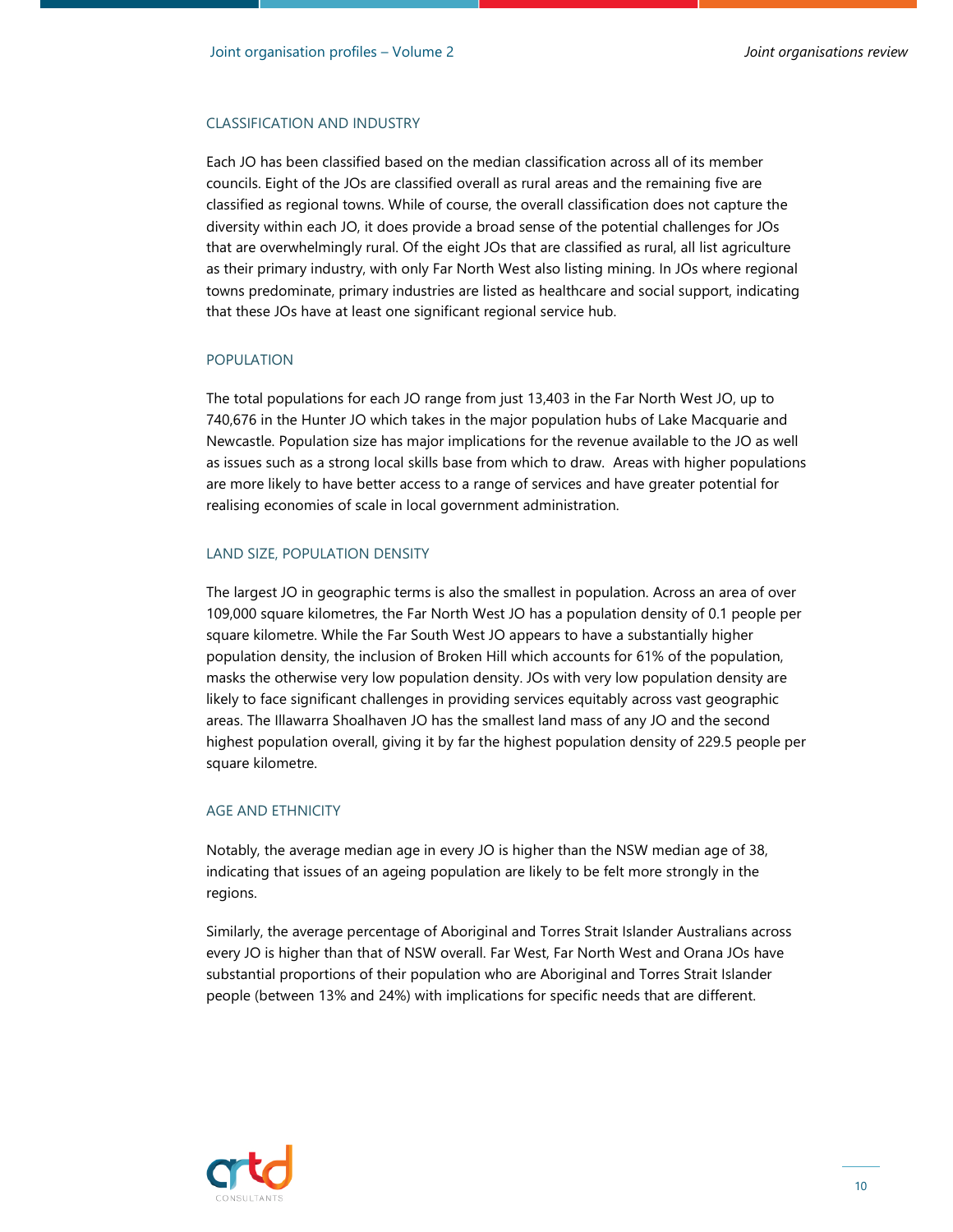#### TOTAL RATE REVENUE

The total rate revenue for each JO was calculated using data from the NSW Local Government publicly available data set for 2018/19<sup>12</sup>.

This measure is a proxy for understanding the extent to which member councils of JOs are financially able to support the costs of running a JO. The data presented in Table 3 shows that there are discrepancies between JOs that are financially relatively robust and those which appear more vulnerable. The Far North West, Far South West and Orana JOs have the lowest available rate revenues of all the JOs. Conversely, Hunter, Illawarra Shoalhaven and Canberra JOs have the highest rate revenues.

#### SOCIO-ECONOMIC INDEX RANKING (FOR NSW)

ABS provides relative rankings for advantage and disadvantage, based on the Socio-Economic Index for Areas (SEIFA), for all local government areas (LGAs) in NSW. The ranks were given from 1 being the most disadvantaged LGA (Brewarrina), to 128, being the least disadvantaged LGA (Kuringai) in NSW. The rankings provided in Table 3 show an average of the member councils' rankings. The JOs with the lowest rankings (Far North West, Far South West and Orana) are also those with the lowest rate revenues, low population density and highest Aboriginal and Torres Strait Islander populations.

#### SUMMARY

The demographic data highlights the extent to which the JOs are each operating from different starting points in terms of the revenue available to support them and the range of challenges they are facing.

The chapters that follow are brief regional profiles for each of the JOs.

<sup>2</sup> By finding the sum of 'Total residential rate revenue', 'Total farm rate revenue', 'Total business rate revenue' and 'Total mining rate revenue' for each member council, a total rate revenue for each member council was calculated. These totals were then added together to calculate the total rate revenue available to the JO.



<sup>1</sup> https://www.olg.nsw.gov.au/public/about-councils/comparative-council-information/your-councilreport/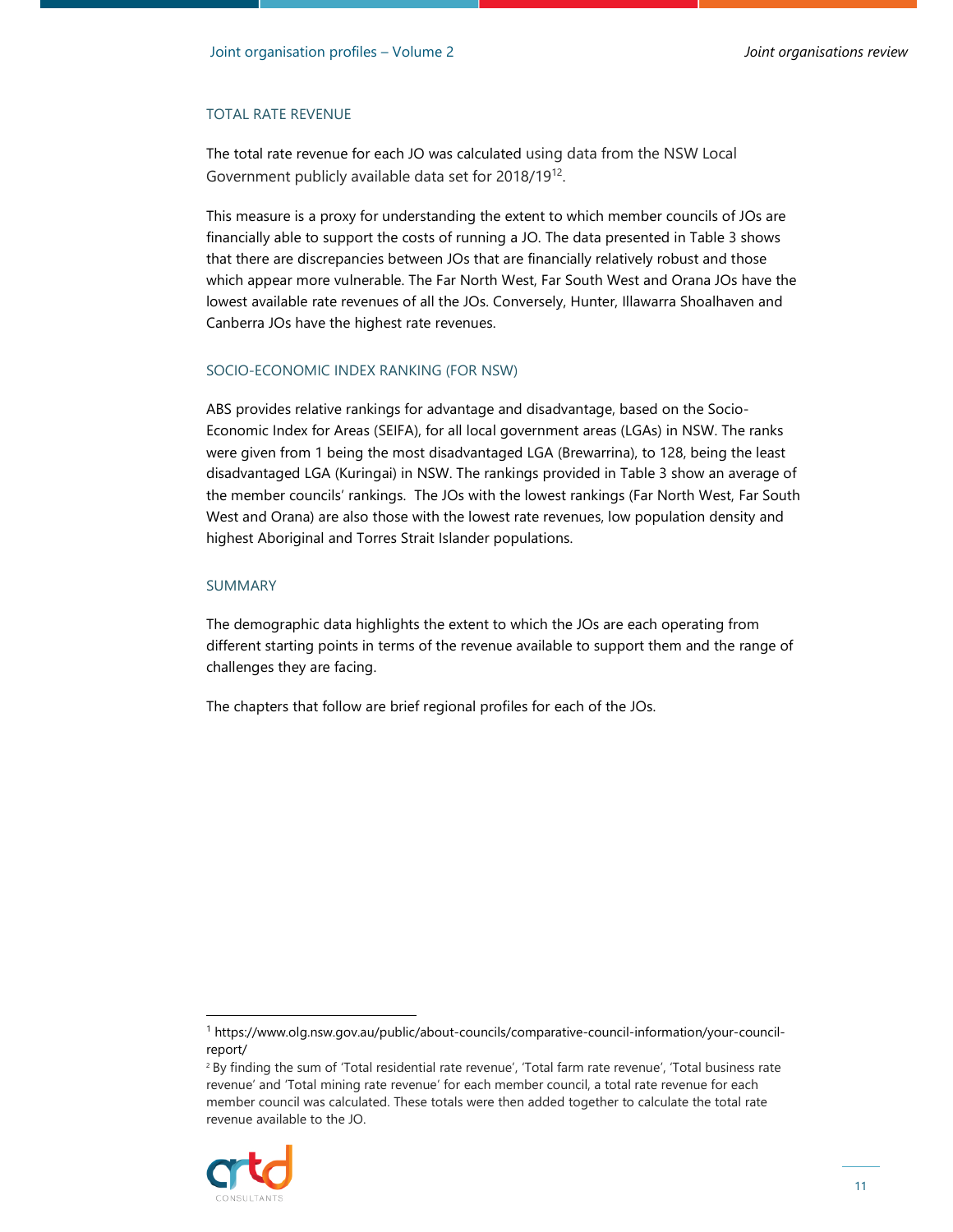## **2. PROFILE OF CANBERRA REGION JOINT ORGANISATION**

#### BACKGROUND

The Canberra Region JO takes in an extensive area of NSW that surrounds the Australian Capital Territory (ACT). The Canberra region is the most southern JO and with 10 member councils it has one of the largest memberships. Queanbeyan-Palerang Regional has the largest population but Snowy Monaro Regional has the largest council area. The 10 member councils cover a diverse geography of coastal, metropolitan, peri-urban, rural and remote locations. Larger member councils in this JO have played an important role in supporting the smaller councils taking on a hosting role for the JO staff. The geographic diversity is consistent with its socio-economic diversity with rankings of advantage across the JO ranging from low (32 in Hilltops) to high (109 in Yass Valley).

The operational funding for the Canberra Region JO is sourced from member council contributions, grants and other income sources.<sup>3</sup>

<sup>&</sup>lt;sup>3</sup> According to the CRJO Revenue Policy other income sources includes project income, procurement rebate administration, other revenue and MV private use. The report is available here https://crjo.nsw.gov.au/wpcontent/uploads/2019-2020-CRJO-Revenue-Policy.pdf.

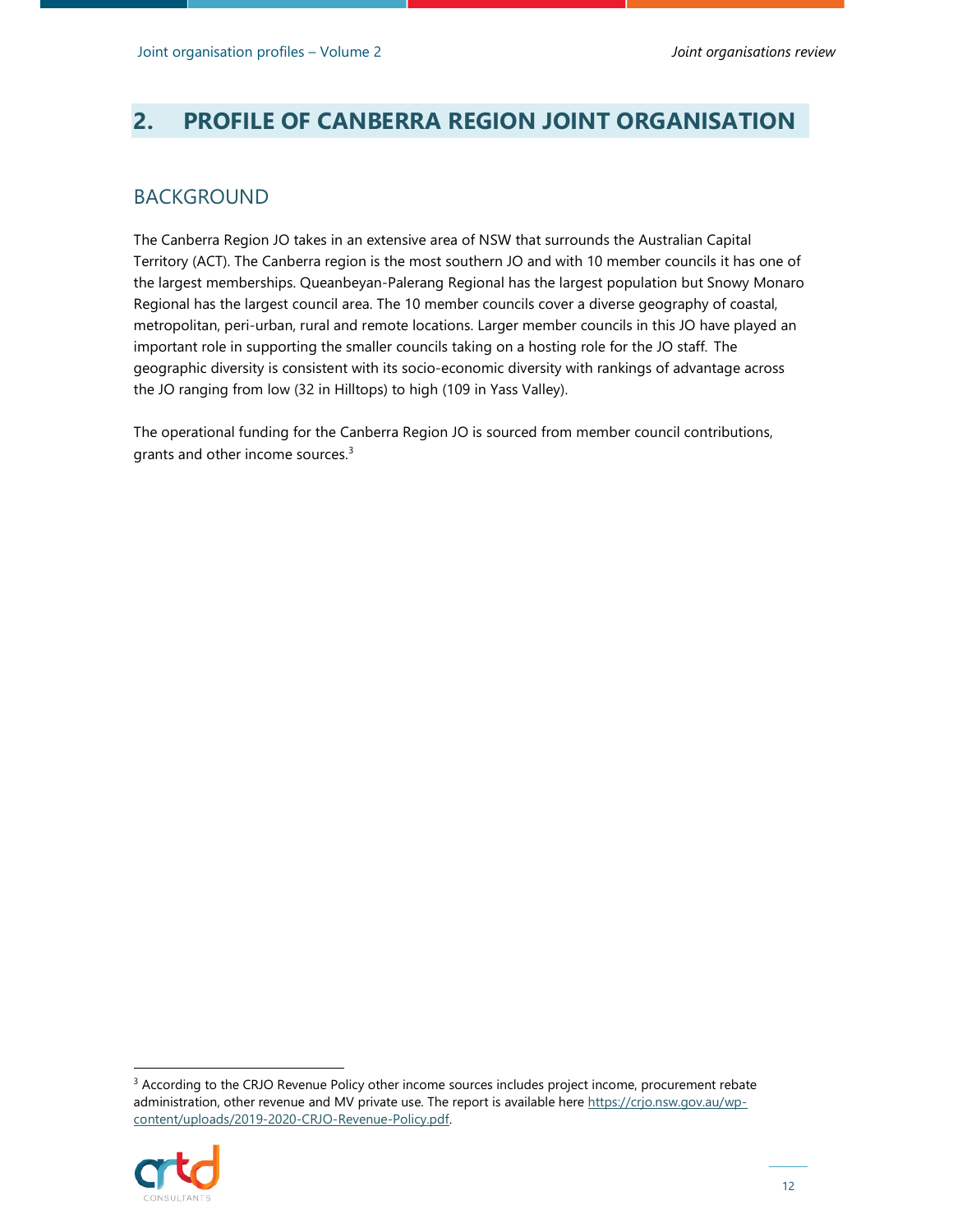| <b>Canberra JO</b><br>members    | <b>Classified as</b>                 | <b>Main employer</b>                 | Sum of<br><b>Population</b> | <b>Median</b> Sum of<br>age<br>(2016)<br>census-<br>quick<br>stats) | <b>Council Area</b><br>(km2) | <b>Population</b><br><b>Density per</b><br>capita/km2 | <b>Average of Sum of Total Rate</b><br><b>Revenue (\$'000)</b> | <b>Average of</b><br>Socio-<br><b>Economic</b><br><b>Index Rating</b><br>2016 | <b>Average of</b><br><b>Aboriginal &amp;</b><br><b>Torres Strait</b><br><b>Islanders</b><br><b>Population (%)</b> |
|----------------------------------|--------------------------------------|--------------------------------------|-----------------------------|---------------------------------------------------------------------|------------------------------|-------------------------------------------------------|----------------------------------------------------------------|-------------------------------------------------------------------------------|-------------------------------------------------------------------------------------------------------------------|
| Bega Valley                      | Regional Town/City                   | Health Care & Social<br>Assistance   | 34,348.0                    | 51                                                                  | 6,278.9                      | 5.5                                                   | 23,608.0                                                       | 57.0                                                                          | 3.1                                                                                                               |
| Eurobodalla                      | Regional Town/City                   | Health Care & Social<br>Assistance   | 38,288.0                    | 54                                                                  | 3,428.2                      | 11.2                                                  | 29,906.0                                                       | 40.0                                                                          | 5.6                                                                                                               |
|                                  | Goulburn Mulwaree Regional Town/City | Health Care & Social<br>Assistance   | 30,852.0                    | 42                                                                  | 3,220.1                      | 9.6                                                   | 19,963.0                                                       | 52.0                                                                          | 4.0                                                                                                               |
| Hilltops                         | Large Rural                          | Agriculture, Forestry and<br>Fishing | 18,782.0                    | 44                                                                  | 7,140.9                      | 2.6                                                   | 12,420.0                                                       | 32.0                                                                          | 4.4                                                                                                               |
| Queanbeyan-<br>Palerang Regional | Regional Town/City                   | Public Administration &<br>Safety    | 59,959.0                    | 38                                                                  | 5,318.9                      | 11.3                                                  | 36,407.0                                                       | 108.0                                                                         | 3.1                                                                                                               |
| Snowy Monaro<br>Regional         | Regional Town/City                   | Accommodation & Food<br>Services     | 20,733.0                    | 43                                                                  | 15,163.5                     | 1.4                                                   | 15,761.0                                                       | 90.0                                                                          | 2.2                                                                                                               |
| <b>Snowy Valleys</b>             | Large Rural                          | Agriculture, Forestry and<br>Fishing | 14,532.0                    | 45                                                                  | 8,959.0                      | 1.6                                                   | 9,045.0                                                        | 34.0                                                                          | 4.4                                                                                                               |

#### **TABLE 4. PROFILE OF MEMBER COUNCILS, CANBERRA JOINT ORGANISATION**

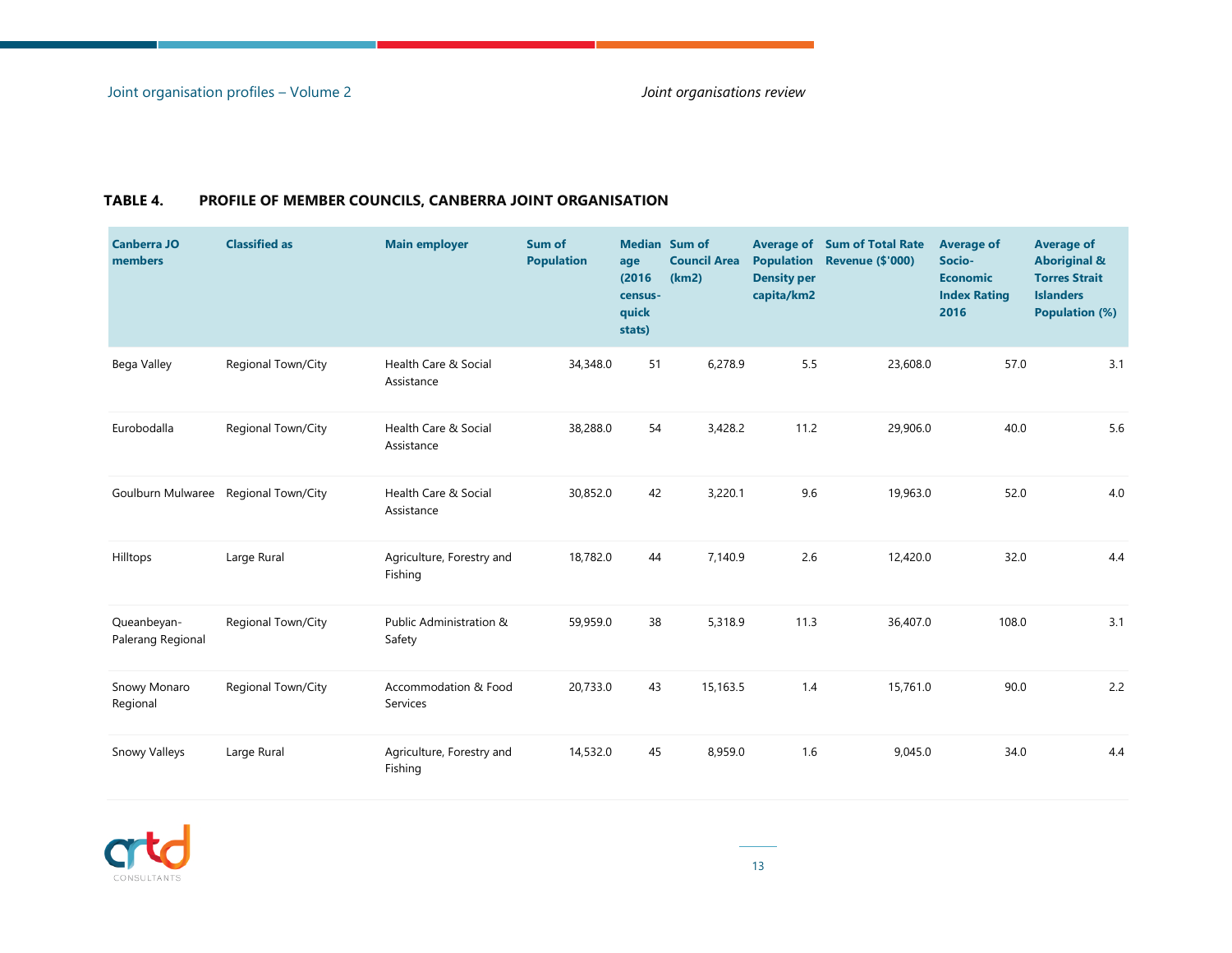#### Joint organisation profiles – Volume 2 *Joint organisations review*

| <b>Canberra JO</b><br>members | <b>Classified as</b>      | <b>Main employer</b>                                | Sum of<br><b>Population</b> | age<br>(2016)<br>census-<br>quick<br>stats) | <b>Median</b> Sum of<br><b>Council Area</b><br>(km2) | <b>Population</b><br><b>Density per</b><br>capita/km2 | <b>Average of Sum of Total Rate</b><br><b>Revenue (\$'000)</b> | <b>Average of</b><br>Socio-<br><b>Economic</b><br><b>Index Rating</b><br>2016 | <b>Average of</b><br><b>Aboriginal &amp;</b><br><b>Torres Strait</b><br><b>Islanders</b><br><b>Population (%)</b> |
|-------------------------------|---------------------------|-----------------------------------------------------|-----------------------------|---------------------------------------------|------------------------------------------------------|-------------------------------------------------------|----------------------------------------------------------------|-------------------------------------------------------------------------------|-------------------------------------------------------------------------------------------------------------------|
| Upper Lachlan                 | Large Rural               | Agriculture, Forestry and<br>Fishing                | 7,961.0                     | 48                                          | 7,127.4                                              | 1.1                                                   | 6,922.0                                                        | 91.0                                                                          | 2.3                                                                                                               |
| Wingecarribee                 | Regional Town/City        | Health Care & Social<br>Assistance                  | 50,493.0                    | 47                                          | 2,689.3                                              | 18.8                                                  | 46,459.0                                                       | 100.0                                                                         | 2.0                                                                                                               |
| Yass Valley                   | Large Rural               | Public Administration &<br>Safety                   | 16,953.0                    | 42                                          | 3,995.3                                              | 4.2                                                   | 10,020.0                                                       | 109.0                                                                         | 2.5                                                                                                               |
| Overall                       | <b>Regional Town/City</b> | <b>Healthcare &amp; Social</b><br><b>Assistance</b> | 292,901.0                   | 45.4                                        | 63,321.5                                             | 6.7                                                   | 210,511.0                                                      | 71.3                                                                          | 3.4                                                                                                               |

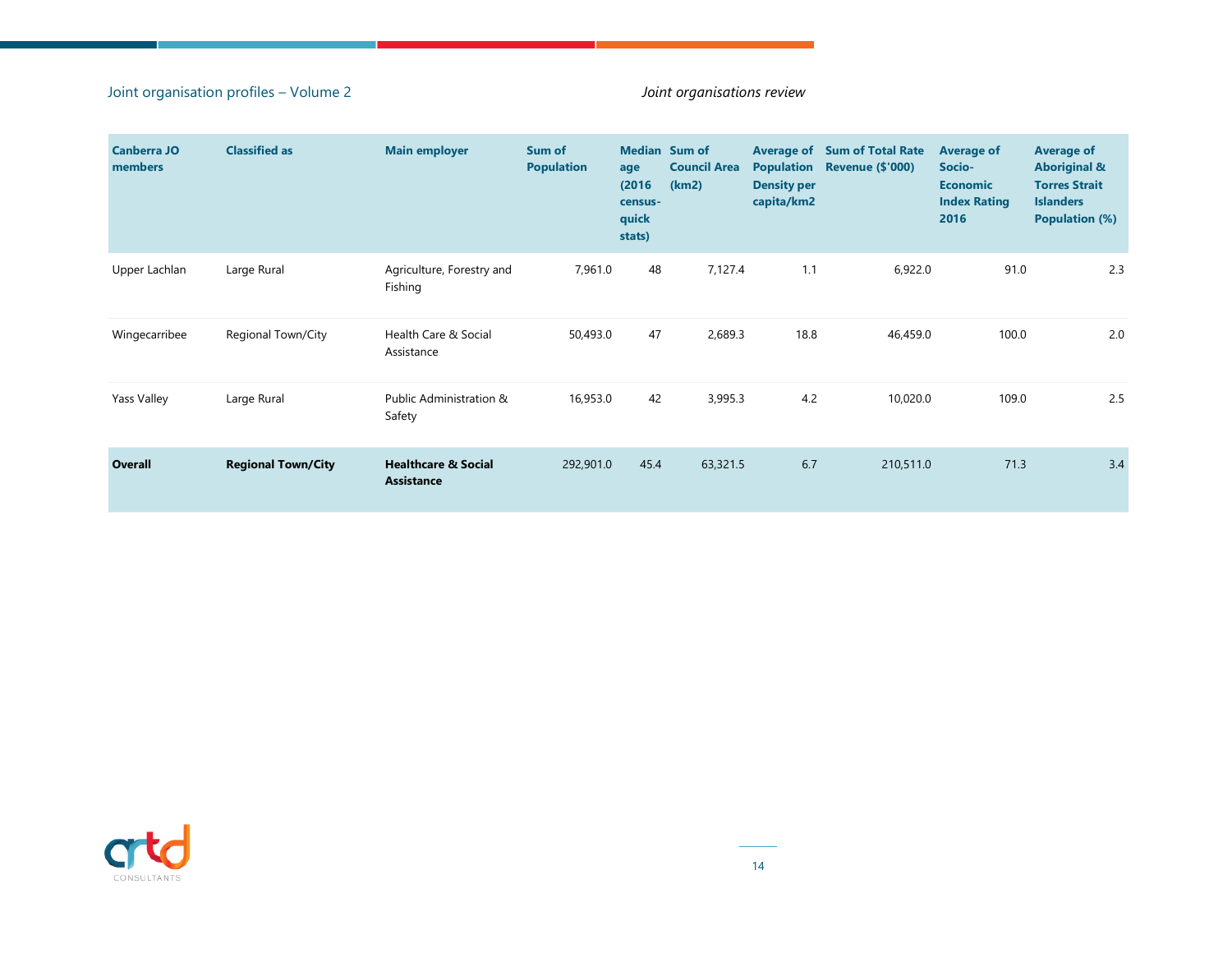## STRATEGIC PLANNING AND PRIORITY SETTING

The Canberra Region JO has matured in its development and is transitioning from infrastructure projects to issue-based priorities. Of the 13 JOs in the network, the Canberra Region JO is celebrated by some state agency stakeholders as a stand-out in achieving regional strategic planning and delivering on those plans. There is evidence of vertical alignment between local, sub-regional, regional, and State priorities, particularly for transport infrastructure prioritisation (See Major Projects for examples).

The Canberra Region JO has identified six priorities in its Statement of Strategic Regional Priorities. Priority actions are directed at achieving the following priority goals within the Canberra region:

- Canberra Region JO is a recognised leader in regional advocacy and the regional delivery of regional programs
- The economy is strong and diverse, with extensive business and job opportunities
- The Canberra Region is connected and serviced by infrastructure that meets contemporary, emerging and future expectations
- The community is resilient and feels informed, connected, capable and valued
- The environment is valued and enhanced for future generations
- The Canberra Region operates seamlessly across all boundaries.

## INTERGOVERNMENTAL COLLABORATION

The Canberra Region JO experienced what is described by regional stakeholders as 'furious agreement' on regional priorities. The JO footprint aligns with how the ACT Government sees the region. The JO is well supported by the ACT Government, for example the ACT Chief Minister has attended the JO Board meetings, and a Memorandum of Understanding (MOU) supports collaboration between the ACT Government and JO. The JO supports the ACT Government to have a clear governance model for engaging with Councils in its sphere of influence and particularly those that are not in bi-lateral relationship.

The Canberra Region JO engages small and large councils and other spheres of government. The key mechanisms for inter-governmental collaboration are Memorandums of Understanding, the JO Board and working groups, cross-border commission, and the Regional Leadership Executive (RLE). Attendance of senior agency staff such as the Regional NSW secretary (at JO Board meetings) has been highly valued by the Canberra JO. The outstanding quality of regional staff (NSW Government) is cited as a key feature of the success of the collaboration between the JO and the NSW and ACT Governments. The Canberra Region JO has working arrangements with both the NSW and ACT Governments.

CRJO has two local governments from outside the region that are associate members: Wagga Wagga (NSW) and East Gippsland (Victoria). The third entity with associate membership is Canberra Airport. Wagga Wagga Council sees advantages in its association with the CRJO because they perceive it to be a highly functional regional governance body that has strong working partnerships with the ACT and NSW Governments.

Joint projects (and shared services like joint procurement) demonstrate the value of their JO membership to smaller councils. JO will not seek grants if that competes with members applying for the same grants. The JO Board meetings rotate to different areas around the region. A strength of the JO is

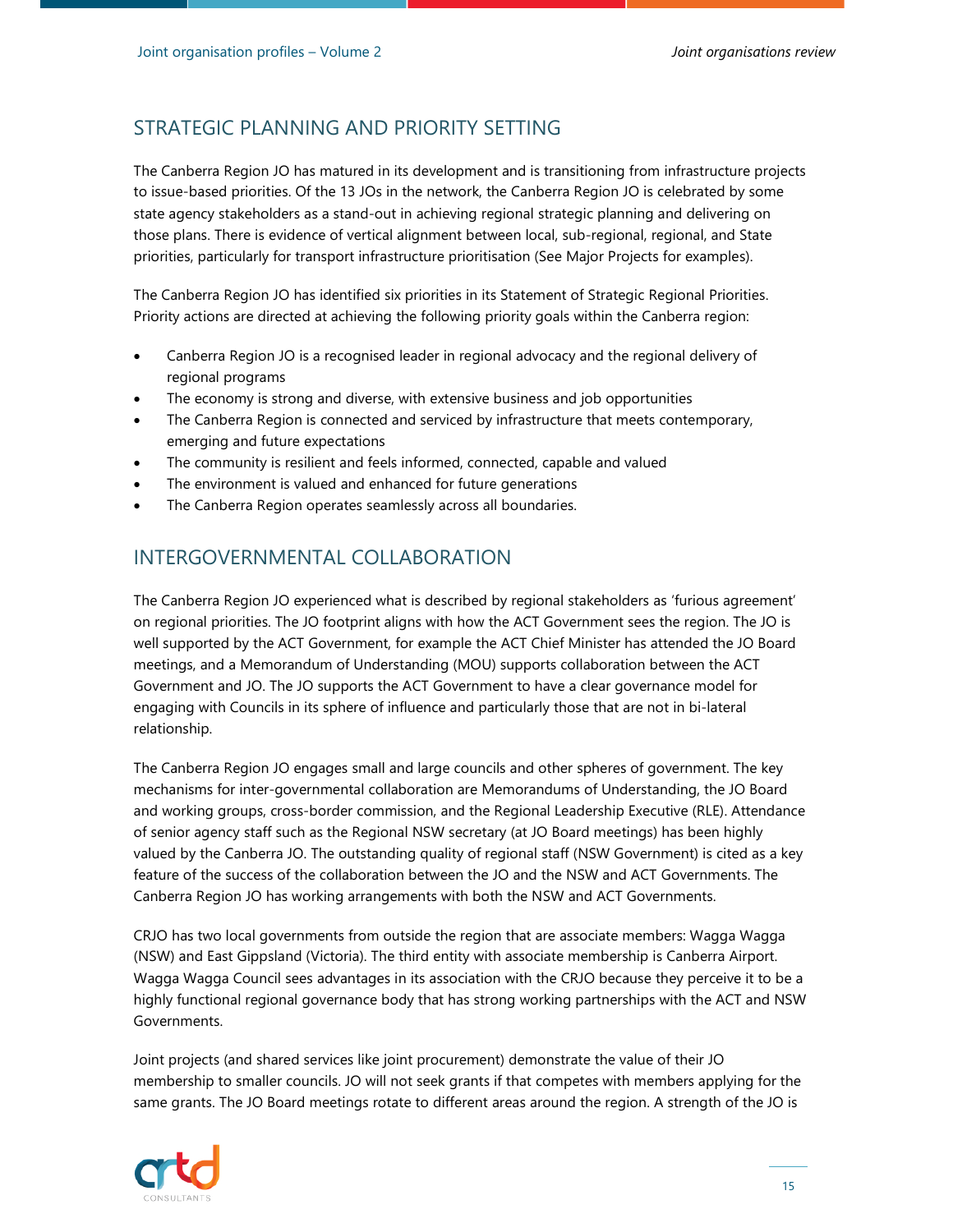its recognition of the ACT's cross-border communities and the many formal arrangements for working across boundaries and governments.

#### REGIONAL LEADERSHIP AND ADVOCACY

The proximity to the National Capital and the good working relationship between the JO and the NSW and ACT Governments combine to enable effective regional advocacy. The regional leadership in the JO is evidenced in smaller member councils as well as the larger ones. Regional leadership is enhanced as the 10-member council general managers provide peer to peer support and share their skills and strategic capabilities with each other. Given the range of councils (large to small), the sharing of skills is appreciated as it builds the capacity, insights, and problem-solving abilities of all councils. Like other JOs, the strategic capacity of the executive officer is viewed as critical to the success of the Canberra Region JO.

#### MAJOR PROJECTS

**Canberra Region JO Transport and Freight Planning** – The Canberra Region JO manages the complexity of working across jurisdictions including the Territory and Victorian Government boundaries. The Transport and Freight Infrastructure Prospectus is an example of an aligned advocacy document that recognises the hierarchy of transport needed to service all parts of the region and compliment the flow of goods and people from the centre (east-west) throughout*.* 

**Southern Lights** – Essential Energy is working with the JO to ensure better, safer, cheaper lighting for regional communities across 41 LGAs.

**NSW Export Capability Program** – the JO has committed to improve freight and export opportunities at Canberra Airport.

**Waste and resource recovery** – NSW EPA funds the JO to act as the auspice through a shared service arrangement to provide waste and resource recovery services for member councils

#### KEY CHALLENGES

- Aligning of regional plans and priorities is an ongoing challenge however the development of stakeholder relationships, structured networks and MOUs have gone some way to mitigating these challenges.
- The JO boundaries do not always align with state agency boundaries as they can often change over time. For example, the NSW planning boundaries do not include Snowy Valleys Council. However, the Snowy Valleys Council strongly believe that it has more in common with the Canberra Region JO than the Riverina JO. Snowy Valleys Council successfully gained Ministerial approval to join the Canberra Region JO.
- Implementation of plans requiring NSW State Government support in infrastructure investment has proven challenging.
- The Canberra JO stakeholders cite financial sustainability (core funding) as limiting their capacity due to concerns for long term security.

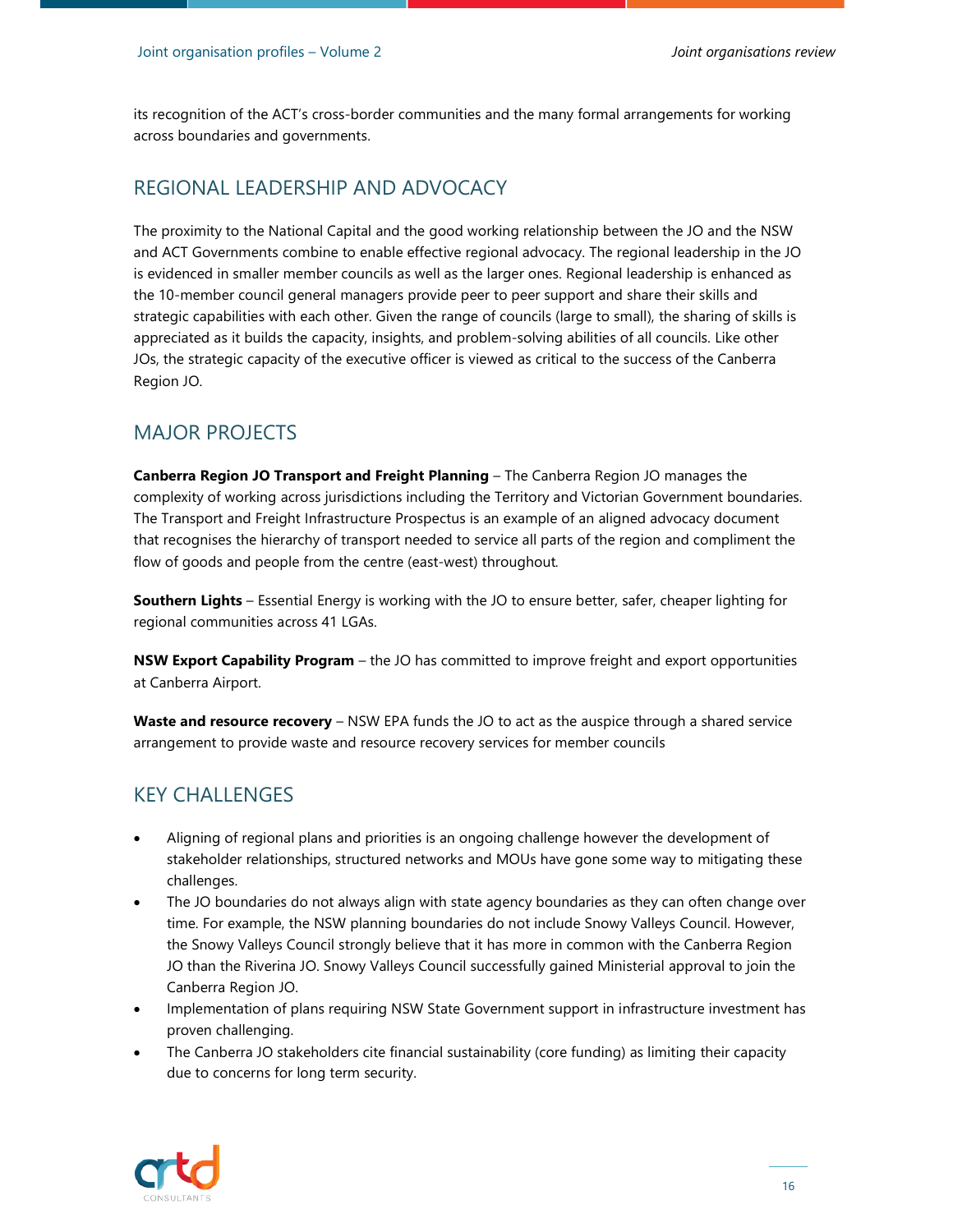State agencies value and understand that the Canberra Region JO is well situated to undertake consultation with member councils on a range of state and regional issues. However, providing resources to support this role is an ongoing challenge.

#### SURVEY RESPONSES

There was an excellent response rate from Canberra JO general managers (GMs)to the survey with seven out of ten completing the survey (70% response rate). Overall, the GMs had very positive attitudes towards the JO. All respondents agreed that the JO is important for addressing needs in the region and that it is an innovative way of solving problems and providing leadership for regional communities. They also agreed that the benefits of the JO outweigh the efforts needed to maintain it and that the JO can document the outcomes of its collective work.

There was no consensus amongst GMs within the Canberra JO regarding the effectiveness of state government support and engagement processes.

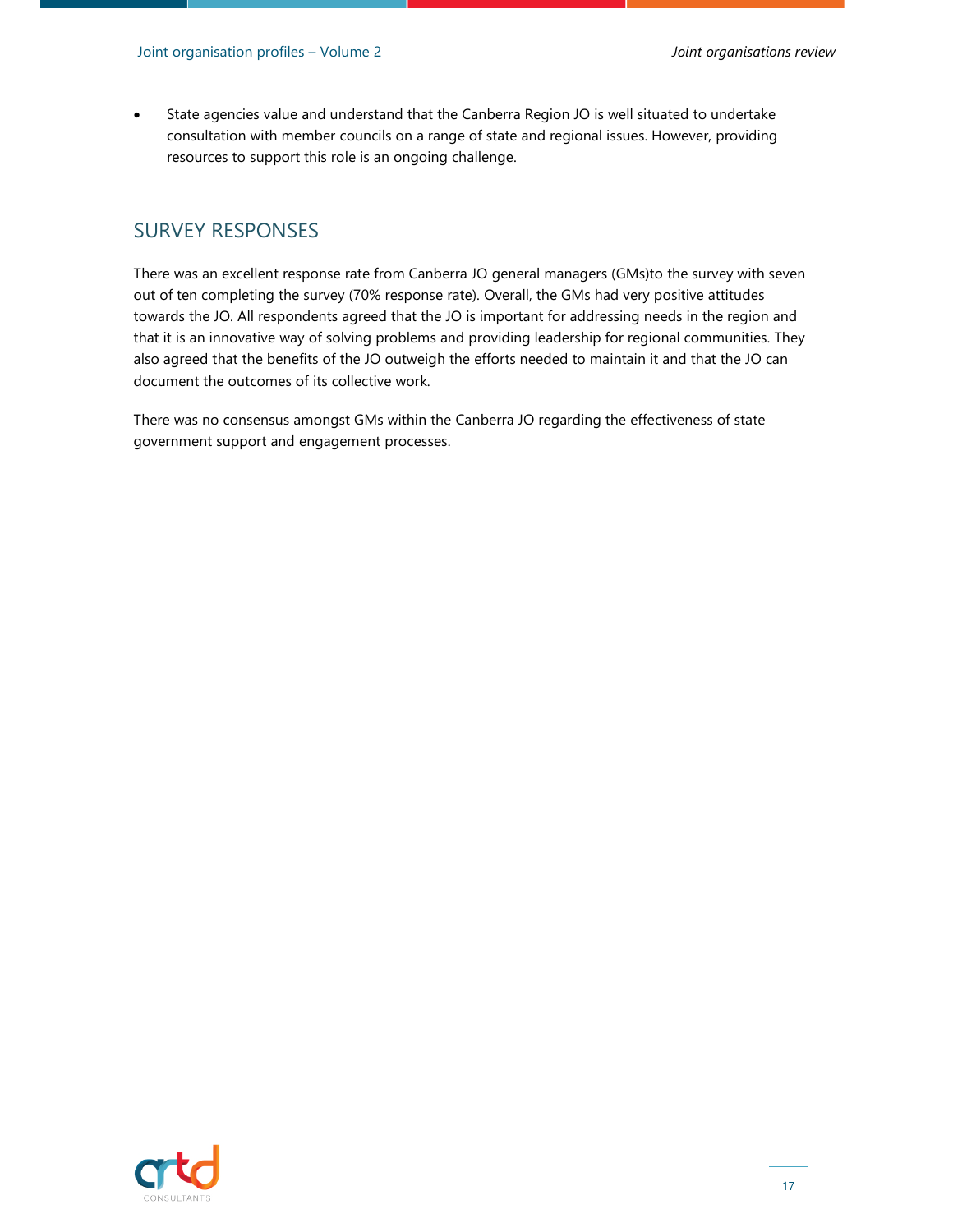## **3. PROFILE OF CENTRAL NSW JOINT ORGANISATION**

#### BACKGROUND

Central NSW JO has 10 diverse member councils including two regional towns (Bathurst and Orange) and several smaller rural communities. Agriculture is the predominant employer in the region. The JO members have a long history of collaboration having worked together as the Central NSW Regional Organisation of Councils (ROC) for many years prior to the establishment of the JO. The member councils have diverse levels of socio-economic advantage ranging from 19<sup>th</sup> most disadvantaged in Cowra, to 97th most disadvantaged in Cabonne. The JO was a pilot JO and has matured with the number of projects that it has capacity to undertake. The JO now has 5 full time equivalent (FTE) staff across 6 positions and has a range of ongoing projects and strong strategic focus. The JO has an informative website that provides further information about all of the projects mentioned in this profile.

The operational funding for the Central NSW JO is sourced from member council contributions, grants, investment revenue and interest and other income sources.<sup>4</sup>

<sup>4</sup> According to Central NSW Joint Organisation's 2020 Annual Performance Statement other income sources includes procurement rebates, vehicle leaseback, management of aggregated electricity procurement fees, copyright licence fees, training fees, regional tourism group other income, other revenue and gain on disposal of asset. The report is available here https://www.centraljo.nsw.gov.au/content/uploads/Annual-Performance-Statement-2020\_FINAL.pdf.

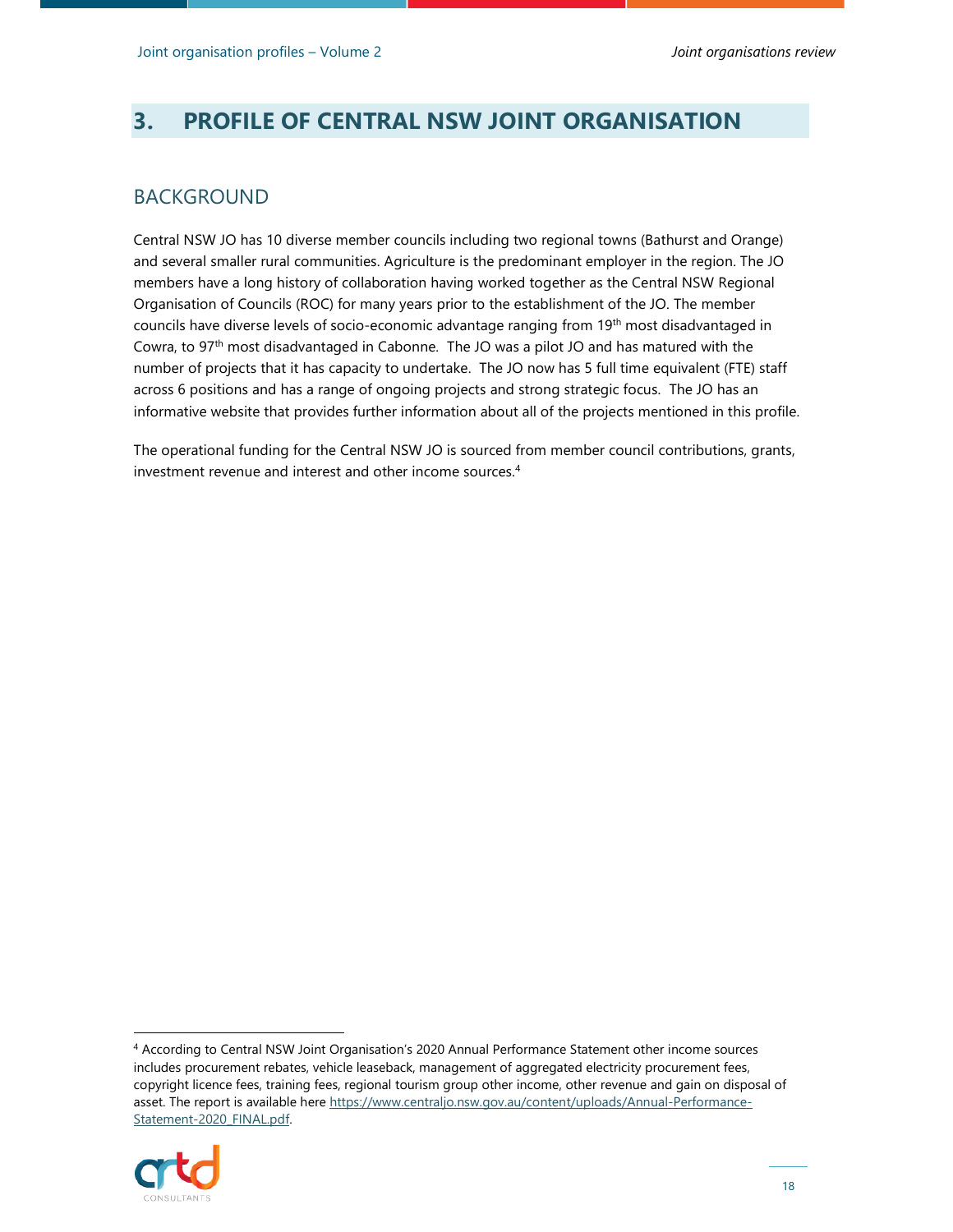| <b>Central JO</b><br>members | <b>Classified as</b>  | <b>Main employer</b>                    | <b>Population</b> | (2016)<br>census-<br>quick stats) | Median age Council Area<br>(km2) | <b>Population</b><br><b>Density per</b><br>capita/km2 | <b>Total Rate Revenue</b><br>(\$'000) | Socio-Economic Index<br><b>Ranking 2016</b> | <b>Aboriginal &amp;</b><br><b>Torres Strait</b><br><b>Islanders</b><br><b>Population (%)</b> |
|------------------------------|-----------------------|-----------------------------------------|-------------------|-----------------------------------|----------------------------------|-------------------------------------------------------|---------------------------------------|---------------------------------------------|----------------------------------------------------------------------------------------------|
| Bathurst<br>Regional         | Regional<br>Town/City | Education &<br>Training                 | 43,206.0          | 37                                | 3,817.9                          | 11.3                                                  | 25,674.0                              | 84.0                                        | 5.4                                                                                          |
| Blayney                      | Large Rural           | Agriculture,<br>Forestry and<br>Fishing | 7,342.0           | 42                                | 1,524.6                          | 4.8                                                   | 8,583.0                               | 74.0                                        | 3.7                                                                                          |
| Cabonne                      | Large Rural           | Agriculture,<br>Forestry and<br>Fishing | 13,680.0          | 43                                | 6,022.3                          | 2.3                                                   | 10,126.0                              | 97.0                                        | 3.7                                                                                          |
| Cowra                        | Large Rural           | Agriculture,<br>Forestry and<br>Fishing | 12,767.0          | 47                                | 2,808.8                          | 4.5                                                   | 6,746.0                               | 19.0                                        | 7.9                                                                                          |
| Forbes                       | Large Rural           | Agriculture,<br>Forestry and<br>Fishing | 9,910.0           | 42                                | 4,710.1                          | 2.1                                                   | 7,239.0                               | 39.0                                        | 11.1                                                                                         |
| Lachlan                      | Large Rural           | Agriculture,<br>Forestry and<br>Fishing | 6,151.0           | 40                                | 14,964.3                         | 0.4                                                   | 6,541.0                               | 25.0                                        | 17.7                                                                                         |

#### **TABLE 5. MEMBER COUNCIL PROFILE, CENTRAL NSW JOINT ORGANISATION**

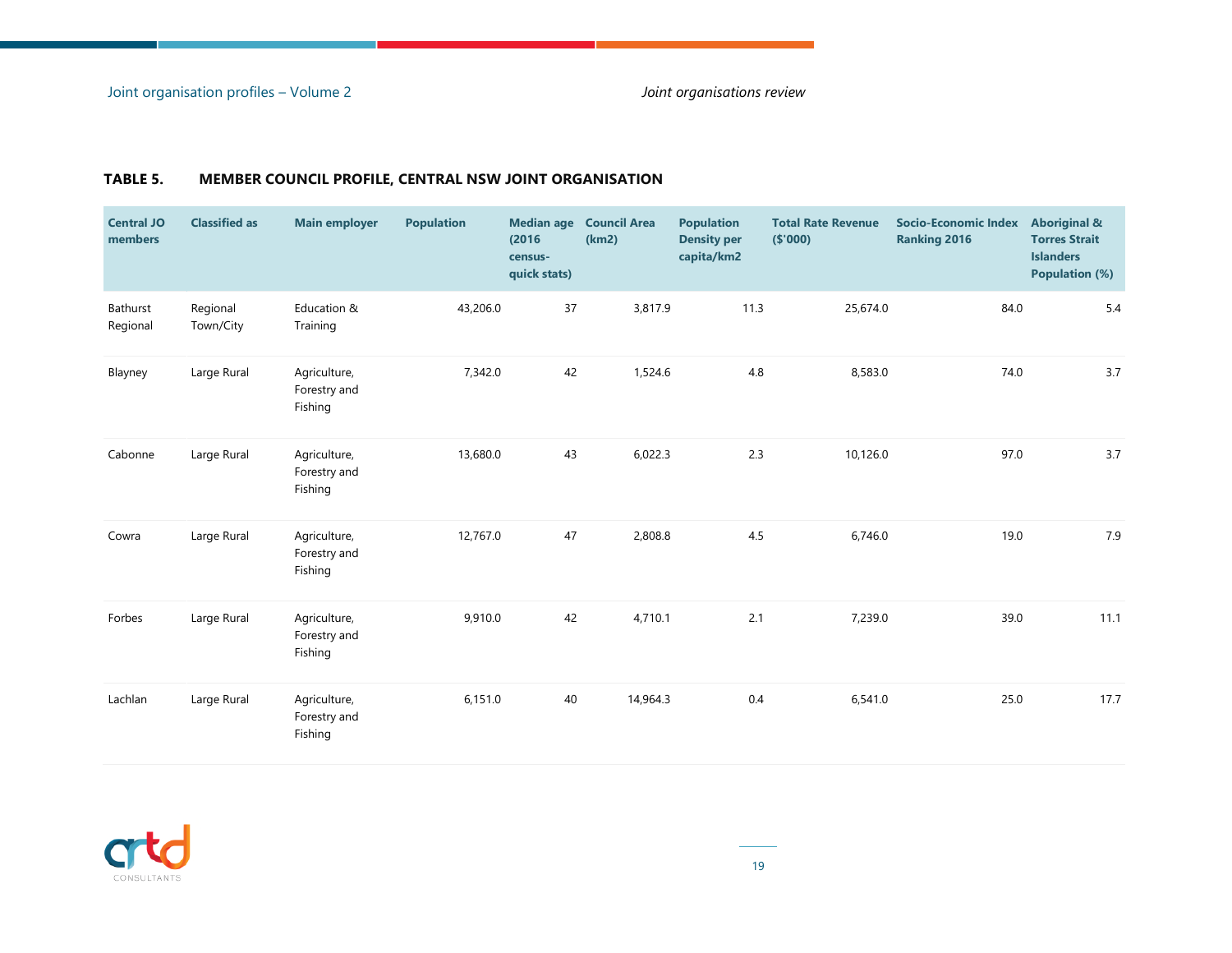#### Joint organisation profiles – Volume 2 *Joint organisations review*

| <b>Central JO</b><br>members | <b>Classified as</b>  | <b>Main employer</b>                                  | <b>Population</b> | (2016)<br>census-<br>quick stats) | <b>Median age Council Area</b><br>(km2) | <b>Population</b><br><b>Density per</b><br>capita/km2 | <b>Total Rate Revenue</b><br>(\$000) | <b>Socio-Economic Index</b><br><b>Ranking 2016</b> | <b>Aboriginal &amp;</b><br><b>Torres Strait</b><br><b>Islanders</b><br><b>Population (%)</b> |
|------------------------------|-----------------------|-------------------------------------------------------|-------------------|-----------------------------------|-----------------------------------------|-------------------------------------------------------|--------------------------------------|----------------------------------------------------|----------------------------------------------------------------------------------------------|
| Oberon                       | Large Rural           | Agriculture,<br>Forestry and<br>Fishing               | 5,408.0           | 45                                | 3,625.0                                 | 1.5                                                   | 4,020.5                              | 59.0                                               | 3.4                                                                                          |
| Orange                       | Regional<br>Town/City | Health Care &<br>Social Assistance                    | 42,056.0          | 37                                | 284.2                                   | 148.0                                                 | 32,072.0                             | 77.0                                               | 6.3                                                                                          |
| Parkes                       | Large Rural           | Health Care &<br>Social Assistance                    | 14,894.0          | 41                                | 5,957.6                                 | 2.5                                                   | 13,702.0                             | 28.0                                               | 10.1                                                                                         |
| Weddin                       | Rural                 | Agriculture,<br>Forestry and<br>Fishing               | 3,636.0           | 51                                | 3,414.9                                 | 1.1                                                   | 2,727.0                              | 56.0                                               | 3.1                                                                                          |
| <b>Overall</b>               | <b>Large Rural</b>    | Agriculture,<br><b>Forestry and</b><br><b>Fishing</b> | 159,050.0         | 42.5                              | 47,129.7                                | 17.9                                                  | 117,430.5                            | 55.8                                               | 7.2                                                                                          |

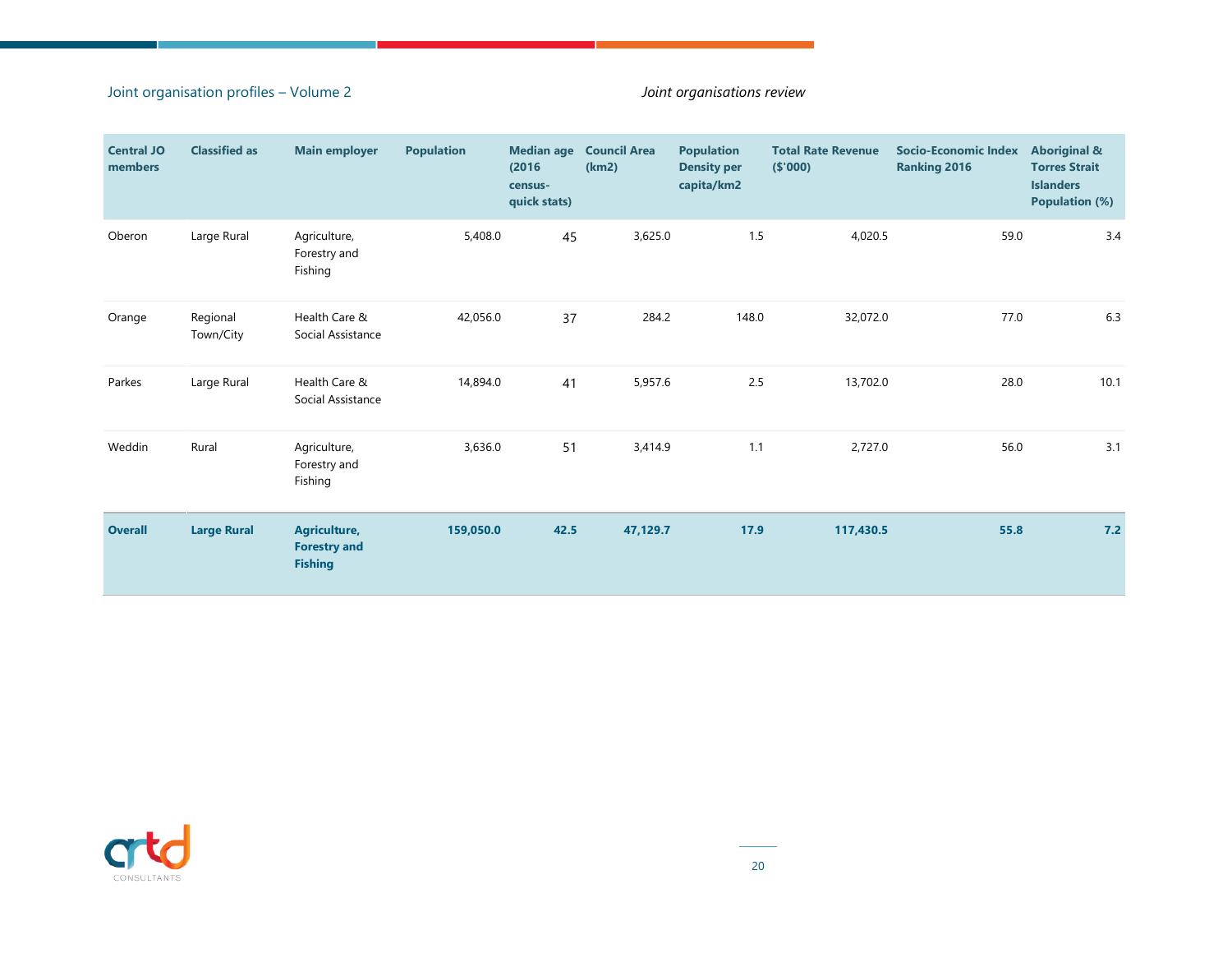## STRATEGIC PLANNING AND PRIORITY SETTING

The Central JO has a clearly articulated strategic plan<sup>5</sup> which identifies four priorities, corresponding key strategic areas and activities and timeframes and responsibility delegations against these activities. The JO has established multiple working parties to assist with undertaking work set out in the plan which was developed in consultation with all 10 member councils. The regional priorities identified in the Central JO strategic plan are:

- Inter-council co-operation
- Regional prosperity
- Regional transport and infrastructure
- Regional water security.

## INTERGOVERNMENTAL COLLABORATION

Central JO is involved in several collaborative projects with a range of state government and other agencies. State agency stakeholders who have worked collaboratively with Central JO report that the JO is a highly effective mechanism by which they have been able to work efficiently and effectively at a regional level. Stakeholders said there were opportunities to further engage with state agency stakeholders to leverage the JO's potential.

The JO EO holds a very clear and firm position that intergovernmental collaboration needs to be purposeful and beneficial for member councils and have an appropriate regional scope. All potential collaborations are assessed with this lens to ensure efficiency in the work of the JO.

## REGIONAL LEADERSHIP AND ADVOCACY

Central JO has a formal MOU in place with the Regional Development Authority working in the same region and have clearly defined their respective roles and the areas on which they should work independently and where they can effectively work together, including a workplan for collaborative activities. The cooperative relationship is seen to strengthen both organisations. Having an MOU is intended to provide some protection against relationships being entirely dependent on individuals, provide a clearer understanding of roles and responsibilities, and increase credibility when either or both organisations make approaches to funding bodies.

The JO has had increased engagement with the Regional Leadership Executive relative to the ROC and this has underpinned much of the core work of the JO as well as some of the key projects listed below.

## MAJOR PROJECTS

**Best Practice in Aggregated Procurement** - collaborative procurement for the region to achieve a substantial cost saving (approximately \$1.8 million per year according to JO stakeholders) compared with each council doing it separately. The cost savings are able to be used to fund the JO.

<sup>5</sup> The plan is available on the website. https://www.centraljo.nsw.gov.au/content/uploads/FINAL-Centroc-JO-Strategic-Plan-edited-3-March-2020.pdf

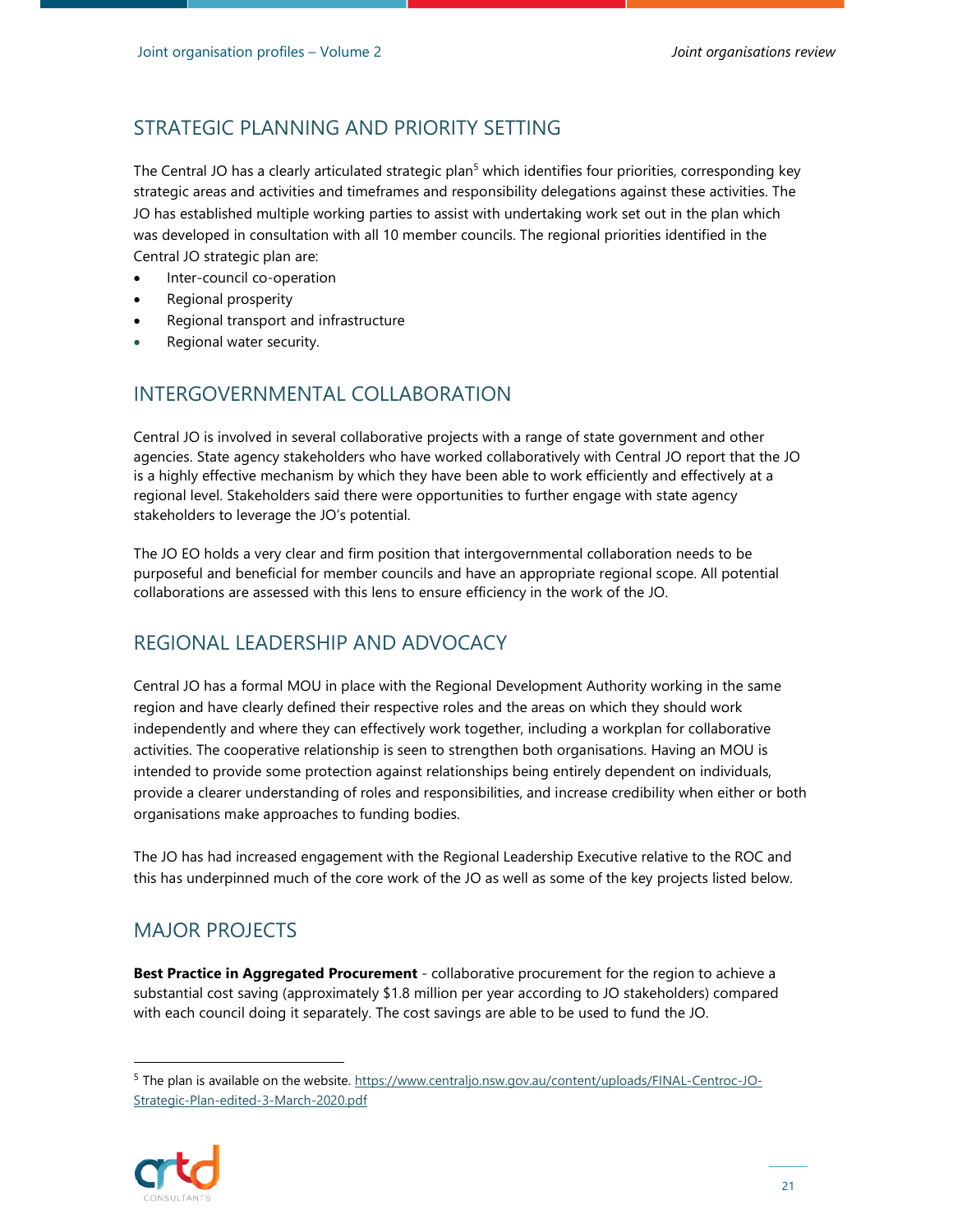**Culture Maps Central NSW** – to support local arts and tourism and make art and culture accessible within the region.

**EV charging toolkit** – identifying key locations to install EV charging stations and helping local businesses to navigate the process of installing charging stations for EVs.

**Visiting Family and Relatives Regional Campaign** – digital media tourism campaign encouraging visitors to support local businesses while they are there.

**Online WHS Contractor Inductions –** as an approach to shared services, the JO provides online Workplace Health and Safety inductions for new staff from across all member councils.

**Water and Wastewater training** – with the Central JO Water Utilities Alliance to support the assurance of high-quality drinking water in regional communities.

**Bridges Assessment** – a project to assess the safety of 167 bridges through work with the Department of Transport. The JO reports that this delivered a cost saving to the department of 30%.

**Southern Lights –** this is a project that is working across 41 LGAs. Essential energy is working with the JO to ensure better, safer and cheaper lighting for regional communities.

**Renewable energy project** – are working with the Dept of Planning Industry and Environment (Sustainable Councils Project) in support of the State Government's target of net zero emissions by 2050. Member councils are developing plans to move to at least 50% renewable energy with next procurement cycle – some councils moving to 100%.

#### KEY CHALLENGES

- Central JO does not have membership of all councils in its Planning Region. Lithgow Council chose not to be a member, which was a substantial loss for the JO given the size and population of that LGA.
- A key challenge for this JO is ensuring that its prolific work is not creating excessive workloads for the GMs of member councils who are often tasked with providing input or overseeing project work.
- As a JO that takes in both regional towns as well as very small rural centres, a challenge is balancing the need to provide all members with relevant information, with the need to ensure that providing the information is not creating undue burden especially for staff of smaller councils.
- There is concern from member councils that the JO model is less flexible and more costly to administer than the ROC that came before it.

#### SURVEY RESPONSES

Five out of ten general managers completed the survey (50% response rate). The GMs who completed the survey agreed that the JO is addressing important needs in the region and that there was great value in the member councils working together. The GMs had varying views on JO governance and maturity. Some Central JO GMs indicated that there were some concerns with the extent of the additional workload that the JO was generating, some of which they believed was due to the formal requirements for documentation under the JO model.

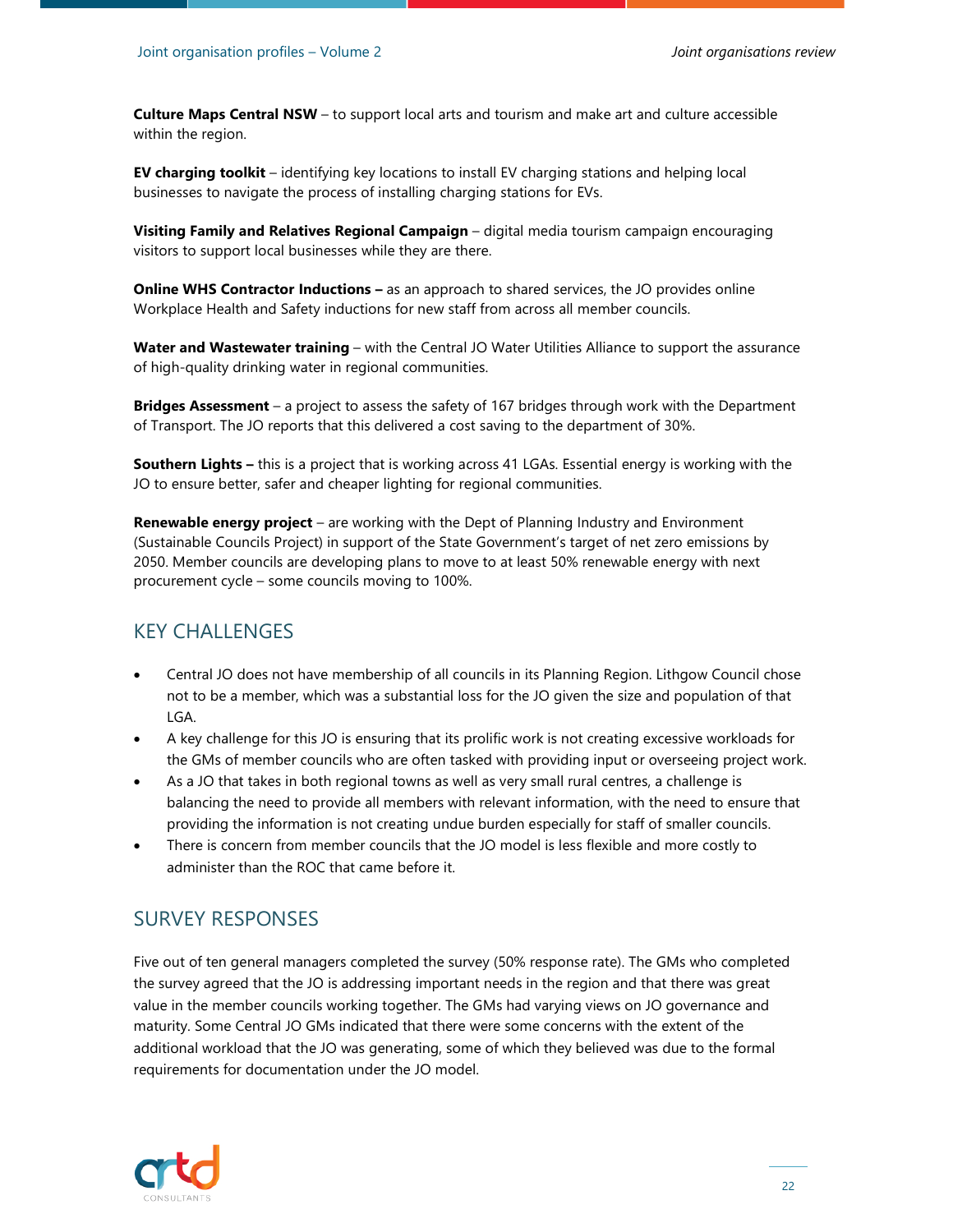## **4. PROFILE OF HUNTER JOINT ORGANISATION**

### BACKGROUND

The Hunter JO has 10 member councils making it one of the largest of the JOs. The socio-economic rankings for advantage indicate that the region is very diverse with rankings as low as 12 (Cessnock) and up to 96 (Newcastle). None of the rankings are in the top 25% of LGAs in NSW. The JO includes major population centres including Lake Macquarie and Newcastle as well as rural and mining communities such as Singleton and Muswellbrook.

JO member councils have a long history of collaboration under the former Hunter ROC. The Hunter ROC developed a number of strategic business units that now operate independently of the councils themselves. The business units provide local government training, regional procurement services and local government legal services that work with local governments from across NSW. These business units were developed to focus on building capacity and skills for local councils, generating cultural and employment opportunities and assisting councils and communities to derive the best possible outcomes from local endeavours.

The operational funding for the Hunter JO is sourced from member council contributions, grants, interest and investment revenue and other income.<sup>6</sup>

<sup>&</sup>lt;sup>6</sup> The financial statement for the Hunter Regional JO is available here https://www.hunterjo.com.au/wpcontent/uploads/2020/12/Hunter-JO-Annual-Performance-Statement\_2019-20\_Optimised-web-copy.pdf.

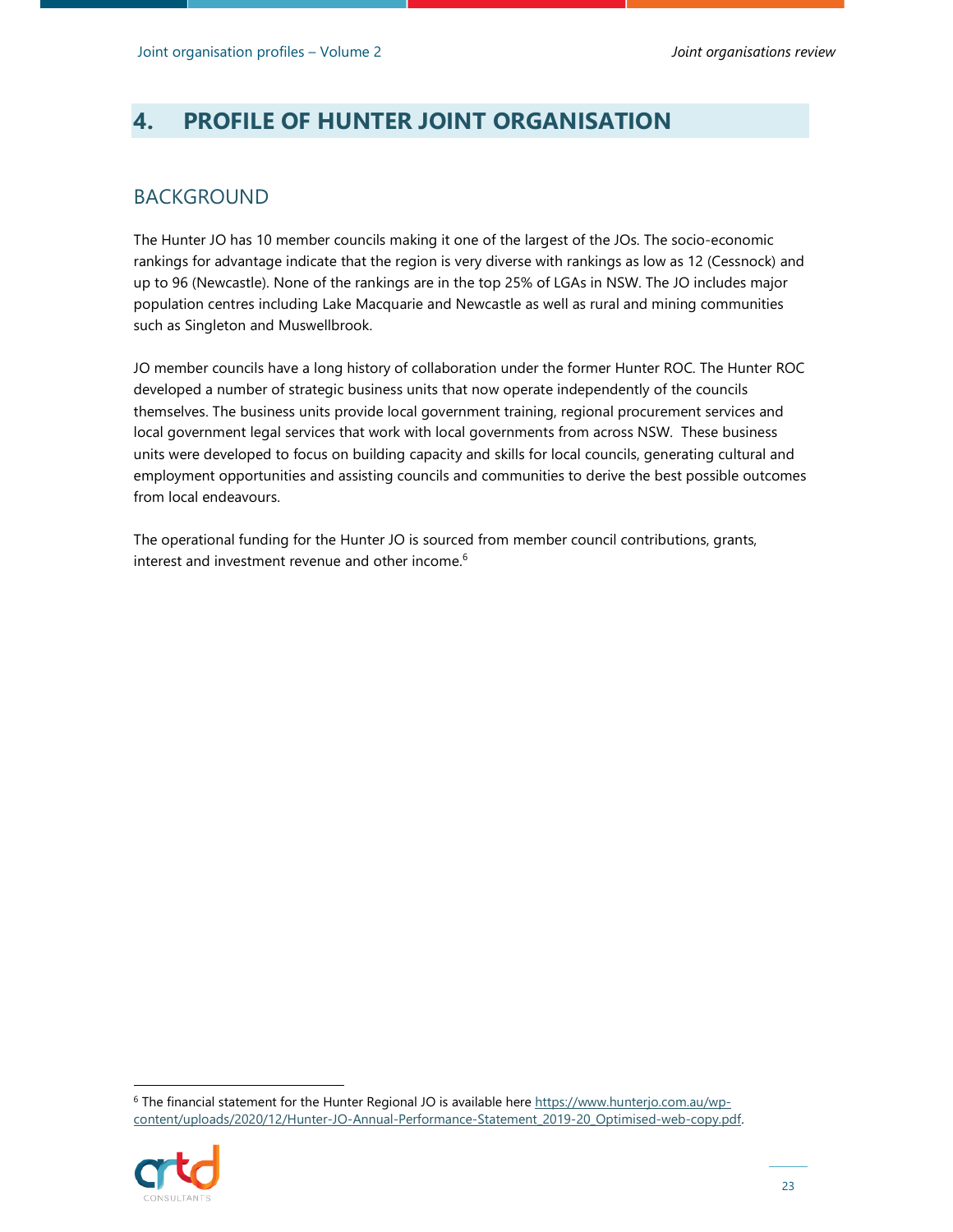**College** 

| <b>Hunter JO members</b> | <b>Classified as</b>  | <b>Main employer</b>                                        | <b>Population</b> | <b>Median age</b><br>(2016 census-<br>quick stats) | <b>Council Area (km2) Population</b> | <b>Density per</b><br>capita/km2 | <b>Total Rate</b><br><b>Revenue</b><br>(\$000) | Socio-<br><b>Economic</b><br><b>Index</b><br><b>Ranking</b><br>2016 | <b>Aboriginal &amp;</b><br><b>Torres Strait</b><br><b>Islanders</b><br><b>Population</b><br>$(\%)$ |
|--------------------------|-----------------------|-------------------------------------------------------------|-------------------|----------------------------------------------------|--------------------------------------|----------------------------------|------------------------------------------------|---------------------------------------------------------------------|----------------------------------------------------------------------------------------------------|
| Cessnock                 | Regional<br>Town/City | Health Care & Social<br>Assistance                          | 59,101.0          | 38                                                 | 1,965.2                              | 30.1                             | 37,020.0                                       | 12.0                                                                | 7.2                                                                                                |
| Dungog                   | Large Rural           | Construction                                                | 9,346.0           | 45                                                 | 2,250.0                              | 4.2                              | 5,573.0                                        | 83.0                                                                | $5.0$                                                                                              |
| Lake Macquarie           | Regional<br>Town/City | Health Care & Social<br>Assistance                          | 204,914.0         | 42                                                 | 648.6                                | 315.9                            | 131,301.0                                      | 89.0                                                                | 4.1                                                                                                |
| Maitland                 | Regional<br>Town/City | Health Care & Social<br>Assistance                          | 83,203.0          | 36                                                 | 391.5                                | 212.5                            | 62,262.0                                       | 75.0                                                                | 5.3                                                                                                |
| Mid-Coast                | Regional<br>Town/City | Health Care & Social<br>Assistance                          | 93,288.0          | 52                                                 | 10,053.9                             | 9.3                              | 75,567.0                                       | 20.0                                                                | $6.2$                                                                                              |
| Muswellbrook             | Large Rural           | Mining                                                      | 16,383.0          | 35                                                 | 3,404.9                              | 4.8                              | 14,643.0                                       | 22.0                                                                | 8.3                                                                                                |
| Newcastle                | Regional<br>Town/City | Health Care & Social<br>Assistance                          | 164,104.0         | 37                                                 | 186.8                                | 878.5                            | 147,381.0                                      | 96.0                                                                | 3.5                                                                                                |
| Port Stephens            | Regional<br>Town/City | Health Care & Social<br>Assistance                          | 72,695.0          | 45                                                 | 858.4                                | 84.7                             | 41,888.0                                       | 70.0                                                                | 4.8                                                                                                |
| Singleton                | Regional<br>Town/City | Mining                                                      | 23,422.0          | 36                                                 | 4,892.7                              | 4.8                              | 20,002.0                                       | 85.0                                                                | 5.7                                                                                                |
| <b>Upper Hunter</b>      | Large Rural           | Agriculture, Forestry<br>and Fishing                        | 14,220.0          | 41                                                 | 8,096.1                              | 1.8                              | 10,644.0                                       | 67.0                                                                | 5.1                                                                                                |
| <b>Overall</b>           | <b>Town/City</b>      | <b>Regional Health Care and Social</b><br><b>Assistance</b> | 740,676.0         | 40.7                                               | 32,748.1                             | 154.7                            | 546,281.0                                      | 61.9                                                                | 5.5                                                                                                |

#### **TABLE 6. MEMBER COUNCIL PROFILES, HUNTER JOINT ORGANISATION**

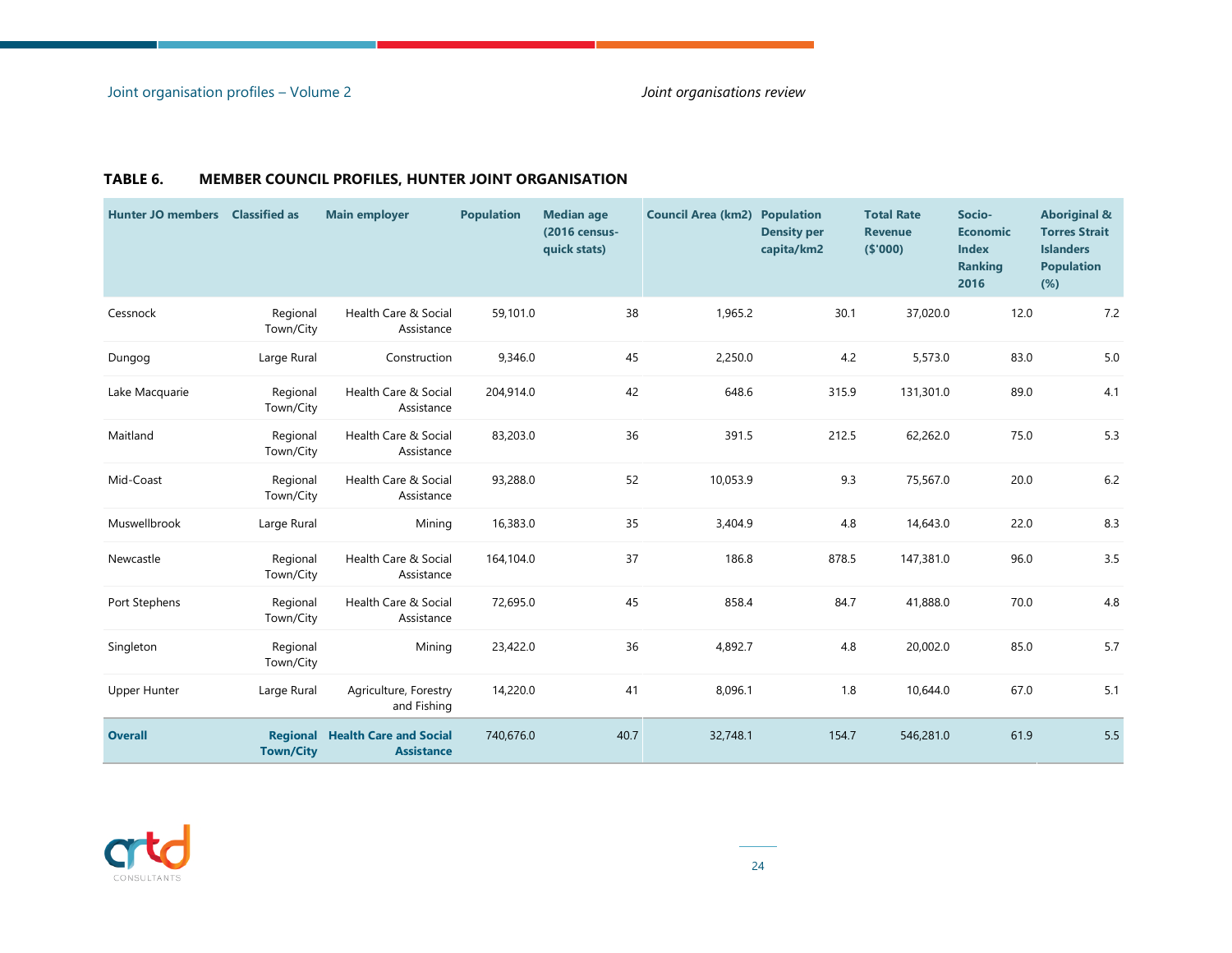## STRATEGIC PLANNING AND PRIORITY SETTING

The HJO Strategic Plan (Aspire Act Achieve) covers the period 2018-21. The JO is currently undertaking an analysis of the *Integrated Planning and Reporting Framework for Local Government*, and associated timelines, with the aim of proposing a new approach for the Hunter JO to more effectively integrate with the strategic planning processes and timeframes of member Councils. This aims to ensure that support provided to Councils and the relationships between the Hunter JO and Councils moving forward is strategic, proactive, inclusive; and creates improved strategic alignment between the Hunter JO and Council's IP&R Framework in areas of shared interest. The Hunter JO Strategic Plan identifies six interconnected priority areas. Actions are directed at achieving the following priority goals within the Hunter region:

- Communities stay inclusive, proud and safe and celebrate diversity
- The Hunter's enviable environment is protected for future generations and its resources are used efficiently
- The economy is multifaceted, resilient and is Australia's leading regional economy
- People and products move across the region easily on integrated and accessible transport networks
- Educational facilities support and encourage young people and foster lifelong learning
- People have access to the full range of health care fostering active and health communities.

#### INTERGOVERNMENTAL COLLABORATION

Many of the major projects listed below are being conducted in collaboration with state government agencies. The JO is also pursuing a formalised partnership, between all three levels of government, to develop the region for the future prosperity of its people. The Hunter JO has presented a vision for Australia's first Intergovernmental Partnerships Project to the NSW and Australian Governments. The project includes developing a shared vision, based on clearly articulated principles for collaboration, under a Memorandum of Understanding, aimed at a collaborative governance approach for Greater Newcastle and the Hunter.

#### REGIONAL LEADERSHIP AND ADVOCACY

As is exemplified in the Hunter 2050 Foundation and Upper Hunter Diversification projects, the JO sees itself as having a very important role in advocating for the interests of its region's people well into the future.

#### MAJOR PROJECTS

**Disaster Resilience Program –** In collaboration with 11 partner councils, combat agencies, communication experts and the emergency broadcaster ABC, the JO is exploring the challenges in the region in communicating about disasters.

**Regional Contaminated Land Program** – Aimed at developing regionally consistent contaminated land policies to create a liveable and sustainable Hunter and Central Coast region.

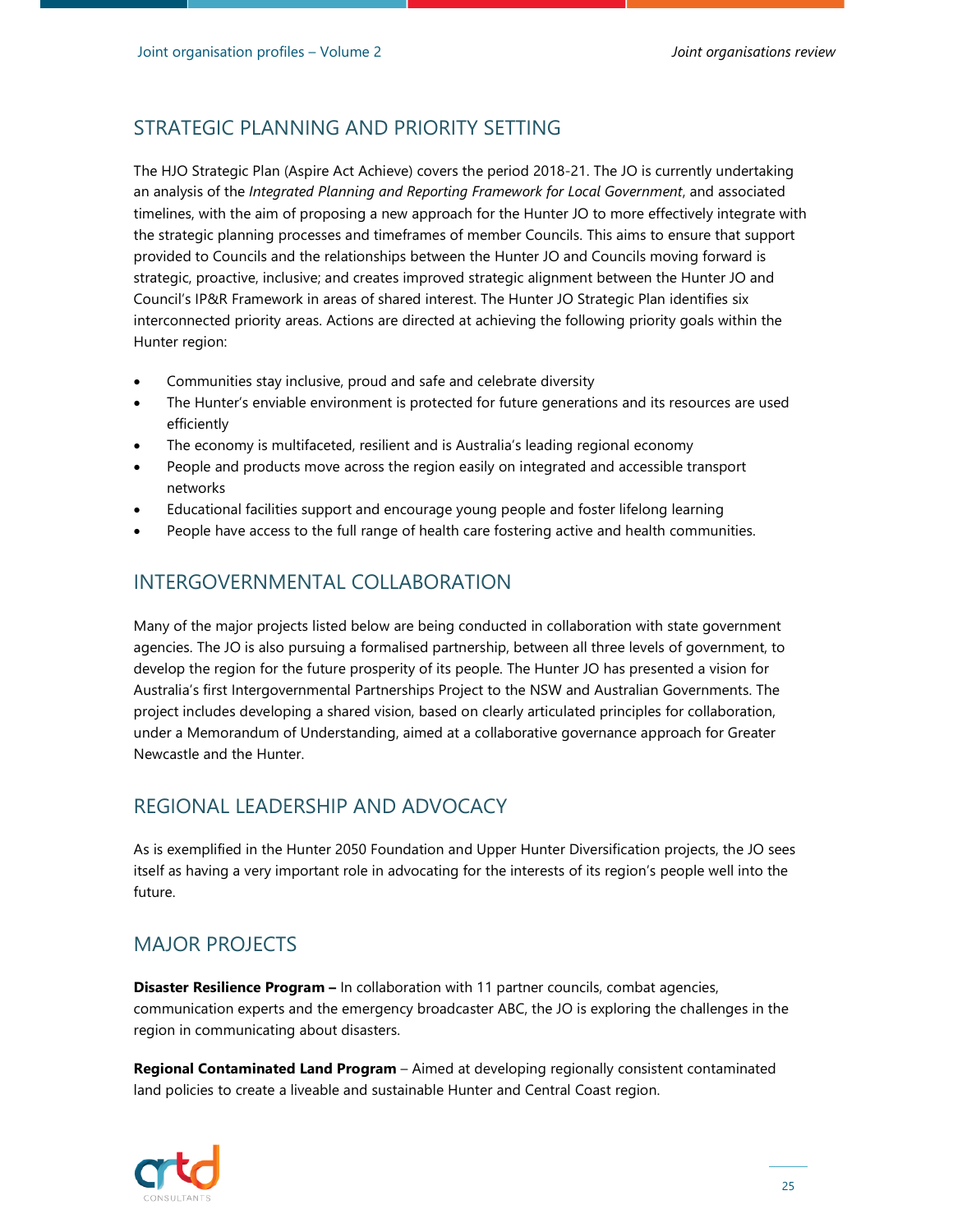**Regional Waste and Resource Recovery Program** – focused on avoiding waste creation as well as final disposal of materials. Key strategy themes include: Waste avoidance, resources recovery, diversion of waste from landfill, problem wastes, reducing littering, reducing illegal dumping, governance /leading by example and infrastructure and planning.

**Small Acts Big Change** – a digital education campaign aimed at empowering and educating the community to avoid creating waste and improving recycling habits.

**Circular Economy Program** – the aim is to reduce waste and extend the lifetime of products by recycling in new and innovative ways.

**The Hunter 2050 Foundation** – the JO is in the process of creating plans for the establishment of a Regional Foundation to lead economic transformation and diversification in the region.

**Upper Hunter Economic Diversification** – to assist in the long-term prosperity of the communities of Upper Hunter an integrated suite of policies will be developed in collaboration with the NSW Government and the University of Newcastle.

#### KEY CHALLENGES

- Managing the diverse interests of all ten member councils is a key challenge for Hunter JO.
- The preceding ROC had well established incorporated entities that produced income to financially support the ROC. Some JO members and stakeholders do not see additional benefits from the JO model.
- Stakeholders acknowledged the potential benefits of the JO legislative and regulatory framework however believed that this had yet to be fully embraced by the full range of state agencies with whom the JO could work.

#### SURVEY RESPONSES

Five out of ten general managers from the Hunter JO completed the survey (50% response rate). All of the GM survey respondents agreed that the JO is addressing important needs in the region and that the member councils working together are able to achieve more than they could on their own. The GMs also agreed that the right business model is in place to sustain the JO. The responses with regard to effectiveness of state government support and engagement processes were mixed.

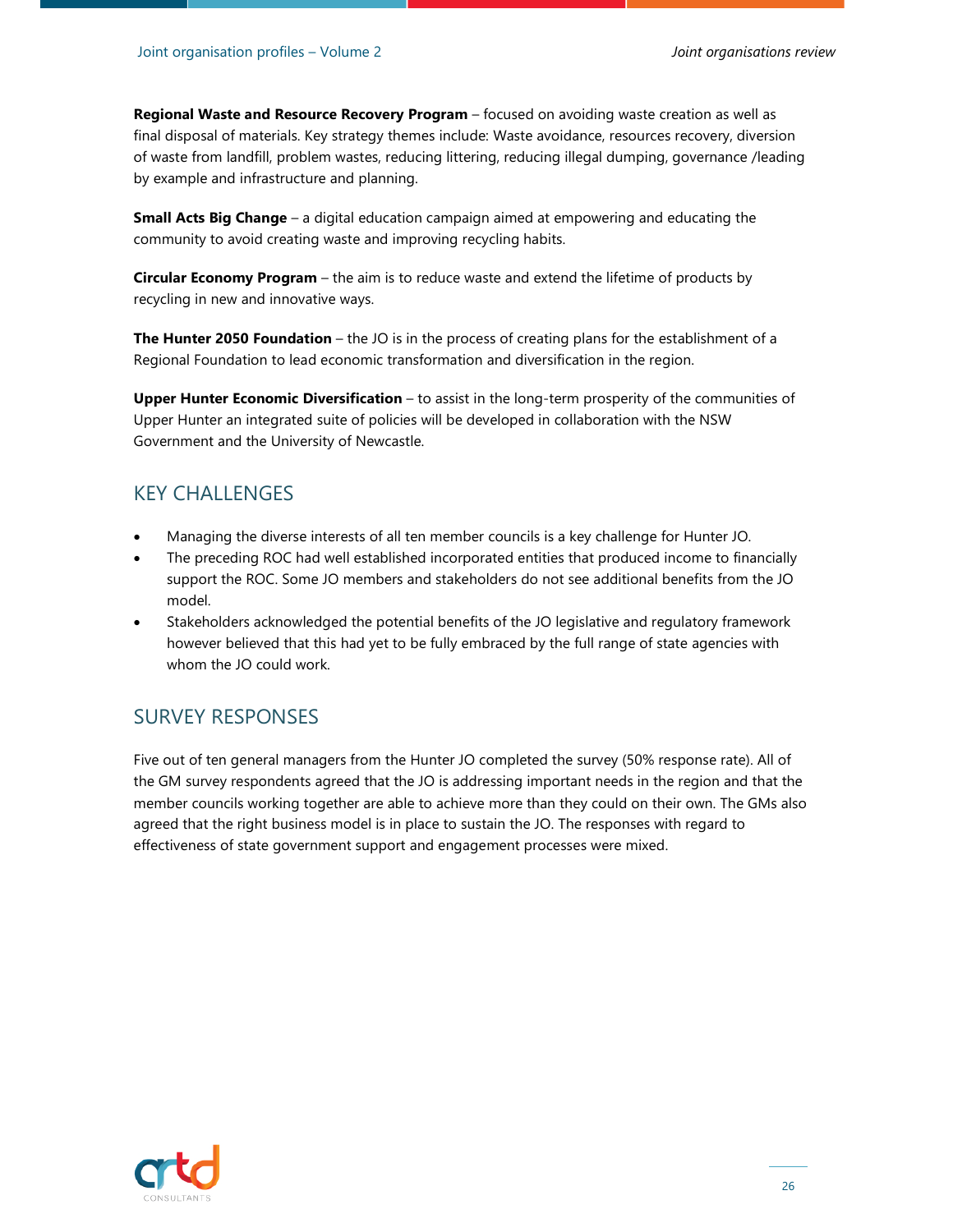# **5. PROFILE OF FAR NORTH WEST JOINT ORGANISATION**

### BACKGROUND

The Far North West JO has only three member councils, (Bourke, Walgett and Cobar), but covers a vast geographical area over 100,000 square kilometres. The JO has the highest proportion (24.9%) of Aboriginal and Torres Strait Islander people of all JOs. The JO's largest LGA by population (Walgett) is ranked as the third most socio-economically disadvantaged in the state. The JO has a very small (and declining) population and limited rate revenue base. Members of the Far North West JO have a history of collaboration working as part of the former Orana ROC which took in 12 Councils, now split between Orana JO, and Far North West JO. Brewarrina Shire Council which is situated geographically between Walgett and Bourke opted not to join the JO.

The Far North West JO administers a major project to deliver air services to the region. This project has a total funding of \$9 million and allows the JO to utilise a portion of the funding to cover administrative costs. This project funding is a substantial component of the operating budget for the JO. The JO employs an EO on a part-time basis. The EO works remotely from Tamworth and travels to towns within the Far North West JO for board meetings.

The operational funding for the Far North West JO is sourced from member council contributions, grants and interest and investment revenue.

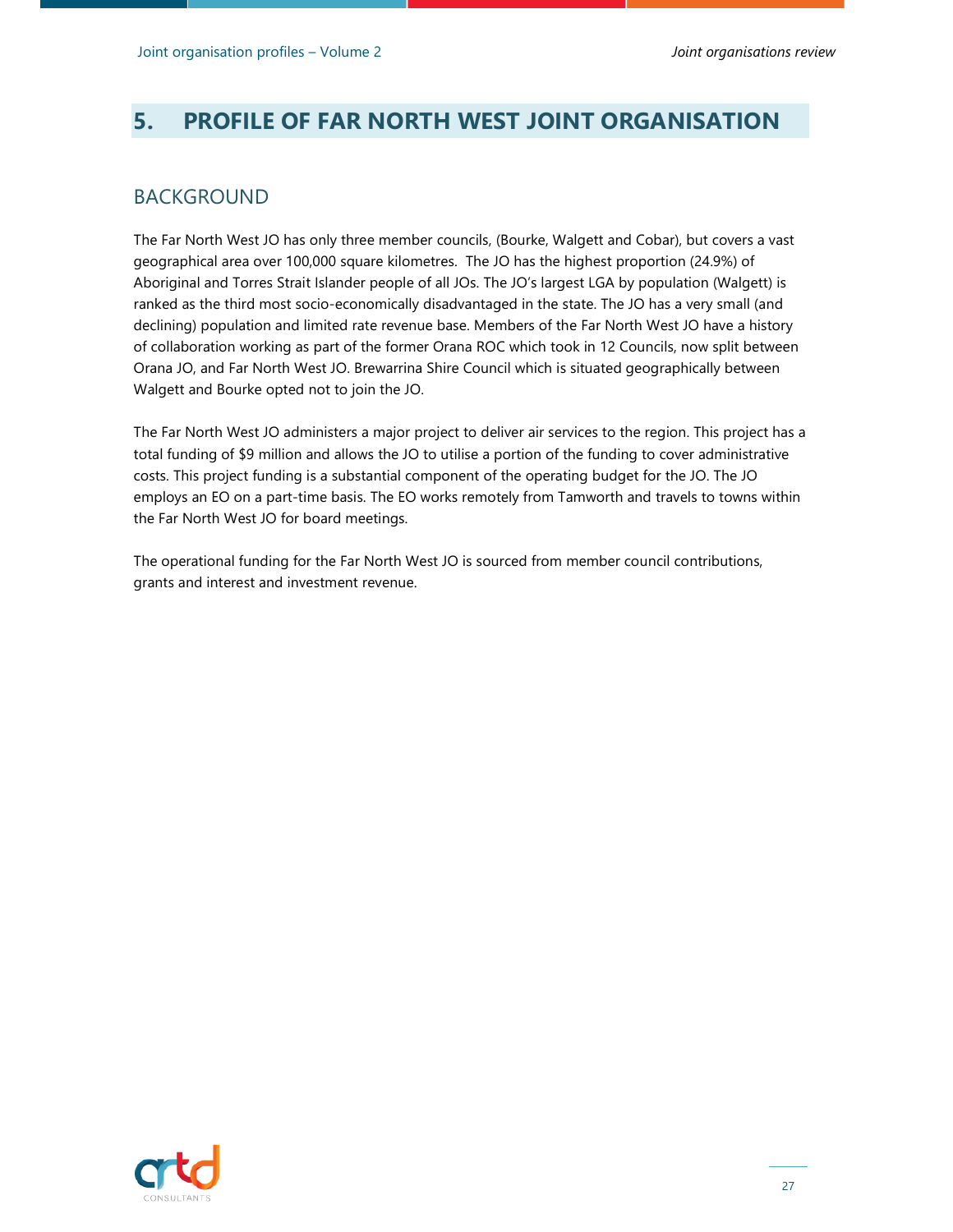Joint organisation profiles – Volume 2 *Joint organisations review*

#### **TABLE 7: MEMBER COUNCIL PROFILES, FAR NORTH WEST JOINT ORGANISATION**

| <b>Far North</b><br><b>West JO</b><br>members | <b>Classified as</b> | <b>Main employer</b>                    | <b>Population</b> | <b>Median age</b><br>(2016 census- (km2)<br>quick stats) | <b>Council Area</b> | <b>Population Density per</b><br>capita/km2 | <b>Total Rate Revenue</b><br>( \$'000) | Socio-<br><b>Index</b><br><b>Ranking</b><br>2016 | <b>Aboriginal &amp;</b><br><b>Economic Torres Strait</b><br><b>Islanders</b><br><b>Population (%)</b> |
|-----------------------------------------------|----------------------|-----------------------------------------|-------------------|----------------------------------------------------------|---------------------|---------------------------------------------|----------------------------------------|--------------------------------------------------|-------------------------------------------------------------------------------------------------------|
| Bourke                                        | Rural                | Education &<br>Training                 | 2,630.0           | 36                                                       | 41,599.5            | 0.1                                         | 1,626.0                                | 33.0                                             | 31.5                                                                                                  |
| Cobar                                         | Large Rural          | Mining                                  | 4,722.0           | 36                                                       | 45,579.3            | 0.1                                         | 5,627.0                                | 58.0                                             | 13.7                                                                                                  |
| Walgett                                       | Large Rural          | Agriculture,<br>Forestry and<br>Fishing | 6,051.0           | 43                                                       | 22,308.4            | 0.3                                         | 5,417.0                                | 3.0                                              | 29.4                                                                                                  |
| <b>Overall</b>                                | <b>Large Rural</b>   | No majority                             | 13,403.0          | 38.33                                                    | 109,487.2           | 0.1                                         | 12,670.0                               | 31.3                                             | 24.9                                                                                                  |

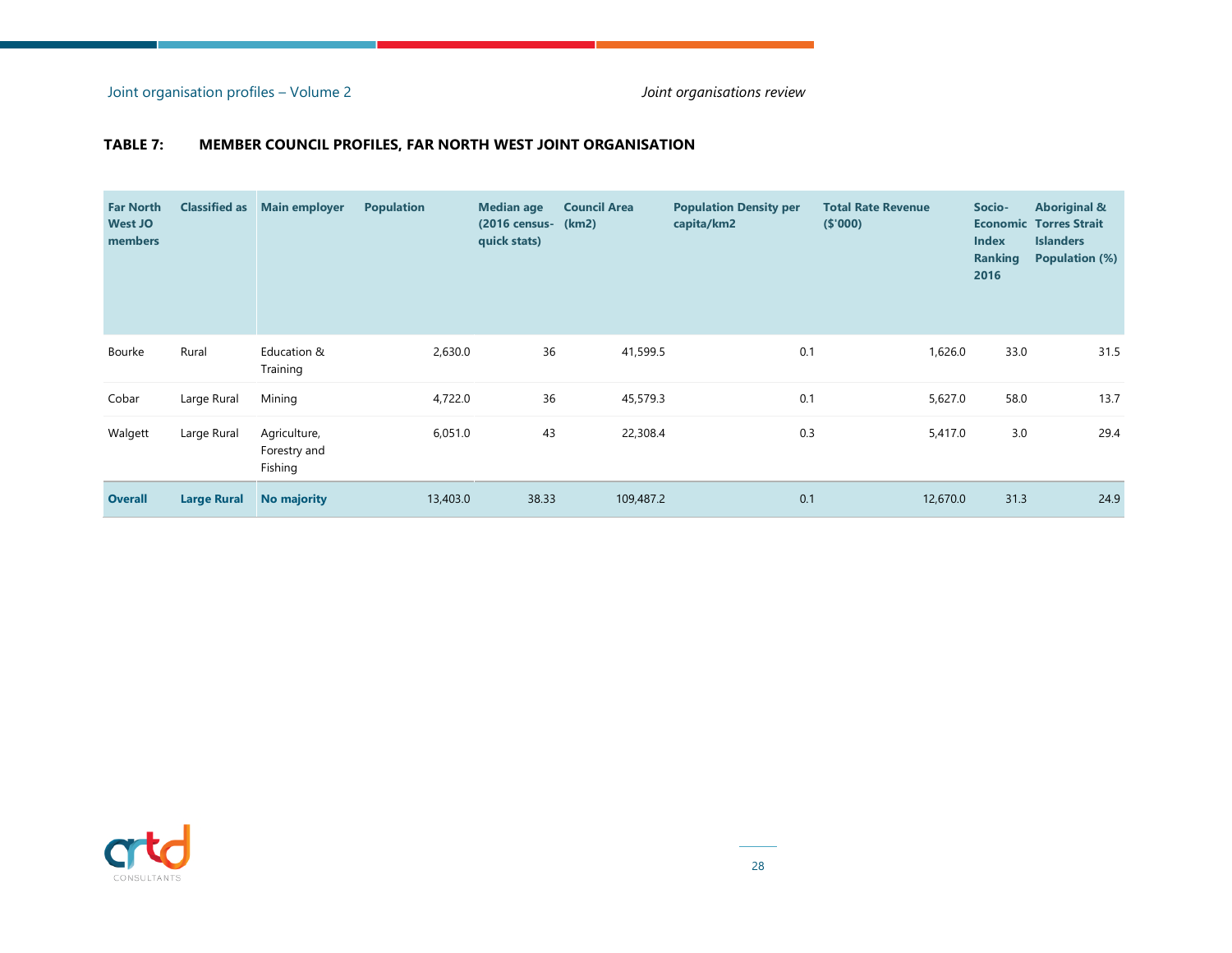## STRATEGIC PLANNING AND PRIORITY SETTING

The Far North West JO has developed a statement of strategic regional priorities<sup>7</sup> which identifies three core regional priorities and a range of strategies and actions for achieving each.

The priorities for the Far North West JO are to achieve the following goals:

- A diverse economy with efficient transport and infrastructure networks
- Exceptional semi-arid rangelands traversed by the Barwon-Darling River
- Strong and connected communities.

#### INTERGOVERNMENTAL COLLABORATION

The Far North West JO has worked in collaboration with state government agencies to deliver the single largest project managed by any JO, being the AirLink airline services to Bourke, Walgett and Lightning Ridge

#### REGIONAL LEADERSHIP AND ADVOCACY

The Far North West JO has had some success with advocacy around provision of health services. They successfully prevented a reduction in health service provision that would have seen regional hospitals without a doctor between 4pm and 8am. The JO was able to coordinate advocacy to prevent the reduction in services from taking place.

#### MAJOR PROJECTS

**Western Airline services** – JO has secured passenger flights between Cobar and Dubbo and a direct route between Cobar and Sydney with FlyPelican Airlines and between Dubbo and Bourke, Walgett and Lightning Ridge with AirLink. Special rates for tickets apply for residents in Bourke, Cobar or Walgett shires

**Contaminated Land Project** - JO has been awarded a grant to employ a contaminated land officer for up to three years to work with councils to manage contaminated land and underground issues.

## KEY CHALLENGES

- Although this JO is performing well, the viability of the JO's funding is highly dependent on a single large project, with internal resources inadequate to support operation.
- The tyranny of distance in this JO, the small number of member councils, and the fact that Brewarrina is not a member means that the capacity for the JO to deliver on strategic regional priorities is compromised.

<sup>7</sup> https://www.farnorthwestjo.nsw.gov.au/f.ashx/%24358643%24201902014-Far-North-West-JO-draft-plan-ver-3- .pdf

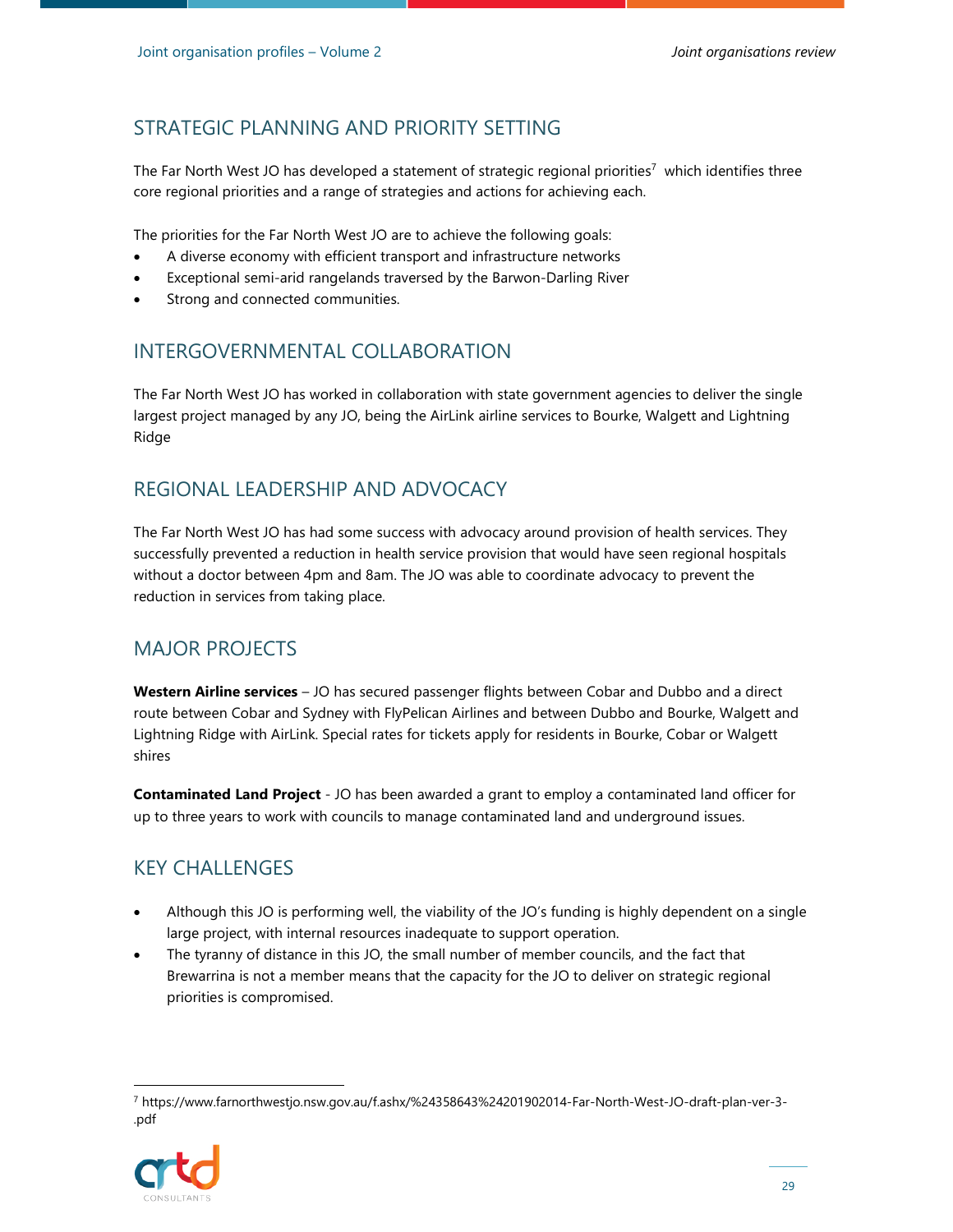#### SURVEY RESPONSES

All three general managers from the Far North West JO completed the survey (100% response rate). The GMs agreed that the JO is addressing important needs in the region and that the benefits of the JO outweigh the effort required to maintain it. The GMs unanimously agreed that the processes in place to engage with state government agencies on joint regional priorities are clear and that the support provided by the state government for joint organisations has been helpful.

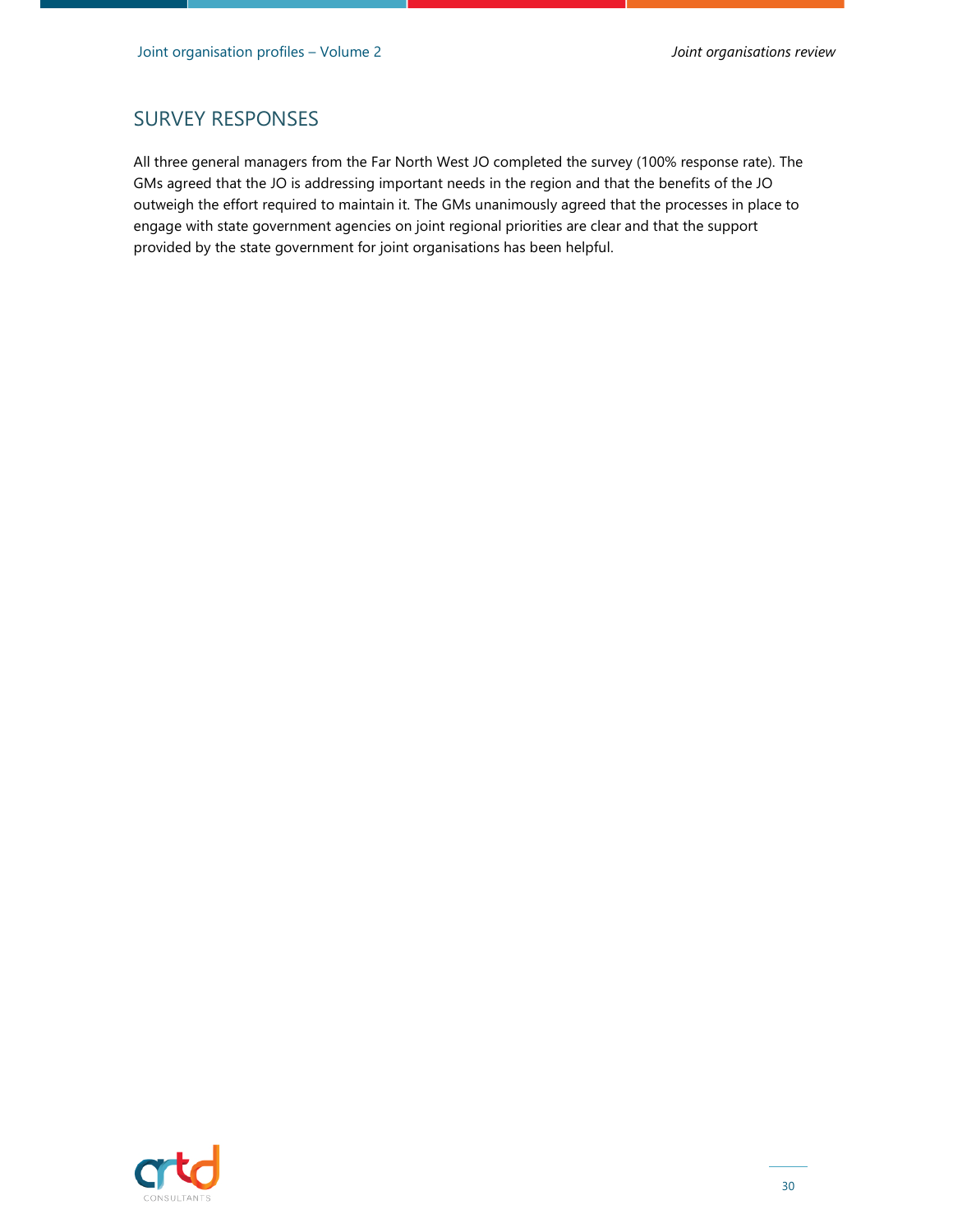## **6. PROFILE OF FAR WEST JOINT ORGANISATION**

#### BACKGROUND

The Far West JO takes in some of the most remote areas of NSW and covers a vast geographical area larger than the whole of Tasmania. Broken Hill is the largest regional centre but is located at the most distal point of the geographic spread of the JO. There are only four Councils that are members of this JO which has the lowest overall rate revenue of any of the JOs. The socio-economic rankings across the JO range from very low (2 in Central Darling) to moderately low (49 in Wentworth). The member councils of this JO had no previous history of structured collaboration, with the southern most members, Balranald and Wentworth Councils, having previously been a part of the Riverina and Murray ROC. As such, this JO faces a range of unique challenges.

Along with its seed funding the Far West JO, was tasked with administering a multi-million-dollar tourism project, however, difficulties with defining the project and finding appropriate personnel for the EO role have limited the extent to which the project has been delivered.

The operational funding for the Far West JO is sourced from grants and interest and investment income<sup>8</sup>. Since the publication of their most recent financial statements, member contributions have also supported operational funding.

At the time of the review, the EO role was being done voluntarily by the then EO of the RAMJO. This EO has subsequently resigned.

<sup>&</sup>lt;sup>8</sup> The financial statement did not include council member contributions. https://www.fwjo.nsw.gov.au/wpcontent/uploads/2021/06/FWJO-Annual-Performance-Statement-incl-GPFS-2018-2020-min.pdf

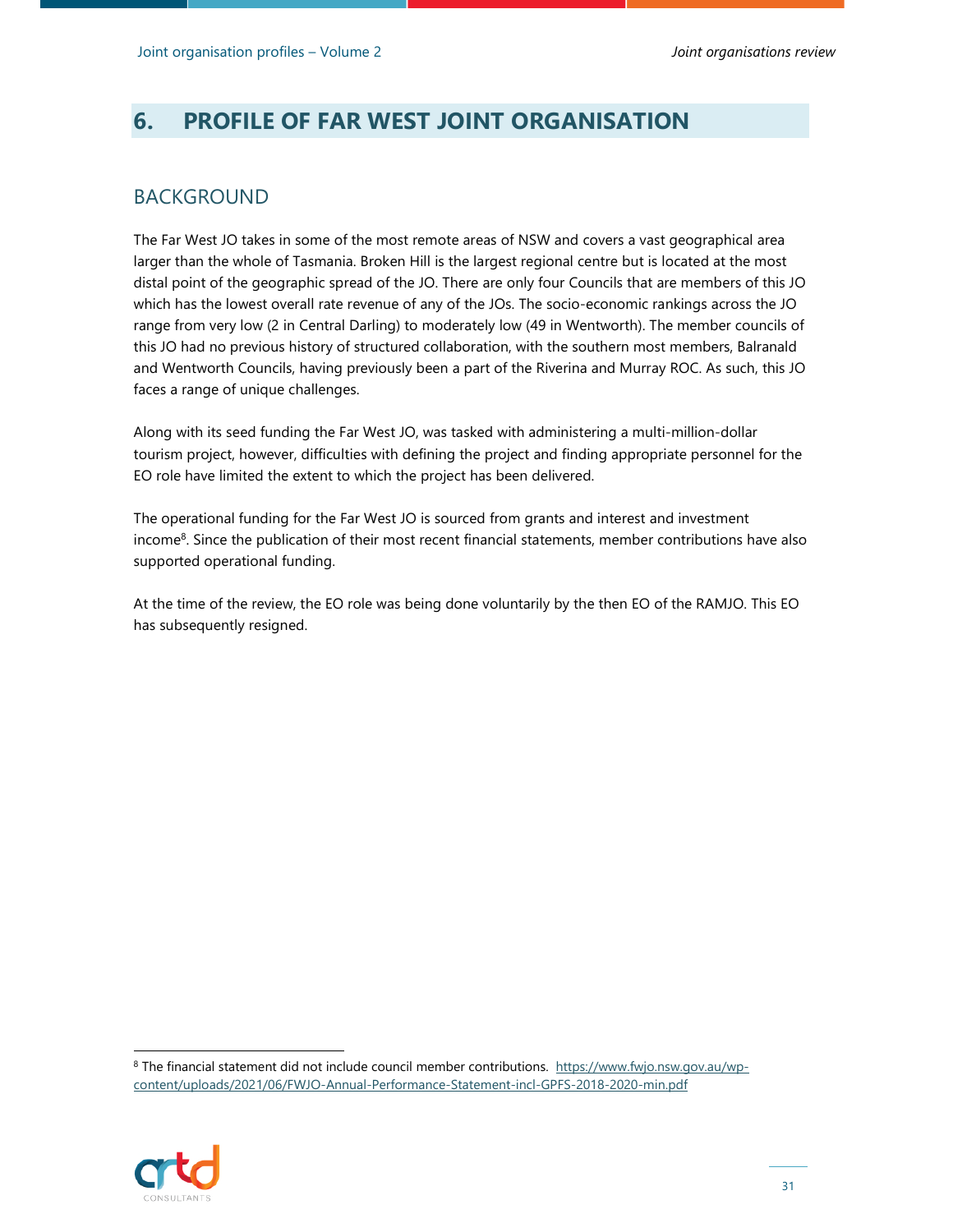#### **TABLE 8: MEMBER COUNCIL PROFILES, FAR WEST JOINT ORGANISATION**

| <b>Far South</b><br><b>West JO</b><br>members | <b>Classified as</b>  | <b>Main employer</b>                        | <b>Population</b> | <b>Median age</b><br>(2016)<br>census-quick<br>stats) | <b>Council Area (km2)</b> | <b>Population</b><br><b>Density per</b><br>capita/km2 | <b>Total Rate</b><br><b>Revenue (\$'000)</b> | Socio-<br><b>Economic</b><br><b>Index Ranking</b><br>2016 | <b>Aboriginal &amp;</b><br><b>Torres Strait</b><br><b>Islanders</b><br><b>Population (%)</b> |
|-----------------------------------------------|-----------------------|---------------------------------------------|-------------------|-------------------------------------------------------|---------------------------|-------------------------------------------------------|----------------------------------------------|-----------------------------------------------------------|----------------------------------------------------------------------------------------------|
| Balranald                                     | Rural                 | Agriculture, Forestry and<br>Fishing        | 2,340.0           | 41                                                    | 21,690.7                  | 0.1                                                   | 2,029.0                                      | 30.0                                                      | 8.7                                                                                          |
| Broken Hill Regional                          | Town/City             | Health Care & Social<br>Assistance          | 17,734.0          | 45                                                    | 170.1                     | 104.3                                                 | 15,500.0                                     | 7.0                                                       | 8.5                                                                                          |
| Central<br>Darling                            | Rural                 | Agriculture, Forestry and<br>Fishing        | 1,837.0           | 39                                                    | 53,492.2                  | $0.0\,$                                               | 813.0                                        | 2.0                                                       | 39.5                                                                                         |
|                                               | Wentworth Large Rural | Agriculture, Forestry and<br>Fishing        | 7,042.0           | 44                                                    | 26,256.2                  | 0.3                                                   | 5,223.0                                      | 49.0                                                      | 9.6                                                                                          |
| <b>Overall</b>                                | <b>Rural</b>          | <b>Agriculture, Forestry</b><br>and Fishing | 28,953.0          | 42.25                                                 | 101,609.2                 | 26.2                                                  | 23,565.0                                     | 22.0                                                      | 16.6                                                                                         |

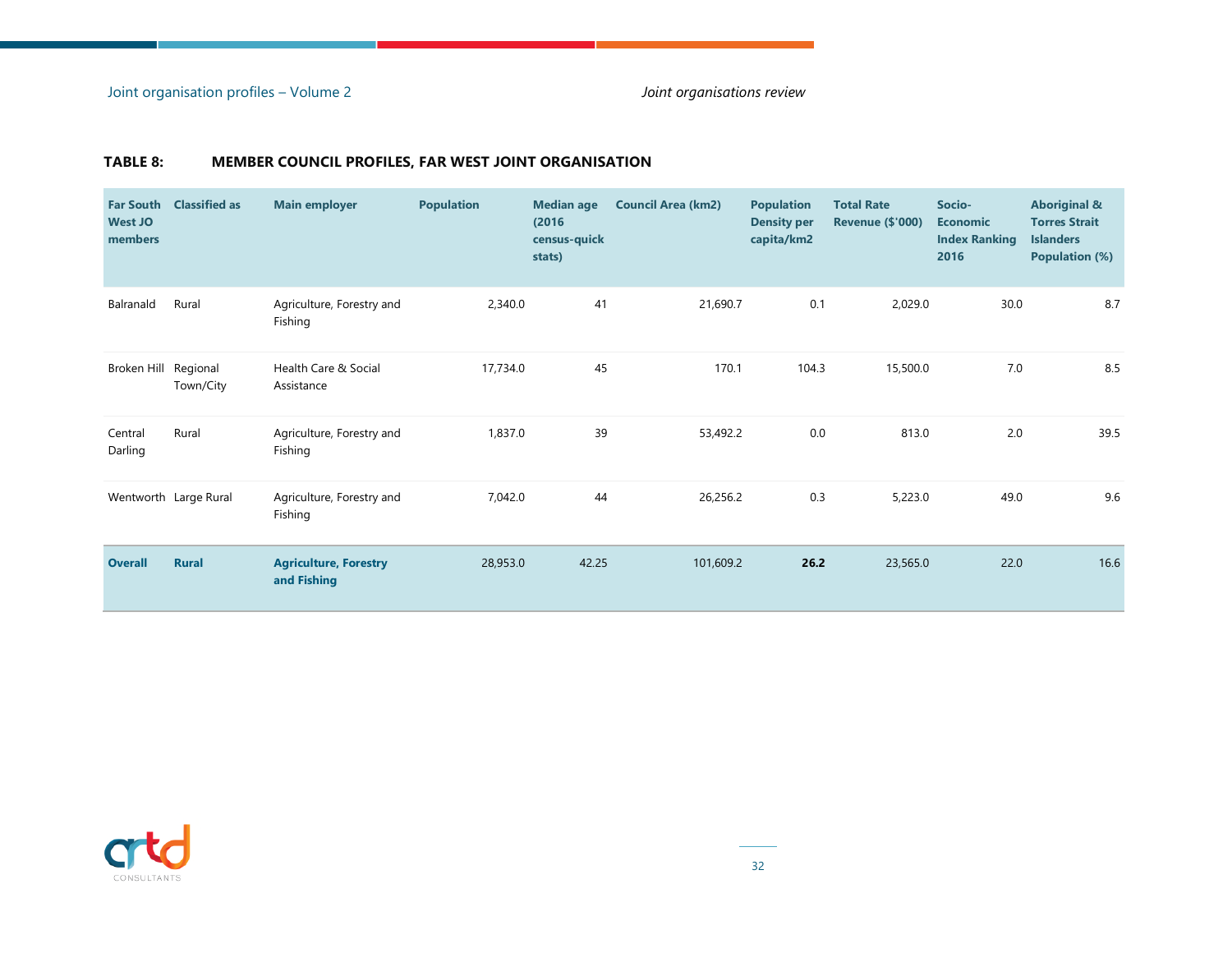### STRATEGIC PLANNING AND PRIORITY SETTING

Much work towards strategic planning and priority setting was undertaken in this region as part of the Far West Initiative, however, much of this work has not translated well to the JO context due to the change in definition of the region (Far West Initiative covered Far West and Far North West), and that the Initiative was a joint venture of the State and Federal governments compared with the State focus of the JOs. JO members appreciate that the JO model has provided them with a forum to meet with other remote councils and to plan together. Recently (since they have had the support of the Riverina and Murray JO EO), the member councils have come together with a clear intention to define and develop their strategic goals and interests.

The Far West JO has identified three priorities in its statement of strategic regional priorities. Strategies and actions are directed at achieving the following priority goals within the Far West region:

- Proactivity a region that is future focussed and enterprising
- Prosperity a prosperous growing region full of opportunities for business, industry and tourism
- Sustainability a region caring for the environment and taking action when needed.

## INTERGOVERNMENTAL COLLABORATION

The local RLE has not proactively engaged with the JO and there has not been consistency with Regional NSW attendance at the JO meetings. Nevertheless, there have been some sizable projects undertaken with State agencies.

The JO stakeholders we spoke with identified substantial issues with co-ordination of service provision in their region, from both State agencies and NGOs. For example, there are major housing issues in Central Darling with the state housing agency apparently unaware and failing to coordinate with local providers. Stakeholders noted that since many state government agencies have been re-centralised, there are few state agency employees based in remote areas.

Large NGOs are in some cases now delivering services that used to be delivered by government. JO stakeholders raised concerns that NGOs rarely collaborate with councils. Stakeholders identified the potential for the JO to provide a mechanism for this collaboration to be facilitated and could also coordinate with services already in place in remote areas and help redirect funding that would otherwise go to an NGO that would provide services on a fly-in-fly-out basis.

Stakeholders felt that the JO had very little status or standing with state agencies and that most agencies were continuing to reach out directly to individual councils and had expressed little interest in collaborating with the JO.

It was also noted that for some agencies with whom they had partnered, the State Government's definition of the region was not congruent with the JO membership. For example, Destination NSW has one region that includes Balranald and Wentworth, and another that covers Broken Hill and Central Darling.

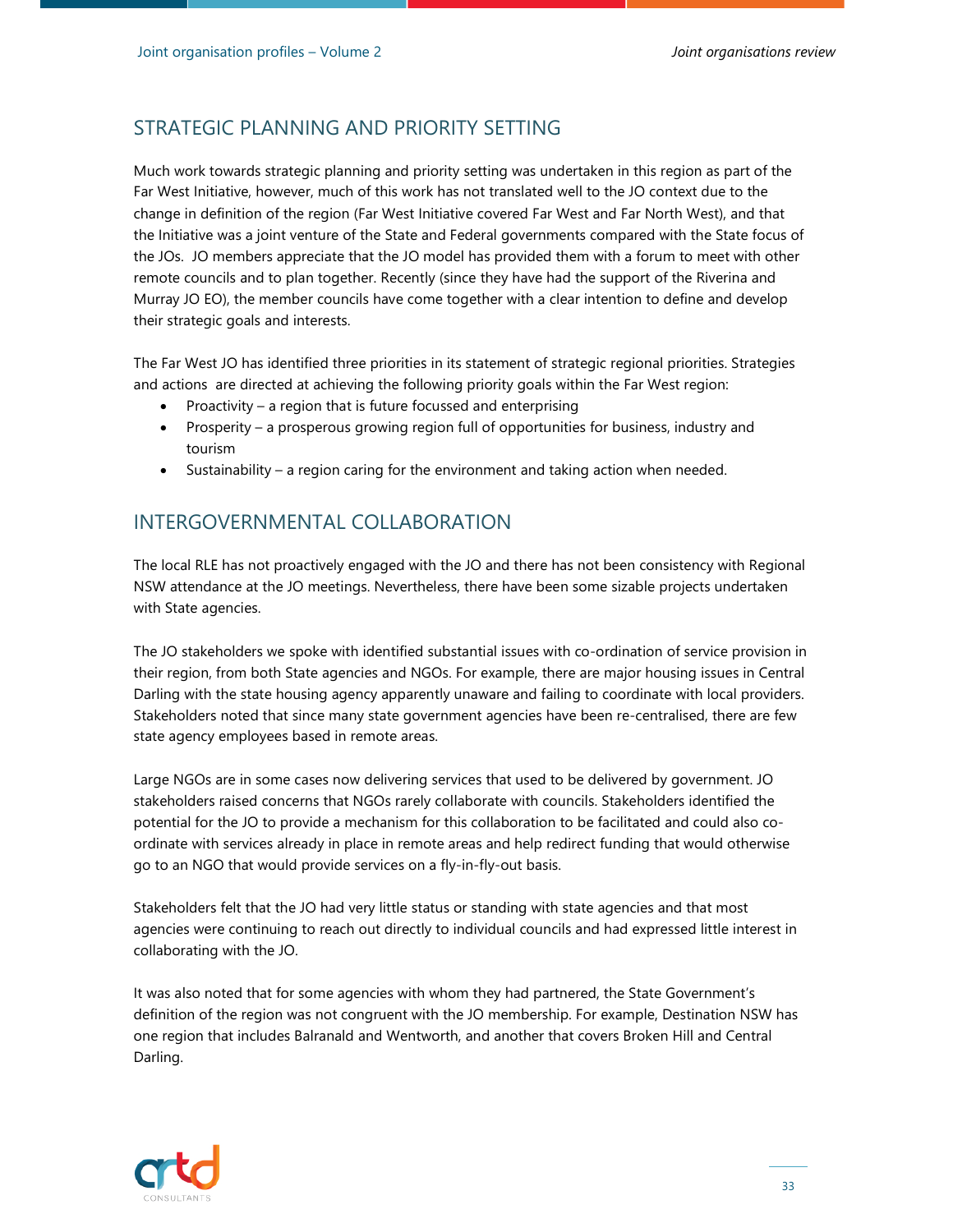### REGIONAL LEADERSHIP AND ADVOCACY

JO stakeholders have identified that the JO model does offer an important opportunity for leadership and advocacy at a regional level. Some noted that there were advantages to working closely with the RAMJO as this provided a broader pool of councils with whom to share knowledge.

Stakeholders noted that existing mechanisms for regional leadership and advocacy was occurring through the twice annual meetings of the West Region Alliance of Councils where they meet with regional executives. Broken Hill Council is also part of the Regional Cities Alliance that looks at issues for regional cities as they relate to Federal Government issues.

It is notable here that the Far West JO lies across two different RDAs, and neither of these have engaged with the JO.

#### MAJOR PROJECTS

**Tourism Infrastructure Project** – the JO was awarded \$6million in funding for developing tourism in the region, however, the JO has not had the capacity to develop and implement the project.

**Destination management plan** – in collaboration with Destination NSW – this project was originally commenced when JOs were given \$150k to use for capacity building projects and was to include a website for Tourist information. The project stalled for some time but has recently been reinvigorated and there an RFQ has been released seeking an agency to develop the destination management plan.

**Regional transport study** – this study is looking at regional wayfinding, prioritising road development to support freight and tourism routes. For example, the study seeks to investigate how the regional airport at Broken Hill can be leveraged to develop good driving routes out to Central Darling and Wentworth. The JO is working with a private consultant on this project and hopes that it will become a useful advocacy document they are seeking funding for the airport being maintained or developed.

**2025 Regional Waste Strategy** – the FWJO will develop a strategy to "future proof" and minimise future operational costs for JO members with regards to waste management.

#### **Other Achievements**

Since the JO has been assisted by the RAM JO EO, a shared services arrangement has been put in place allowing the Central Darling Administration to access administrative support one day a week. All of the on-costs involved of hiring the staff member are covered by the Albury council, and the Central Darling is able to have one day a week of administrative support costed at an hourly rate.

#### KEY CHALLENGES

- The key challenges for the Far West JO relate to financial sustainability of the model for four small councils with very limited revenue and resources.
	- o Two of the four councils are in administration and the other two are running deficit budgets.
	- o GMs told us that some of these councils struggle to deliver their core functions such as reading water meters and collecting rates.

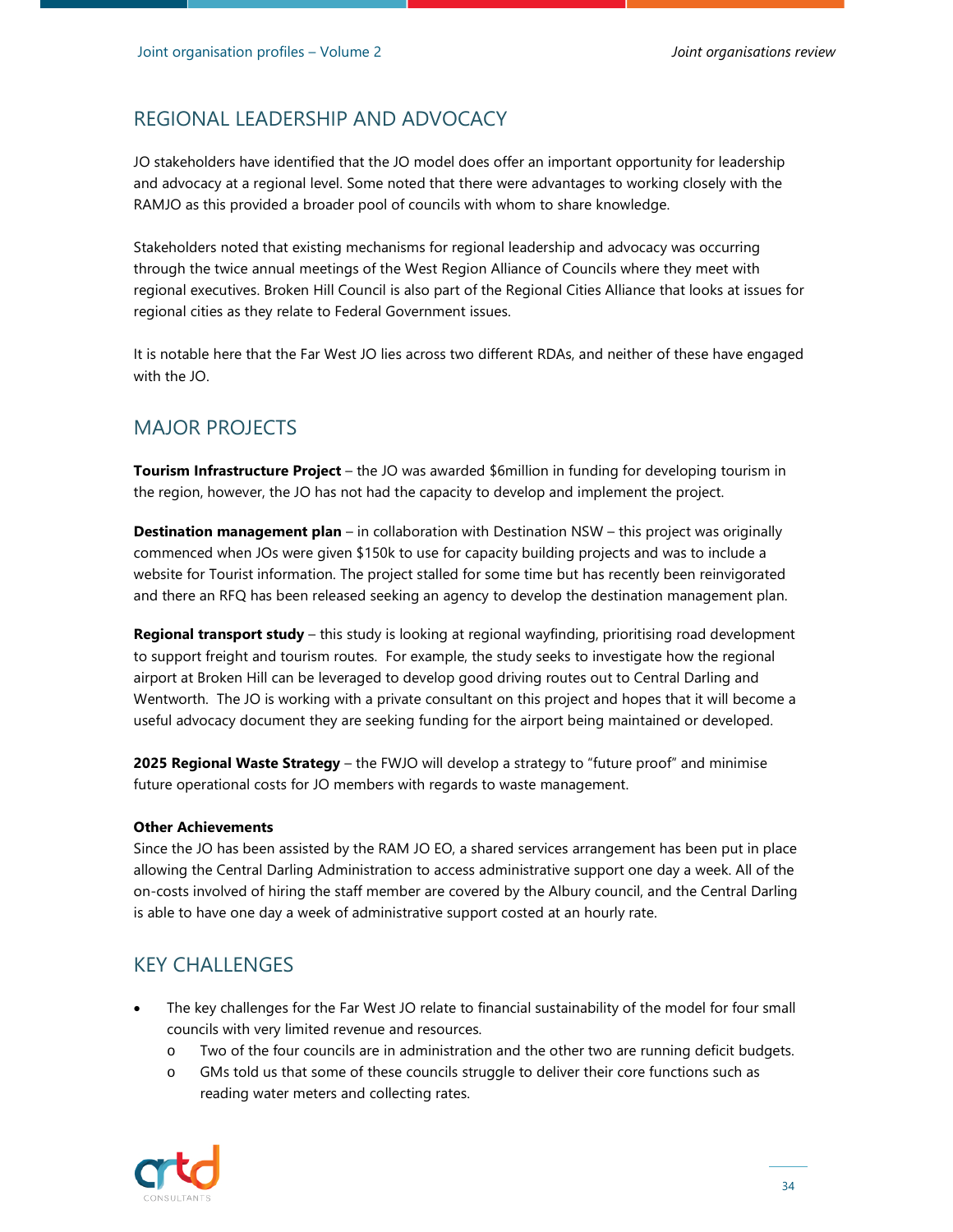- o Contributing to the cost of sustaining a JO is something which councils would like to see justified by tangible (financial) returns that are often difficult to identify in advocacy work.
- Engaging an appropriately skilled EO has also proven challenging for the JO, as it is difficult to attract and retain staff in small regional and remote locations.
	- o Costs for engaging an EO need to consider the substantial expenses associated with travel within the JO region, with driving times of around four hours between some of the larger centres.
	- o The EO who was originally engaged worked remotely and while this is possible, it did make performance management more difficult.
- There are also some substantial limitations to the extent to which the member councils can productively share costs and services. Given the vast distances between the regional towns that are part of this JO, there is limited scope for sharing staff or equipment.
- The Far West JO boundaries are poorly coordinated with the boundaries for both state agencies with whom they are attempting to collaborate as well as with RDAs. Some stakeholders have noted that the boundaries for the JO do not overlap with natural regional identities.

### SURVEY RESPONSES

Two out of four general managers completed the survey (50% response rate). The responding GMs tended to agree that the JO provides leadership for regional communities and that the JO is an innovative way of addressing regional needs or solving problems. However, the GMs disagreed that there are sufficient resources for the JO to be viable and that the right JO business model is in place to sustain the JO.

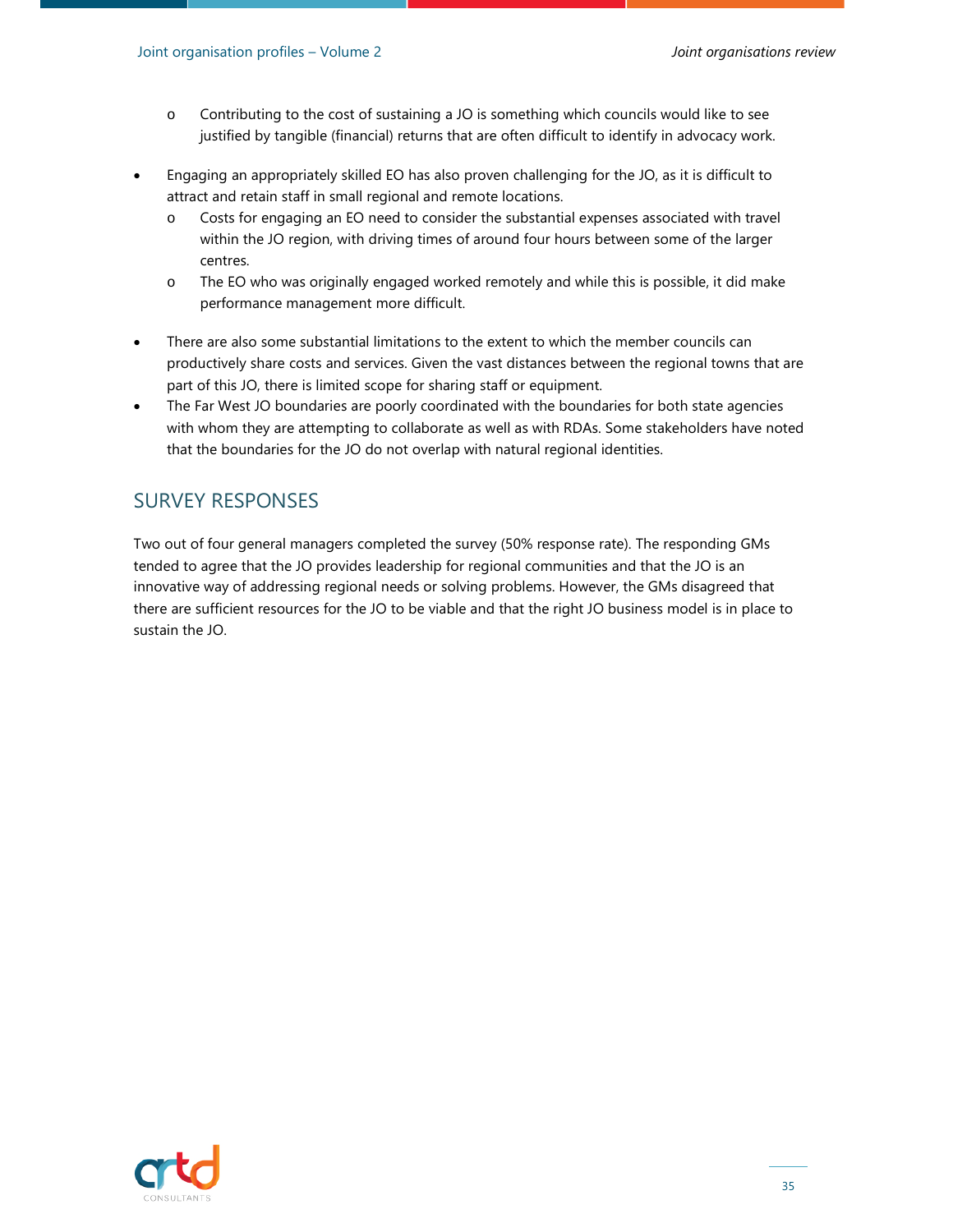# **7. PROFILE OF ILLAWARA SHOALHAVEN JOINT ORGANISATION**

## BACKGROUND

The Illawarra Shoalhaven JO covers coastal communities on the south coast of NSW. It is geographically one of smallest JOs and has just four member councils. Wollongong is the largest of the Councils with over 300,000 residents and it is located at the northern end of the JO. The JO area has a diverse socioeconomic profile and with rankings ranging from a moderately low 50 in Shoalhaven to a high 106 in Kiama. It is the only JO with an Aboriginal Land Council as an associate member.

The Illawarra Shoalhaven JO was one of the pilot JOs. The Regional Organisation of Councils that preceded the JO was the Southern Councils Group which operated from 1985. That grouping had a membership of six local governments including the ISJO members and Bega Valley Shire and Wingecarribee Shire councils. The four member councils of the JO have a strong community of interest as coastal communities.

The operational funding for the Illawarra Shoalhaven JO is sourced from member council contributions, user charges and fees, interest and investment revenue, other revenues and grants.<sup>9</sup>

Only one out of four general managers completed the survey (25%). Due to this low response rate no JO wide trends can be observed.

https://www.isjo.org.au/assets/Uploads/62dc6aa6b6/ISJO-Budget-and-Statement-of-Revenue-Policy-2020-2021- Final-v3.pdf



<sup>&</sup>lt;sup>9</sup> The financial statement for the Illawarra Shoalhaven JO is available here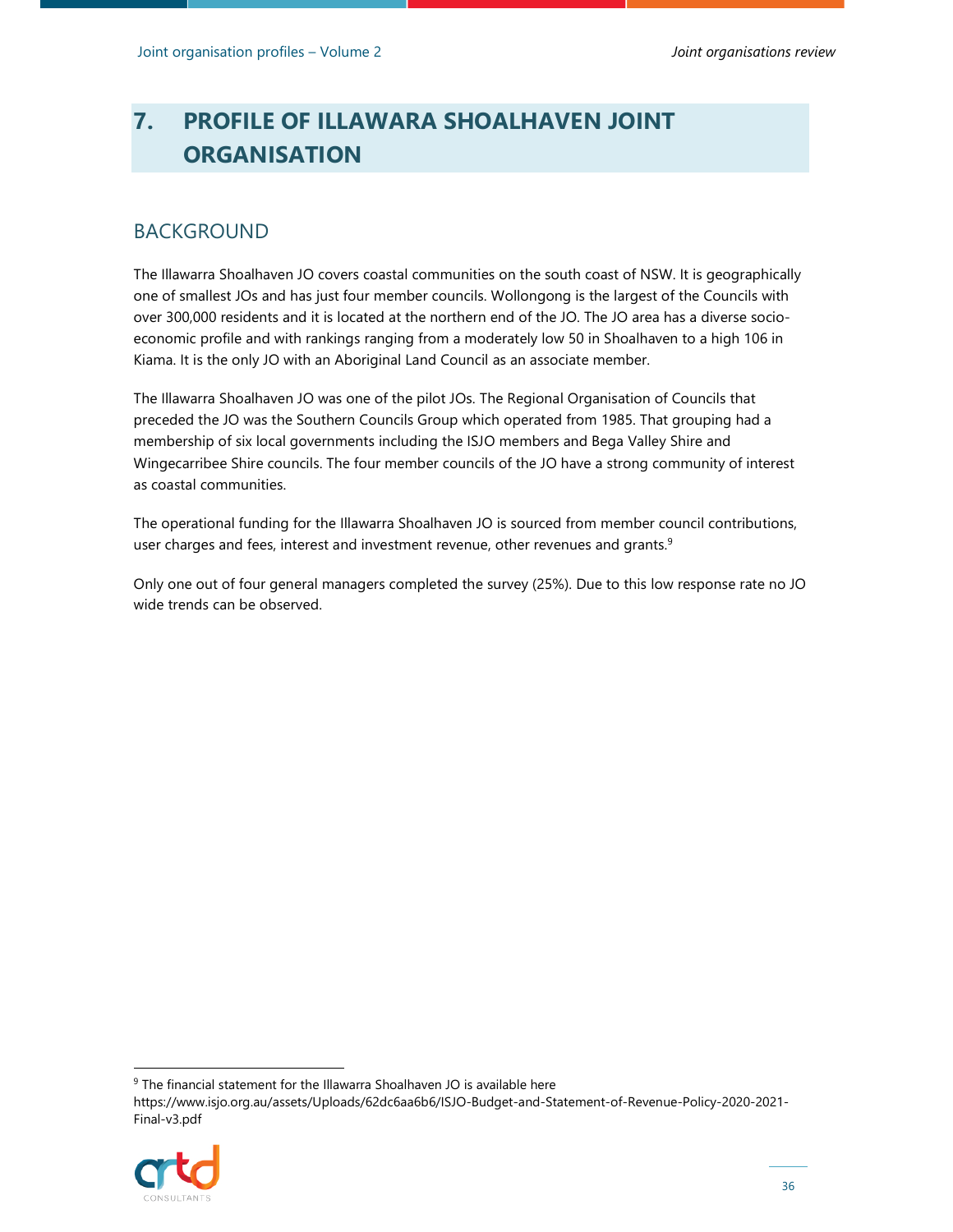| <b>Illawarra</b><br><b>Shoalhaven</b><br><b>JO</b><br>members | <b>Classified as</b>                | <b>Main employer</b>                       | Sum of<br><b>Population</b> | age<br>(2016)<br>census-<br>quick<br>stats) | <b>Median Sum of Council</b><br>Area (km2) | <b>Average of</b><br><b>Population Density</b><br>per capita/km2 | <b>Sum of Total</b><br><b>Rate Revenue</b><br>( \$'000) | Average of<br><b>Socio-Economic</b><br><b>Index Ranking</b><br>2016 | <b>Average of</b><br><b>Aboriginal</b><br>& Torres<br><b>Strait</b><br><b>Islanders</b><br><b>Population</b><br>$(\%)$ |
|---------------------------------------------------------------|-------------------------------------|--------------------------------------------|-----------------------------|---------------------------------------------|--------------------------------------------|------------------------------------------------------------------|---------------------------------------------------------|---------------------------------------------------------------------|------------------------------------------------------------------------------------------------------------------------|
| Kiama                                                         | Regional<br>Town/City               | Health Care & Social Assistance            | 23,006.0                    | 47                                          | 257.7                                      | 89.3                                                             | 16,652.0                                                | 106.0                                                               | 1.8                                                                                                                    |
| Shellharbour Regional                                         | Town/City                           | Health Care & Social Assistance            | 72,240.0                    | 39                                          | 147.4                                      | 490.1                                                            | 46,980.0                                                | 66.0                                                                | 3.8                                                                                                                    |
| Shoalhaven                                                    | Regional<br>Town/City               | Health Care & Social Assistance            | 104,371.0                   | 48                                          | 4,566.7                                    | 22.9                                                             | 73,150.0                                                | 50.0                                                                | 5.5                                                                                                                    |
| Wollongong Regional                                           | Town/City                           | Health Care & Social Assistance            | 216,071.0                   | 39                                          | 684.0                                      | 315.9                                                            | 165,319.0                                               | 94.0                                                                | 2.6                                                                                                                    |
| <b>Overall</b>                                                | <b>Regional</b><br><b>Town/City</b> | <b>Health Care &amp; Social Assistance</b> | 415,688.0                   | 43.25                                       | 5,655.8                                    | 229.5                                                            | 302,101.0                                               | 79.0                                                                | 3.4                                                                                                                    |

**COL** 

#### **TABLE 9: MEMBER COUNCIL PROFILES, ILLAWARRA SHOALHAVEN JOINT ORGANISATION**

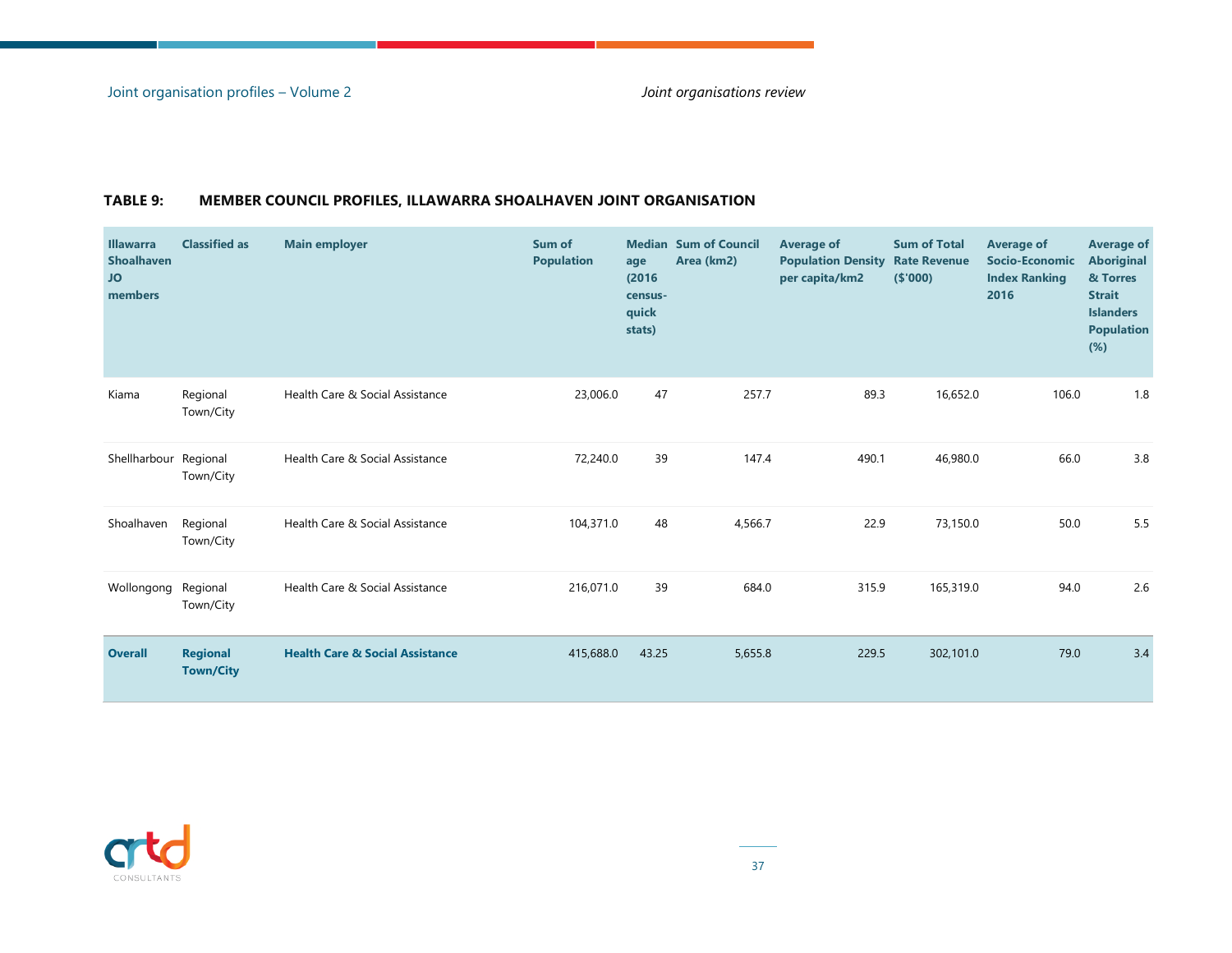For the Illawarra Shoalhaven JO, the members 'try not to fight for the same thing'. They have shared interests in tourism and transport. The Picton Road extension to Western Sydney is an example of the JOs ability to work together with the NSW Government and Illawarra First for common goals. Picton Road is a major arterial road providing connection between the Hume Highway at Wilton and the Princes Highway near Mount Ousley, linking Port Kembla, the Illawarra region and the south coast with Sydney, Canberra and Melbourne. This is an important connection for the region and the JO lobbied for this road extension to be prioritised in the Illawarra Shoalhaven region.

The ISJO Statement of Strategic Regional Priorities identifies key themes and actions against these. They are:

- Economy, education and employment: addressing all sectors and contributors to the regional economy
- Infrastructure: addressing the region's major infrastructure requirements and contributions
- Communities, housing and lifestyle: addressing regional liveability across the natural and built environments
- Environment: addressing preservation and improvement of the natural environment
- Governance and administration: addressing good governance and capacity building .  $^{10}$

#### INTERGOVERNMENTAL COLLABORATION

The Illawarra Shoalhaven JO values having the state agencies at the table. The Illawarra Shoalhaven JO participates in several regional networks and committees including the Illawarra Shoalhaven Leadership Executive, Western Sydney Illawarra Shoalhaven Roadmap to Collaboration, South Coast Marine Tourism Steering Committee, Regional Workforce Committee, Smart Regions Strategy and Regional Youth Task Group as well as the JO Board, GM and other working groups.

A recent example of collaboration with the NSW Government and Canberra Region JO is an initiative to install electric vehicle charging sites along the Princes Highway. This initiative is of interest to the Illawarra Shoalhaven JO as it supports regional tourism.

#### REGIONAL LEADERSHIP AND ADVOCACY

The Illawarra Shoalhaven JO Chairperson co-chairs the Regional Coordination and Monitoring Committee which meets regularly to track implementation of the (NSW Government's) Regional Plan. The JO and RLE advocacy for hospitals has been very successful with the redevelopment of the Shoalhaven District Memorial Hospital.

<sup>10</sup> https://www.isjo.org.au/assets/Uploads/c081c36cf7/ISJO\_Statement-Strategic-Regional-Priorities-2017- 20\_20SEPT18.pdf

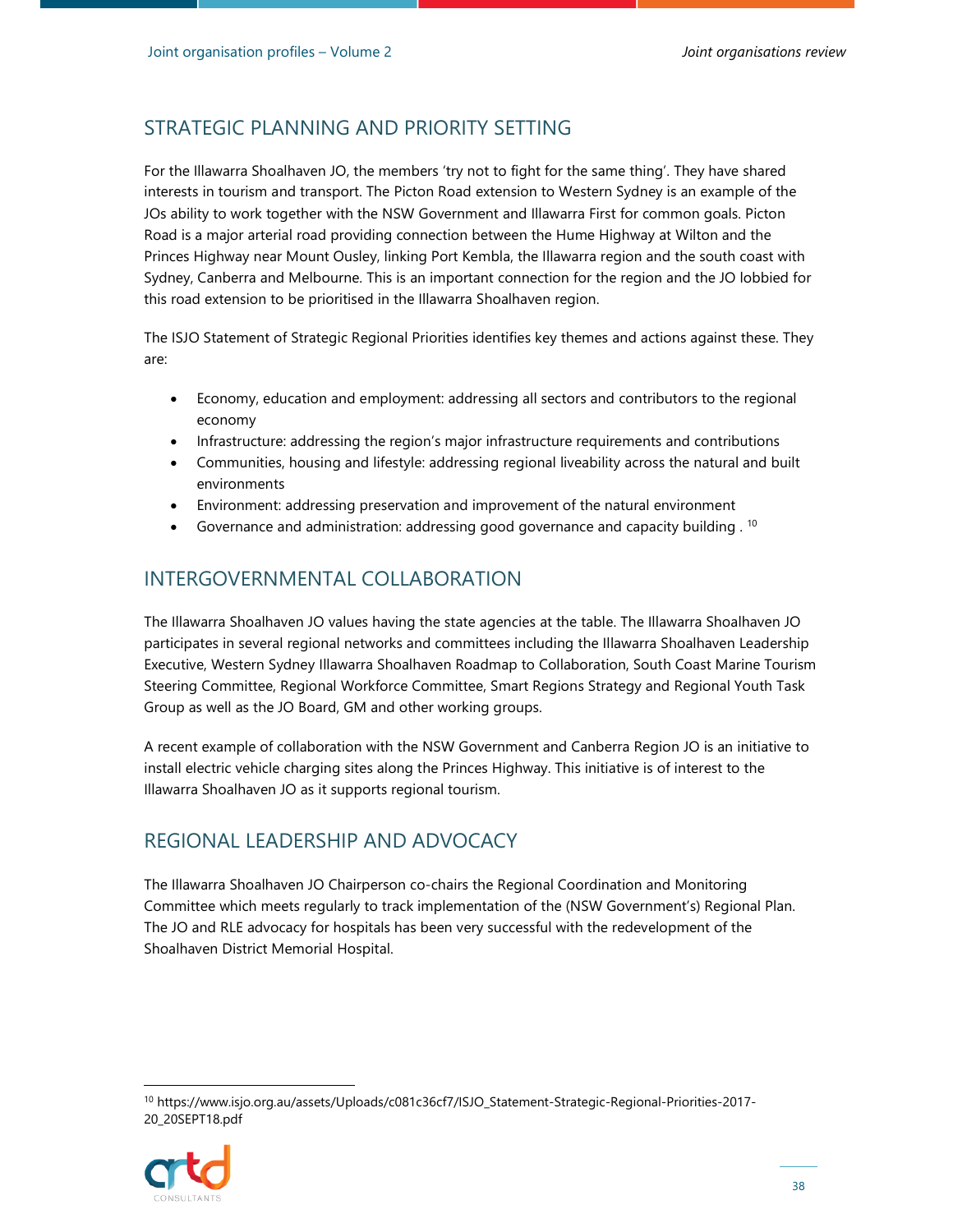### MAJOR PROJECTS

**Youth Employment Strategy** – a 12-month pilot project with Illawarra First, Regional SW and the ISJO.

**Value of the Illawarra to the State** – a 360 assessment of the region's assets and internal and external value. This supports the four Councils to think regionally as they are positioned together in the context of their value to the State.

**Western Sydney Illawarra Shoalhaven Roadmap to Collaboration** – roads strategy with escarpment crossings, Picton Road extension and others.

**South Coast Marine Tourism Strategy** – it is aimed at increasing economic activity and job growth in the marine tourism sector.

**Enabling Water Sensitive Communities** – JO aims to increase the success and uptake of Water Sensitive Urban Design Systems across the rapidly urbanising areas of the region.

**Regional Waste Strategy** – with funding from the NSW EPA the JO is responsible for the development and coordination of a regional waste strategy.

### KEY CHALLENGES

- There is some instability in the executive officer position with selection of a new EO being undertaken at the time of this review.
- The JO reports that they need more funding to attract highly skilled staff.
- The general managers are a small group of four and with many state programs and projects, there are not enough resources to collaborate with all of them.
- There is some confusion between the roles of the Regional Development Authority and the JO in regional representation and priority setting.
- Not all council members are persuaded of the value of the JO, other than providing the State with a collective local government arrangement, rather than working with four different councils.
- Like other JOs, the Illawarra Shoalhaven JO felt the audit and other compliance requirements were onerous for a small entity.
- There is a tension between advocating for the individual council operational matters (local issues) and the strategic regional priorities for Illawarra Shoalhaven.

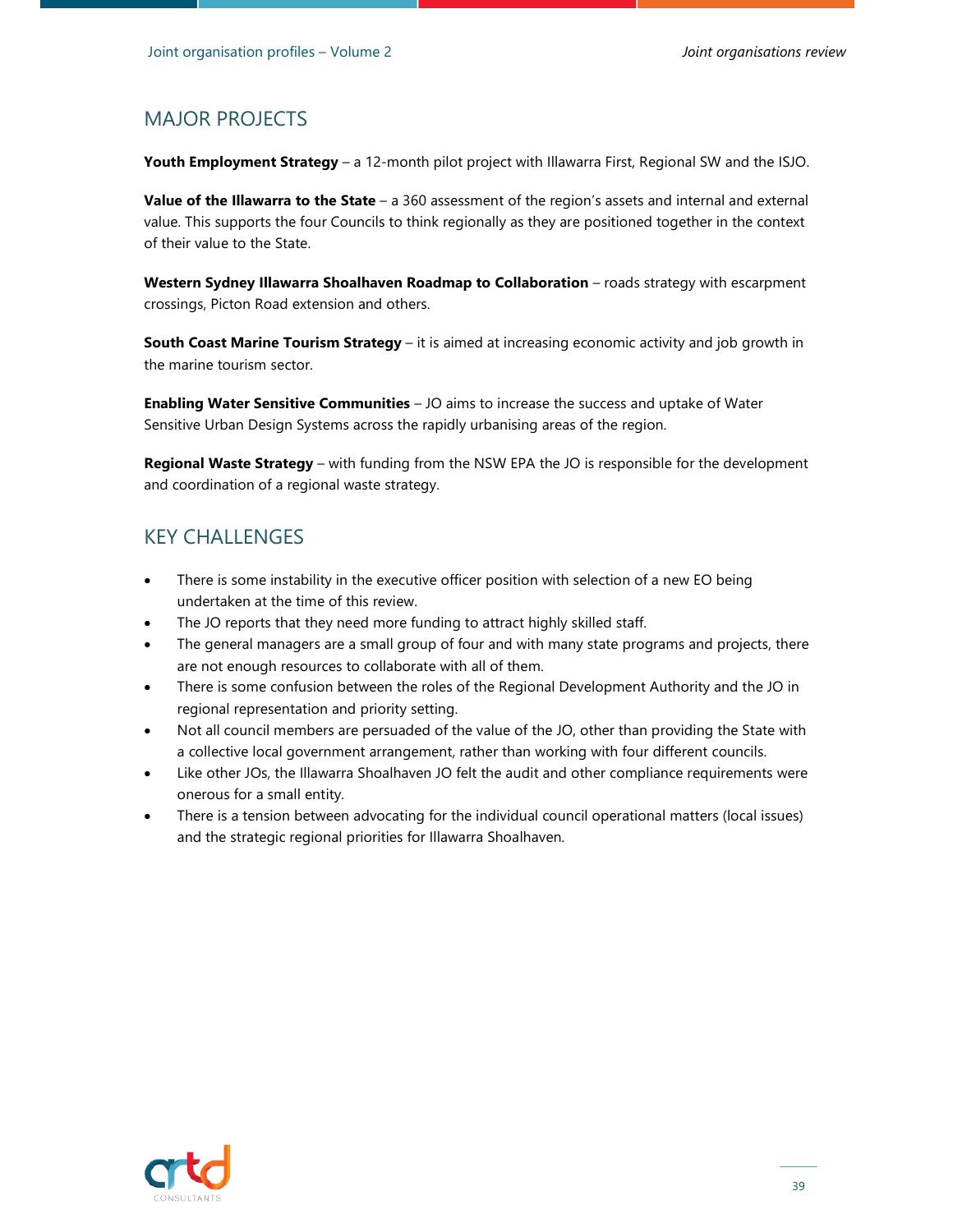# **8. PROFILE OF MID-NORTH COAST JOINT ORGANISATION**

#### BACKGROUND

There are three member councils in the Mid-North Coast JO: Bellingen, Kempsey and Port Macquarie. The member councils are diverse, with a large rural council (Bellingen) and two very different regional towns, with Kempsey having the fourth lowest socio-economic ranking in the state, and Port Macquarie-Hastings with a considerably larger and more affluent population. The Mid-North Coast JO was to have included three additional member councils, however, Nambucca, Coffs Harbour and Clarence Valley Councils chose not to participate. As such, the JO membership represents a fractured region, that is missing its most populous and well-resourced intended member (Coffs Harbour). Five of the six councils which were to have been a part of the JO (excluding Clarence Valley) previously collaborated through the Mid-North Coast ROC for over 20 years. The JO members have committed to working with a regional focus and undertake projects that take in LGAs that are non-members.

Due to its small size, the JO has sought to minimise costs and has chosen to have no paid EO (though they have proposed employing a person to take the role in the future). Instead, the GMs of each of the member councils rotate through the role on a voluntary basis in addition to their existing GM responsibilities. The JO also employs a part time project officer. Despite these challenges, the JO members have collaborated closely and each of the member councils contributes financially as well as through the time contributions of their staff to maintaining the JO.

As of May 2021, the Mid-North Coast JO had attracted \$1,198,608 in grant funding including funding for projects which have a regional focus<sup>11</sup>. The Mid-North Coast JO is also well recognised by other regional forums and has a high level of engagement with State government agencies.

The operational funding for the Mid-North Coast JO is sourced from member council contributions, grants, other income and interest and investment revenue.<sup>12</sup>

<sup>&</sup>lt;sup>12</sup> The financial statement for the Mid-North Coast Jo is available here https://mncjo.nsw.gov.au/wpcontent/uploads/2019/12/ANNUAL-PERFORMANCE-STATEMENT-FYE30062019-published.pdf.



<sup>11</sup> See the *Mid North Coast Joint Organisation Sustainability Plan 2021* for further information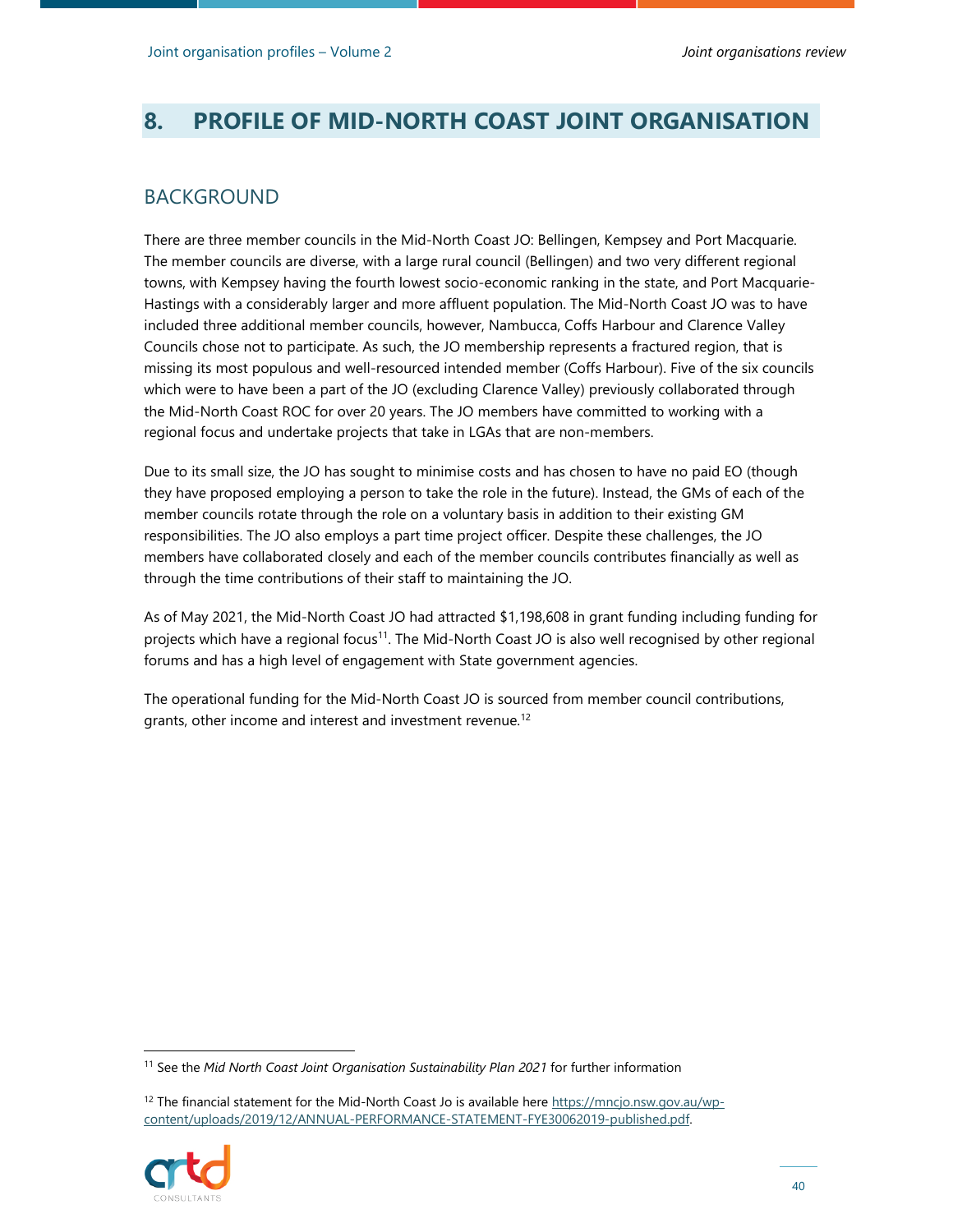#### Joint organisation profiles – Volume 2 *Joint organisations review*

| Mid-<br><b>North</b><br><b>Coast JO</b><br>members | <b>Classified as</b>                        | <b>Main employer</b>                                 | <b>Sum of Population</b> | <b>Median age</b><br>(2016)<br>census-quick<br>stats) | <b>Sum of Council</b><br>Area (km2) | <b>Average of</b><br><b>Population</b><br><b>Density per</b><br>capita/km2 | <b>Sum of Total</b><br>Rate<br>Revenue(\$'000) | Average of<br>Socio-Economic<br><b>Index Ranking</b><br>2016 | <b>Average of</b><br>Aboriginal<br>& Torres<br><b>Strait</b><br><b>Islanders</b><br><b>Population</b><br>$(\%)$ |
|----------------------------------------------------|---------------------------------------------|------------------------------------------------------|--------------------------|-------------------------------------------------------|-------------------------------------|----------------------------------------------------------------------------|------------------------------------------------|--------------------------------------------------------------|-----------------------------------------------------------------------------------------------------------------|
| Bellingen                                          | Large Rural                                 | Health Care & Social<br>Assistance                   | 12,963.0                 | 49                                                    | 1,600.4                             | 8.1                                                                        | 7,737.0                                        | 63.0                                                         | 3.5                                                                                                             |
| Kempsey                                            | Regional<br>Town/City                       | Health Care & Social<br>Assistance                   | 29,665.0                 | 47                                                    | 3,375.7                             | 8.8                                                                        | 19,778.0                                       | 4.0                                                          | 11.6                                                                                                            |
| Port<br>Macquarie-<br>Hastings                     | Regional<br>Town/City                       | Health Care & Social<br>Assistance                   | 83,131.0                 | 48                                                    | 3,682.4                             | 22.6                                                                       | 49,779.0                                       | 68.0                                                         | 4.0                                                                                                             |
|                                                    | <b>Overall Regional</b><br><b>Town/City</b> | <b>Health Care &amp; Social</b><br><b>Assistance</b> | 125,759.0                | 48                                                    | 8,658.5                             | 13.2                                                                       | 77,294.0                                       | 45.0                                                         | 6.4                                                                                                             |

#### **TABLE 10: MEMBER COUNCIL PROFILES, MID-NORTH COAST JOINT ORGANISATION**

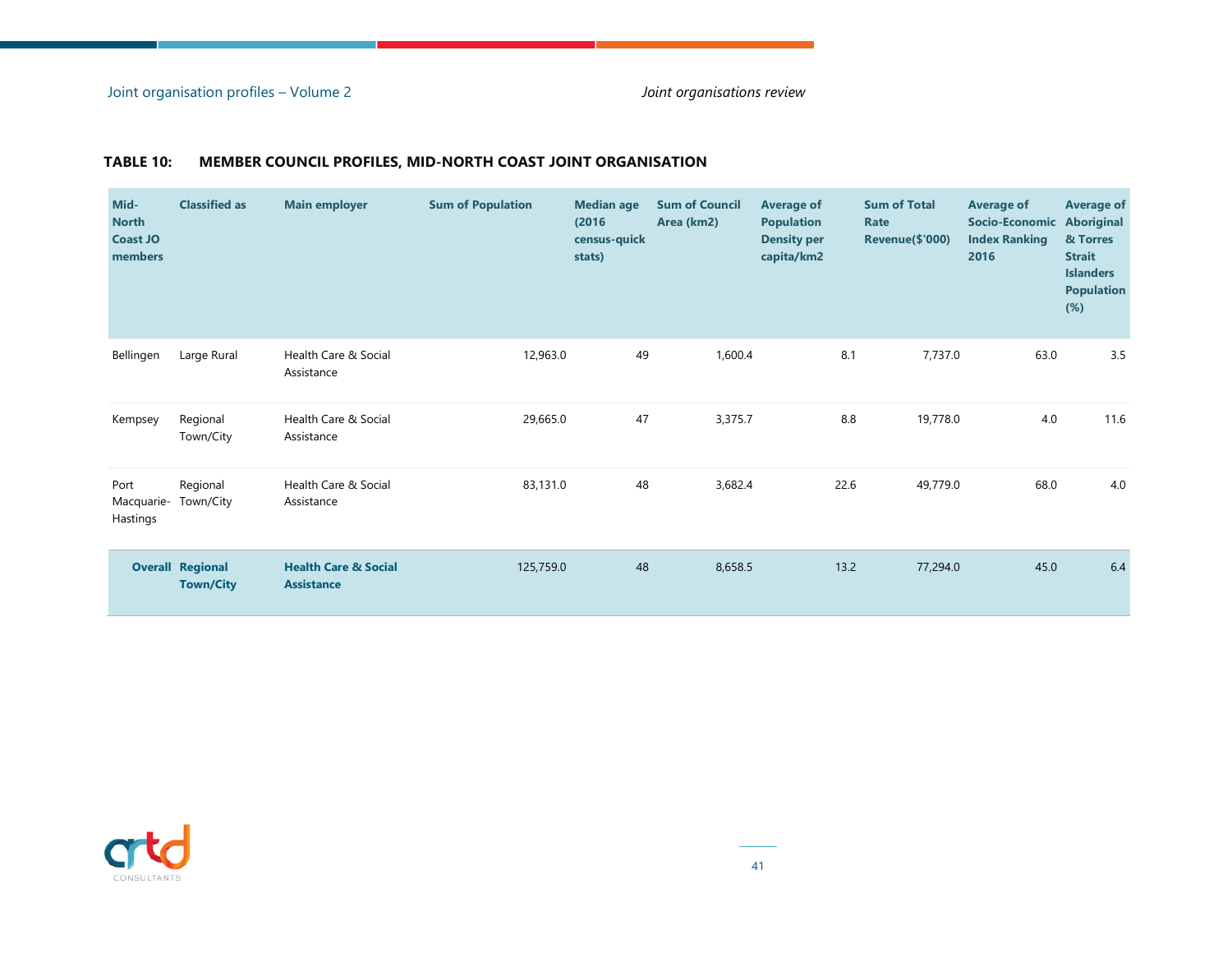The Mid-North Coast JO completed its initial Statement of Strategic Priorities in 2018. The document identified six strategic priorities. Actions are directed at achieving the following priority goals within the Mid-North Coast JO region:

- An active, health resilient and safe community
- Enhance natural and cultural heritage
- A diverse and robust economy which strengthens existing and creates new industries and educational opportunities
- Vibrant, connected cities and centres
- Effective and efficient governance and regional leadership
- Effective relationships with NSW and federal governments to ensure the long-term sustainability of local governments in region.

Actions against each of the strategic priorities has informed the ongoing work of the Mid-North Coast JO and in May 2021, the Mid-North Coast JO developed a Sustainability Plan which both reports against actions completed and outlines a strategic approach to making the JO sustainable into the future.

In addition, the JO contracted the Centre for Local Government at UTS to conduct research into why local government matters in their region. The research assisted in identifying areas for future strategic planning.

# INTERGOVERNMENTAL COLLABORATION

In its 2021 Sustainability Plan, the JO lists among its achievements collaboration with: Transport for NSW; Regional NSW, the Department of Planning, Industry and Environment; Local Government NSW; the Office of Local Government; the Auditor General; Destination NSW; Regional Development Australia, Local Government Procurement; Local Land Services.

In addition, the JO has established a 'Resilience Partnership' with Charles Sturt University and the local community which links University study to the development of resilience projects in the local community.

# REGIONAL LEADERSHIP AND ADVOCACY

The Mid-North Coast JO actively advocates on behalf of its communities in relation to a number of issues including: the Emergency Services Levy, waste, water, infrastructure, housing, regional roads and protecting koala habitat.

Examples of advocacy include: preparation of a paper on Community Land Trusts for consideration at the JO Chair's meeting in advance of proposed meetings with the Minister for Housing and the Deputy Premier; representations to the Minister for Local Government in relation to the Emergency Services Levy; representations to State and Federal Government agencies in relation the condition of timber bridges across the area covered by the JO; representations to the Department of Planning, Industry and

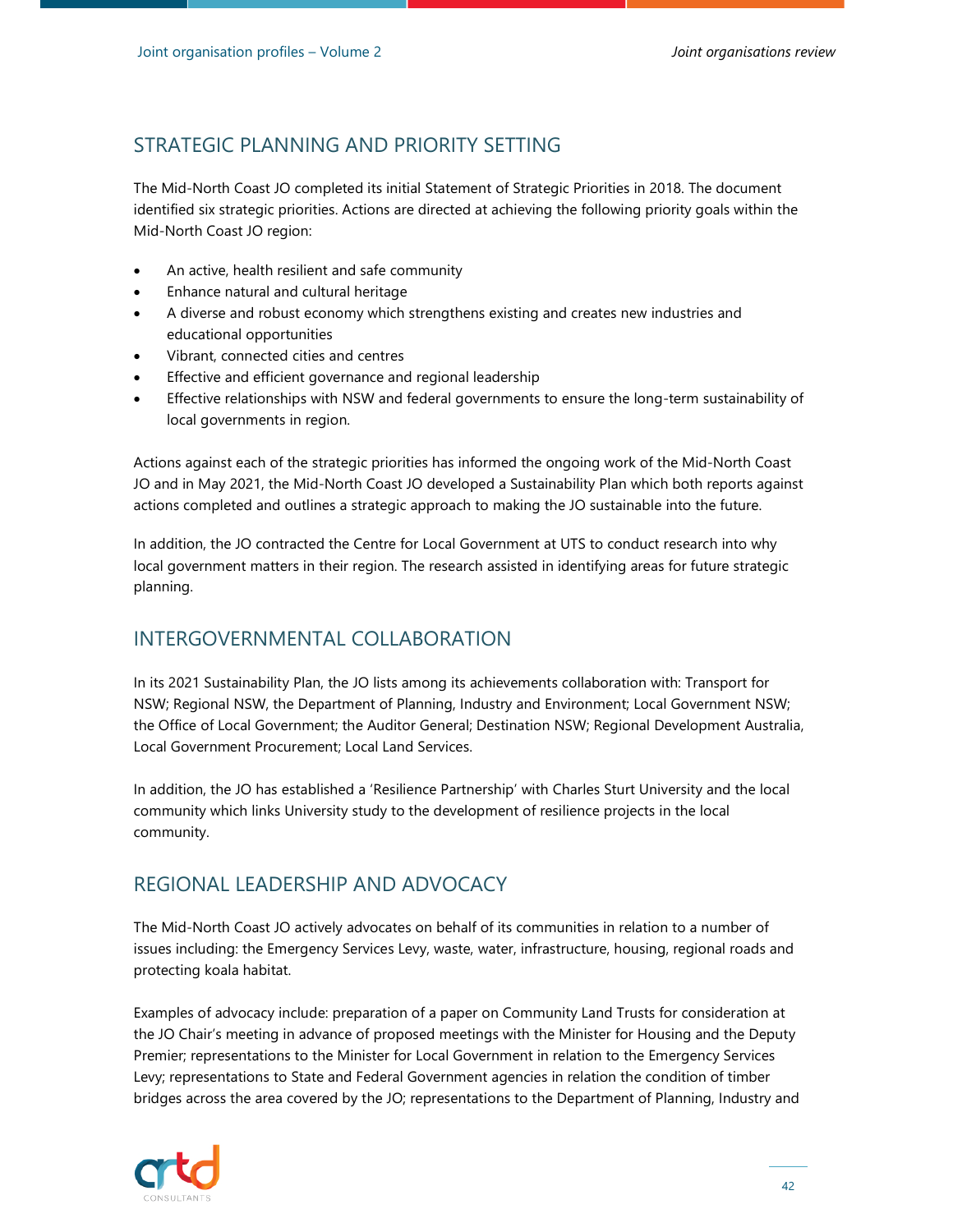Environment in relation to koalas in Bellingen; representations to Transport for NSW in relation to the transfer of regional roads back to the state government<sup>13</sup>.

Regional NSW, Destination NSW; the NSW Office of Local Government and Regional Development Australia (RDA) attend the General Managers Advisory Council and Mid-North Coast JO Board Meetings. The JO regularly participates in meetings of the RLE and other regional forums such as the North Coast Pests and Weeds Advisory Committee; and the Biodiversity Stewardship Committee.

The JO has also been asked to be involved in a series of workshops run by Health North Coast about healthy ageing.

#### MAJOR PROJECTS

**Fixing Country Bridges** – this project took in council areas including and beyond the JO membership. The project was a collaboration with federal and state government roads authorities and improved 100 timber bridges across the region.

**Hastings-Macleay Koala Recovery Project** – this project involved koala monitoring and habitat assessment in Port Macquarie and Kempsey.

**Bushfire Community Resilience and Recovery Project** – included sponsorship of a Disaster Preparedness Officer to provide advice and support to councils and to local communities in response to recent weather events (bushfire, drought and flooding). This project benefits all of the intended JO members.

**Resilience Leadership Course** – in partnership with Charles Sturt University, providing staff with training in community leadership for disaster recovery.

#### KEY CHALLENGES

- The Mid-North Coast JO stakeholders interviewed were all positive about the potential of the JO model, however, their key concern was the on-going financial sustainability of the organisation.
	- o They recognised that it was not sustainable for the council GMs to take on this role in addition to their regular workload. The time required to manage the activities of the JO, including attending regional forums was substantial.
- As a JO that is missing half of its intended membership, there are significant related challenges both around capacity for financial sustainability, as well as limited gains for networking and collaboration as well as losses to effective regional coverage that compromise capacity to undertake region-wide planning.

<sup>&</sup>lt;sup>13</sup> See the Mid-North Coast Joint Organisation Sustainability Plan 2021 for further information

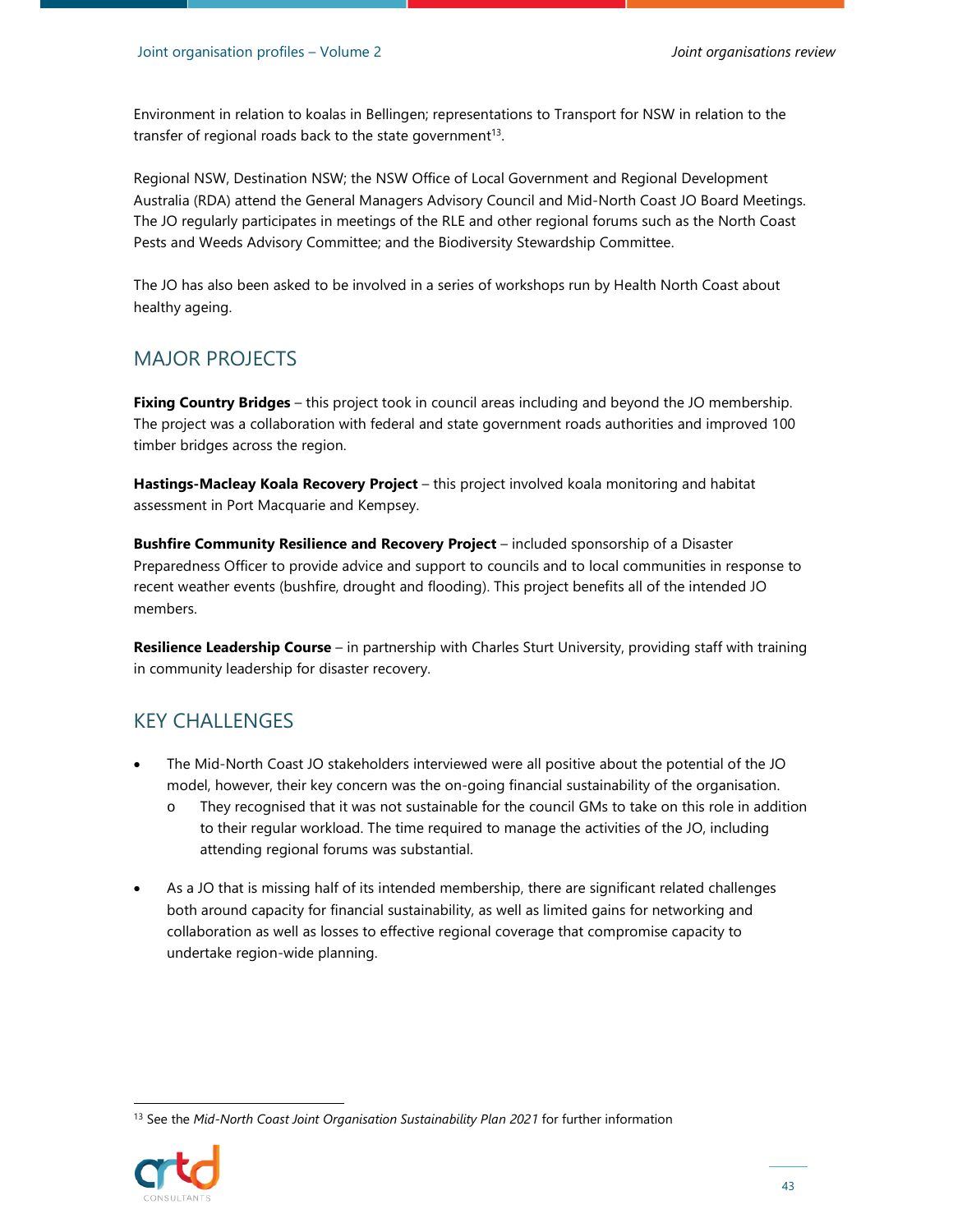### SURVEY RESPONSES

Two out of three general managers in the Mid-North Coast JO completed the survey (67% response rate). The GM survey respondents were in agreement that the JO is addressing important needs in the region and that it is an innovative way of addressing regional needs or solving problems. However, the GMs disagreed that the correct business model was in place to sustain the JO. They also disagreed that the processes in place to engage with state government agencies on joint regional priorities are clear or that the support provided by the state government for the joint organisation has been helpful.

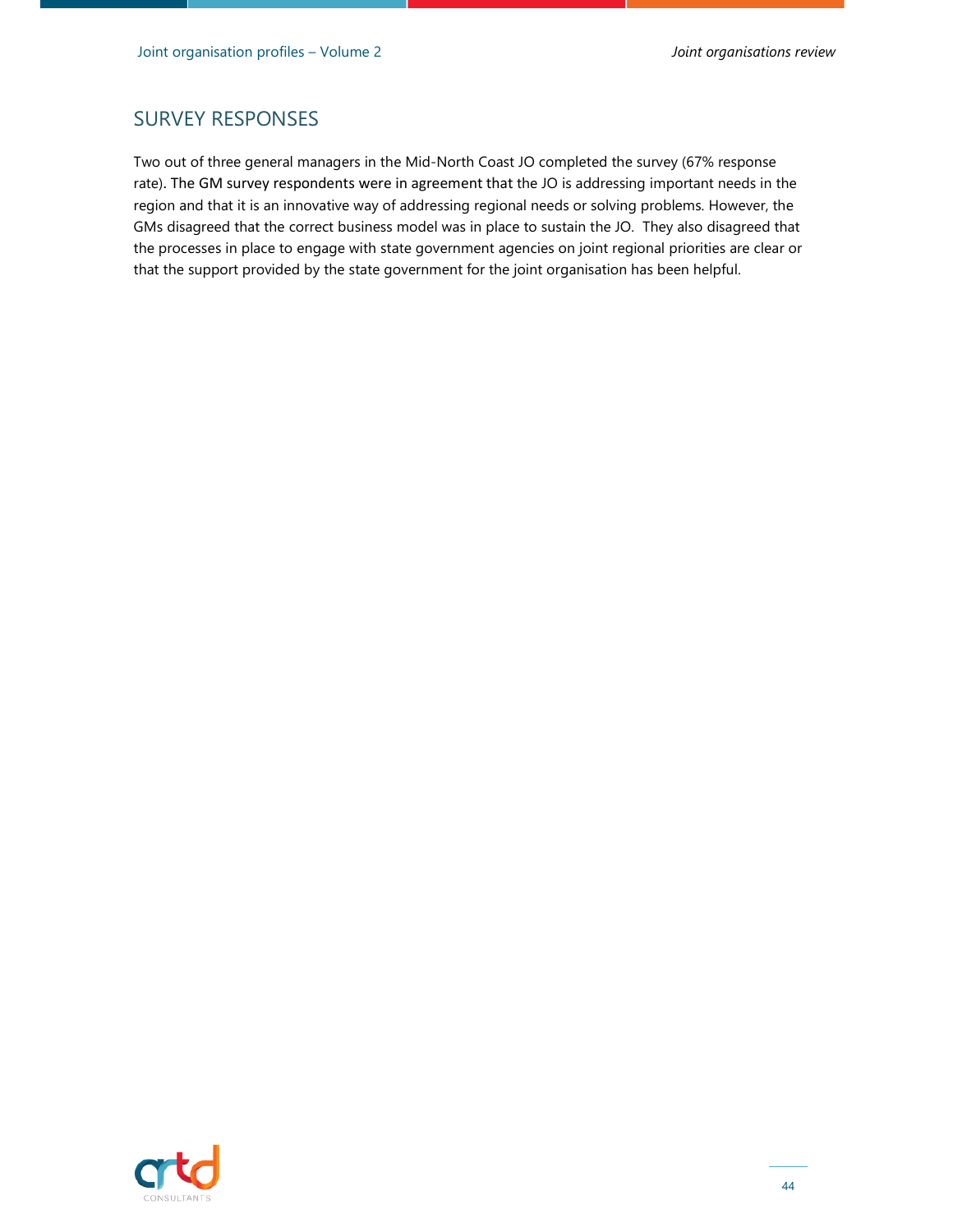# **9. PROFILE OF NAMOI JOINT ORGANISATION**

#### BACKGROUND

There are five council members of the Namoi JO. Tamworth is the largest service hub and population centre with over 62,000 people, which is more than two thirds of the total population of the region. The smallest of the councils has the highest ranking for socio-economic advantage (Walcha, ranking 80), while Liverpool Plains has the lowest ranking (15).

Namoi JO was involved in the JO Pilot as a six-member organisation (including Uralla, now part of New England JO), which reflected the original composition of the Namoi Regional Organisation of Councils.

The operational funding for the Namoi JO is sourced from member council contributions, grants, interest and investment income, user charges and fees and other revenue.<sup>14</sup>

<sup>&</sup>lt;sup>14</sup> The financial statement for the Namoi JO is available here http://www.namoiunlimited.nsw.gov.au/content/uploads/2020/12/Namoi-JO-Financial-Statements-and-Audit-Response-2019-20.pdf

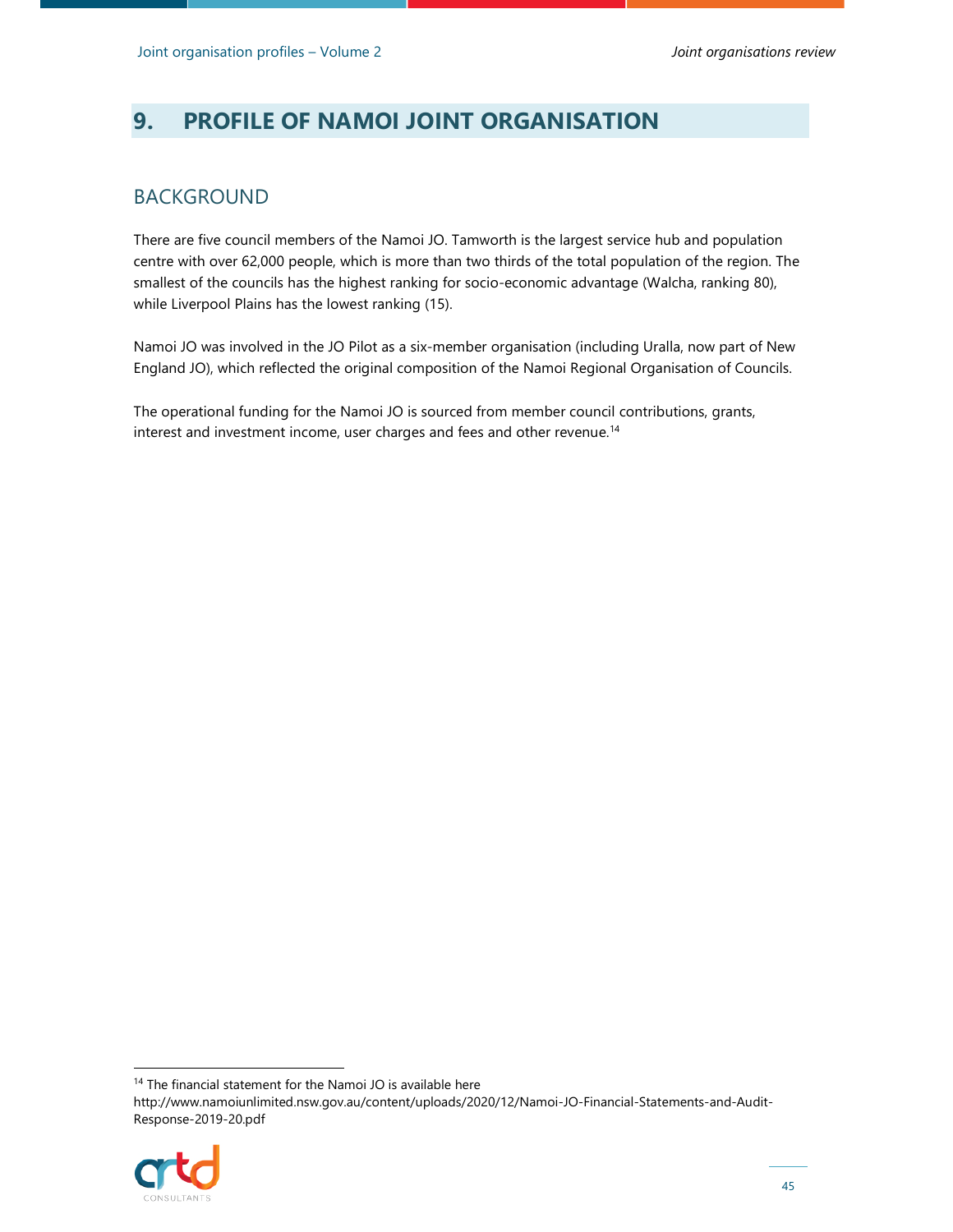| Namoi JO<br>members  | <b>Classified</b><br>as | <b>Main employer</b>                                            | <b>Population</b> | Median age (2016<br>census-quick stats) | Area (km2) | <b>Average of</b><br><b>Population</b><br><b>Density per</b><br>capita/km2 | <b>Rate Revenue</b><br>(\$000) | Socio-Economic<br><b>Index Ranking</b><br>2016 | <b>Aboriginal &amp;</b><br><b>Torres Strait</b><br><b>Islanders</b><br>Population (%) |
|----------------------|-------------------------|-----------------------------------------------------------------|-------------------|-----------------------------------------|------------|----------------------------------------------------------------------------|--------------------------------|------------------------------------------------|---------------------------------------------------------------------------------------|
| Gunnedah             | Large Rural             | Agriculture, Forestry<br>and Fishing                            | 12,661            | 40                                      | 4,987.0    | 2.5                                                                        | 12,826.0                       | 46                                             | 12.8                                                                                  |
| Gwydir               | Large Rural             | Agriculture, Forestry<br>and Fishing                            | 5,349             | 48                                      | 9,259.7    | 0.6                                                                        | 7,698.0                        | 38                                             | 5.7                                                                                   |
| Liverpool Plains     | Large Rural             | Agriculture, Forestry<br>and Fishing                            | 7,893             | 45                                      | 5,082.2    | 1.6                                                                        | 7,009.0                        | 15                                             | 12.5                                                                                  |
| Tamworth<br>Regional | Regional<br>Town/City   | Health Care & Social<br>Assistance                              | 62,156            | 40                                      | 9,884.4    | 6.3                                                                        | 35,073.0                       | 53                                             | 10.1                                                                                  |
| Walcha               | Rural                   | Agriculture, Forestry<br>and Fishing                            | 3,132             | 48                                      | 6,261.0    | 0.5                                                                        | 3,403.0                        | 80                                             | $6.0$                                                                                 |
|                      |                         | <b>Overall Large Rural Agriculture, Forestry</b><br>and Fishing | 91,191            | 44.2                                    | 35,474.3   | 2.3                                                                        | 66,009.0                       | 46.4                                           | 9.4                                                                                   |
|                      |                         |                                                                 | (Sum)             | (Average)                               | (Sum)      | (Average)                                                                  | (Sum)                          | (Average)                                      | (Average)                                                                             |

#### **TABLE 11: MEMBER COUNCIL PROFILES, NAMOI JOINT ORGANISATION**

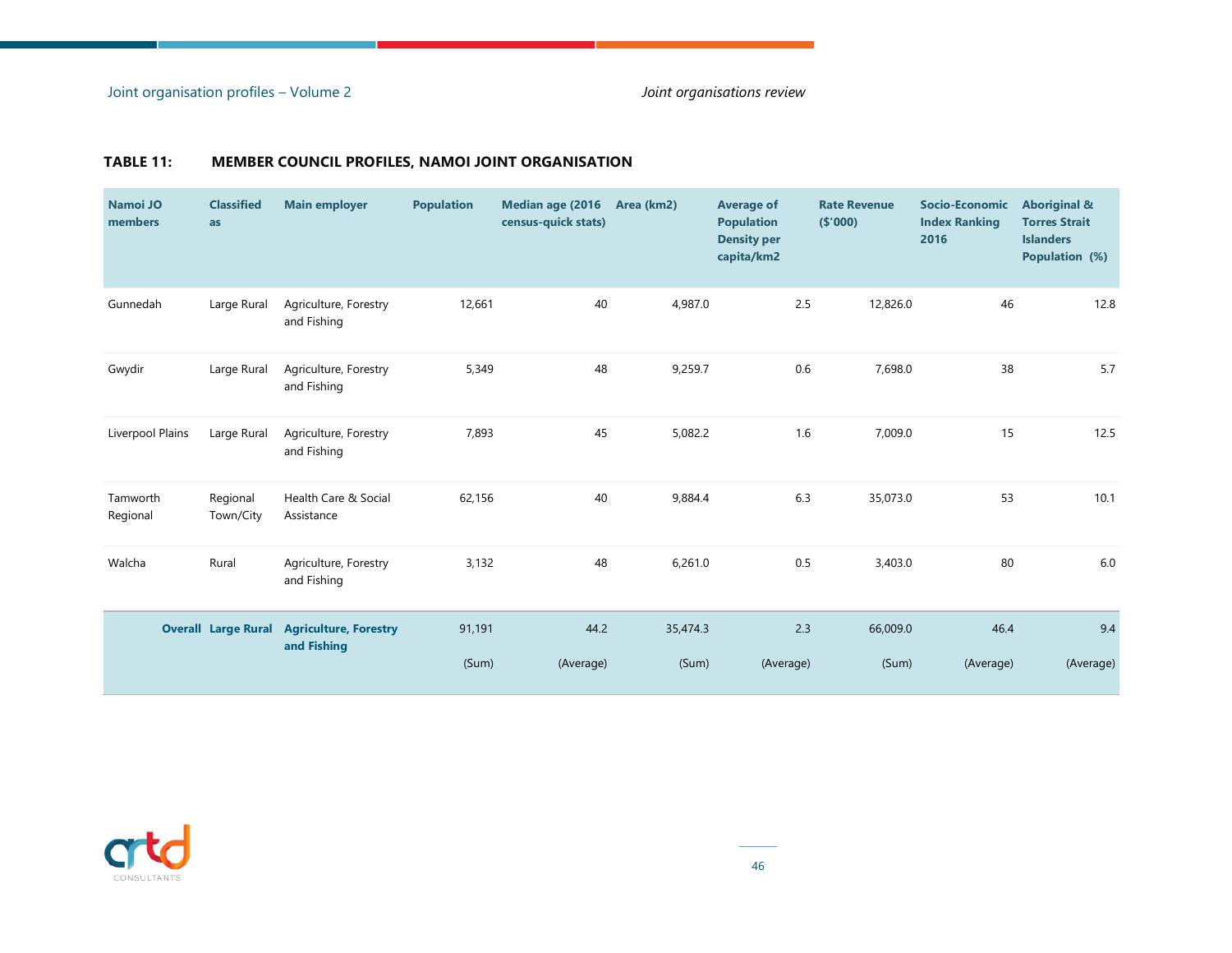The Namoi JO developed its first strategic plan in 2018. The Namoi JO has identified three strategic regional priorities:

- Water for the future
- Enabled and connected infrastructure
- Engaged people seeking skills for the future.

# INTERGOVERNMENTAL COLLABORATION

The Namoi JO chair attends every RLE, and the JO has a proactive EO. Representatives of the Namoi JO agitate for their member councils at OLG meetings and raise the bar for what is expected from government.

# REGIONAL LEADERSHIP AND ADVOCACY

The Namoi JO has advocated on water through the DPI stakeholder advisory panel and regional jobs culminating in a regional job precinct worth \$1,000,000. It is perceived as successful by its stakeholders.

# MAJOR PROJECTS

**Water for the future** – this project is focused on managing local water risks and identifying water needs for the region into the future.

**Namoi Roads Network Strategy** – this project is about identifying and improving transport routes and pinch points within the region that are impeding commerce.

**Engaged people seeking skills for the future** - this project is focused on identifying, promoting and engaging in opportunities that address skill shortages within the region.

**Local Government's contribution to skills for the future** – this project is about creating jobs for careers with Local Government.

**International Engagement Project, China** – The aim is to develop a cultural and economic relationship with a region identified in China in order to articulate investment opportunities, develop business links and forge partnerships with innovators in agriculture.

# KEY CHALLENGES

- A key concern for stakeholders of the Namoi JO is financial sustainability.
	- o Stakeholders recognised that a lack of resources has made the Namoi JO very dependent on the financial commitments of each council member and therefore vulnerable to any reduction in membership.
	- o Stakeholders were concerned that the current arrangement of funding streams meant that JOs might compete with their member councils for funding, undermining collaboration.

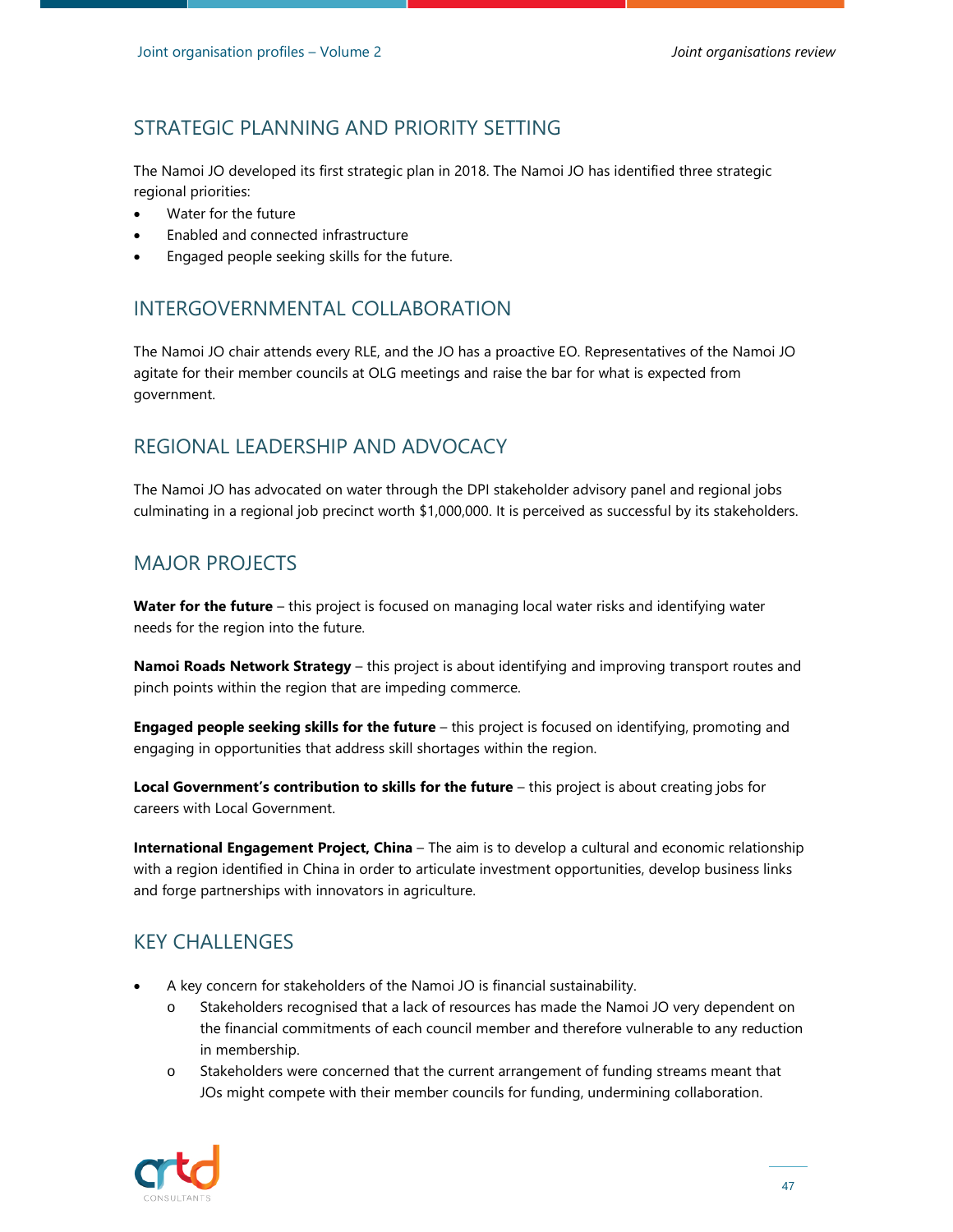#### SURVEY RESPONSES

Four out of five general managers from the Namoi JO completed the survey (80% response rate). All GMs who completed the survey agreed that the JO is addressing important needs in the region and that the benefits of the JO outweigh the effort required to maintain it. The GMs generally had a positive view of the governance structures for the JO and its effectiveness as a vehicle for advocacy on regional priorities. There was no unanimous agreement (including tend to agree) or disagreement (tend to disagree) with regard to effectiveness of state government support.

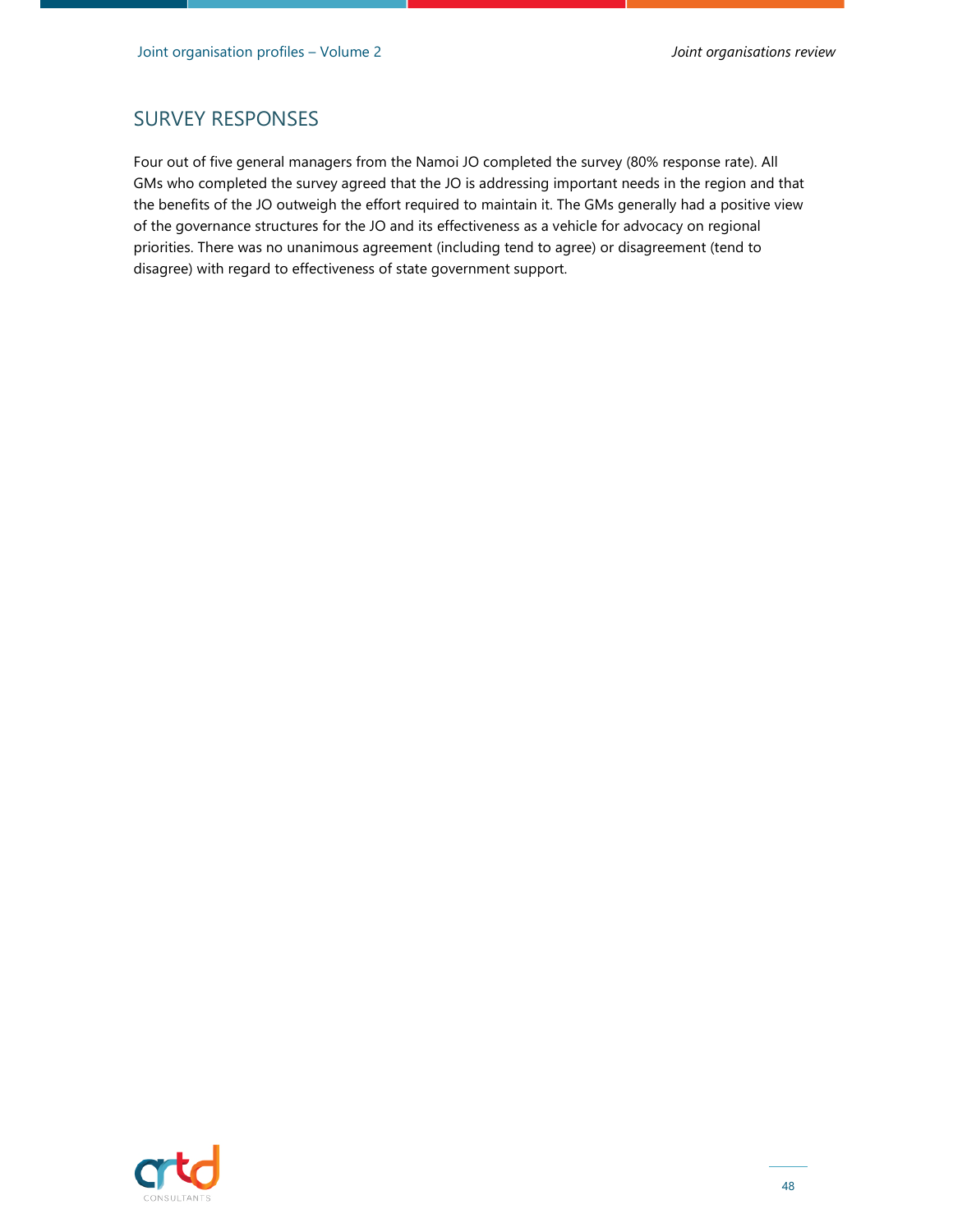# **10. PROFILE OF NEW ENGLAND JOINT ORGANISATION**

#### BACKGROUND

There are seven member councils of the New England JO. The JO covers a large region which is mostly rural, with agriculture being the predominant industry. Armidale is the largest town in the JO and is a hub for education in the region. The socio-economic rankings across the JO are wide raging – from 10 in Tenterfield to 87 in Armidale. The Aboriginal and Torres Strait Islander population across the JO is well above the state average at 9.8% and as high as 21.6% in Moree. Moree, Inverell and Tenterfield border with Queensland.

Six of the member councils of the JO have some history of collaboration, meeting regularly as the New England Local Government Group. Uralla was previously a part of the Namoi JO during its pilot phase. Uralla chose to join the New England JO because they believed that the Namoi JO did not provide enough opportunities for smaller councils to have their interests heard or prioritised.

While there is support for the JO model from New England JO stakeholders as an important mechanism for developing strategic work at a regional level, some member councils have expressed concerns that the JOs represent a fourth tier of government and that they compete with individual member councils. As is the case with a number of other JOs, there is a geographic gap between the two western-most LGAs and the other four LGAs, with Gwydir Shire Council located between them. As such, any project involving infrastructure or environmental catchment management across the JO will require collaboration with Gwydir Shire Council.

The position of EO was being filled in an acting capacity by a GM of a member council from May 2019 until November 2020 when a part time EO was employed. The same GM has resumed the role with a new part-time EO having been appointed in the last month.

The operational funding for the New England JO is sourced from member council contributions, interest and investment revenue, other revenue and grants.<sup>15</sup>

<sup>&</sup>lt;sup>15</sup> The financial statement for the New England JO is available here https://nejo.nsw.gov.au/wpcontent/uploads/2019/12/Reports-25-Nov.pdf.

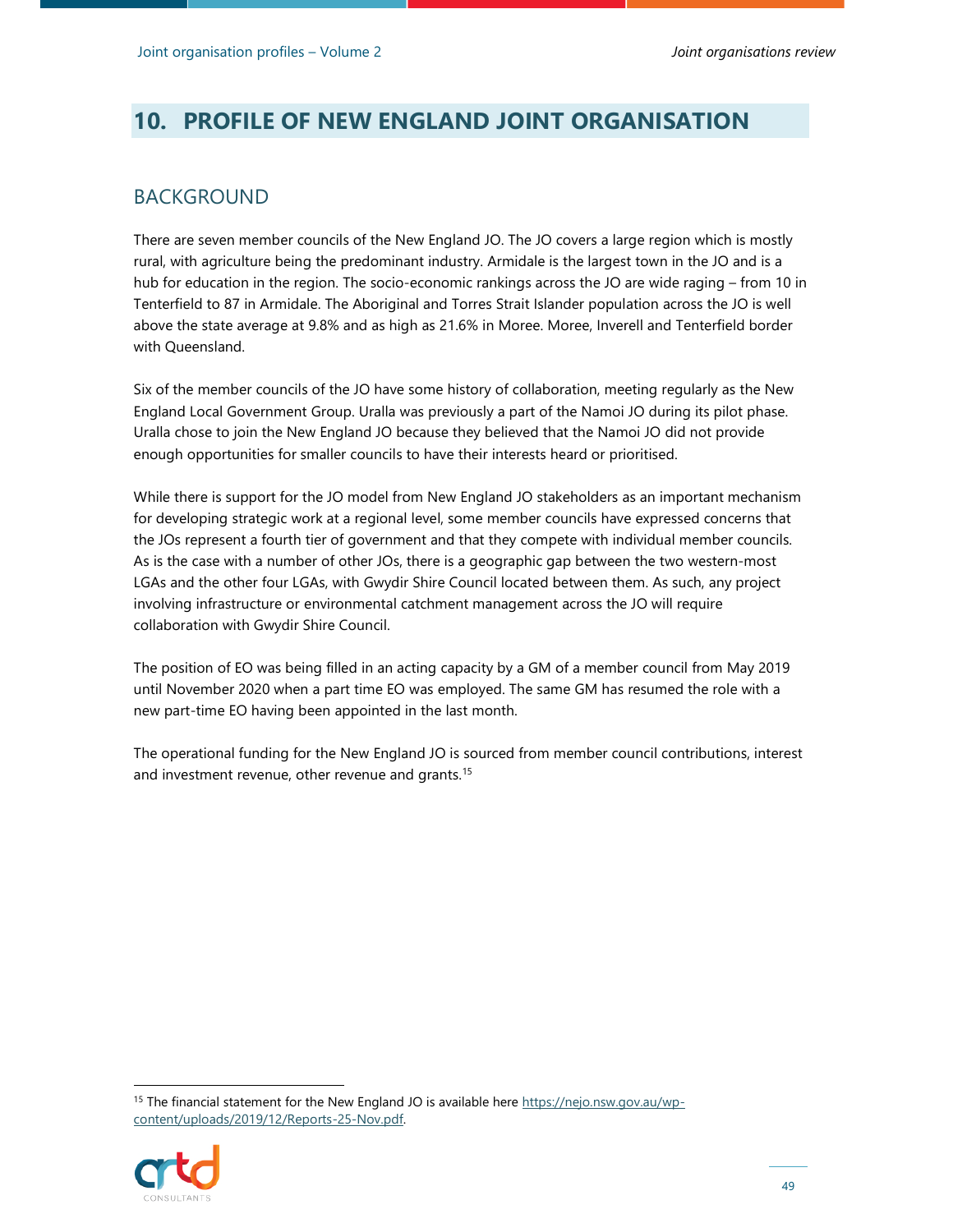#### **TABLE 12: MEMBER COUNCIL PROFILES, NEW ENGLAND JOINT ORGANISATION**

| <b>New</b><br><b>England JO</b><br>members | <b>Classified as</b>  | <b>Main employer</b>                               | Sum of<br><b>Population</b> | <b>Median age</b><br>(2016)<br>census-quick<br>stats) | Sum of Council Average of<br>Area (km2) | <b>Population Density</b><br>per capita/km2 | <b>Sum of Total</b><br><b>Rate Revenue</b><br>(\$000) | <b>Average of</b><br>Socio-<br><b>Economic</b><br><b>Index Ranking</b><br>2016 | <b>Average of</b><br><b>Aboriginal &amp;</b><br><b>Torres Strait</b><br><b>Islanders</b><br>Population (%) |
|--------------------------------------------|-----------------------|----------------------------------------------------|-----------------------------|-------------------------------------------------------|-----------------------------------------|---------------------------------------------|-------------------------------------------------------|--------------------------------------------------------------------------------|------------------------------------------------------------------------------------------------------------|
| Armidale<br>Regional                       | Regional<br>Town/City | <b>Education &amp; Training</b>                    | 30,707.0                    | 36                                                    | 8,620.7                                 | 3.6                                         | 18,180.0                                              | 87.0                                                                           | 7.4                                                                                                        |
| Glen Innes<br>Severn                       | Large Rural           | Agriculture, Forestry and Fishing                  | 8,908.0                     | 47                                                    | 5,480.0                                 | 1.6                                         | 6,764.0                                               | 18.0                                                                           | $6.0\,$                                                                                                    |
| Inverell                                   | Large Rural           | Health Care & Social Assistance                    | 16,844.0                    | 42                                                    | 8,597.2                                 | 2.0                                         | 12,278.0                                              | 11.0                                                                           | 8.5                                                                                                        |
| Moree Plains Large Rural                   |                       | Agriculture, Forestry and Fishing                  | 13,350.0                    | 38                                                    | 17,906.5                                | 0.7                                         | 22,688.0                                              | 24.0                                                                           | 21.6                                                                                                       |
| Narrabri                                   | Large Rural           | Agriculture, Forestry and Fishing                  | 13,231.0                    | 40                                                    | 13,015.0                                | $1.0\,$                                     | 21,432.0                                              | 41.0                                                                           | 12.2                                                                                                       |
| Tenterfield                                | Large Rural           | Agriculture, Forestry and Fishing                  | 6,638.0                     | 53                                                    | 7,322.8                                 | 0.9                                         | 4,538.0                                               | 10.0                                                                           | $6.0\,$                                                                                                    |
| Uralla                                     | Large Rural           | Agriculture, Forestry and Fishing                  | 6,062.0                     | 46                                                    | 3,226.5                                 | 1.9                                         | 3,822.0                                               | 76.0                                                                           | 6.9                                                                                                        |
| <b>Overall</b>                             | <b>Large Rural</b>    | <b>Agriculture, Forestry and</b><br><b>Fishing</b> | 95,740.0                    | 43.14                                                 | 64,168.7                                | 1.7                                         | 89,702.0                                              | 38.1                                                                           | 9.8                                                                                                        |

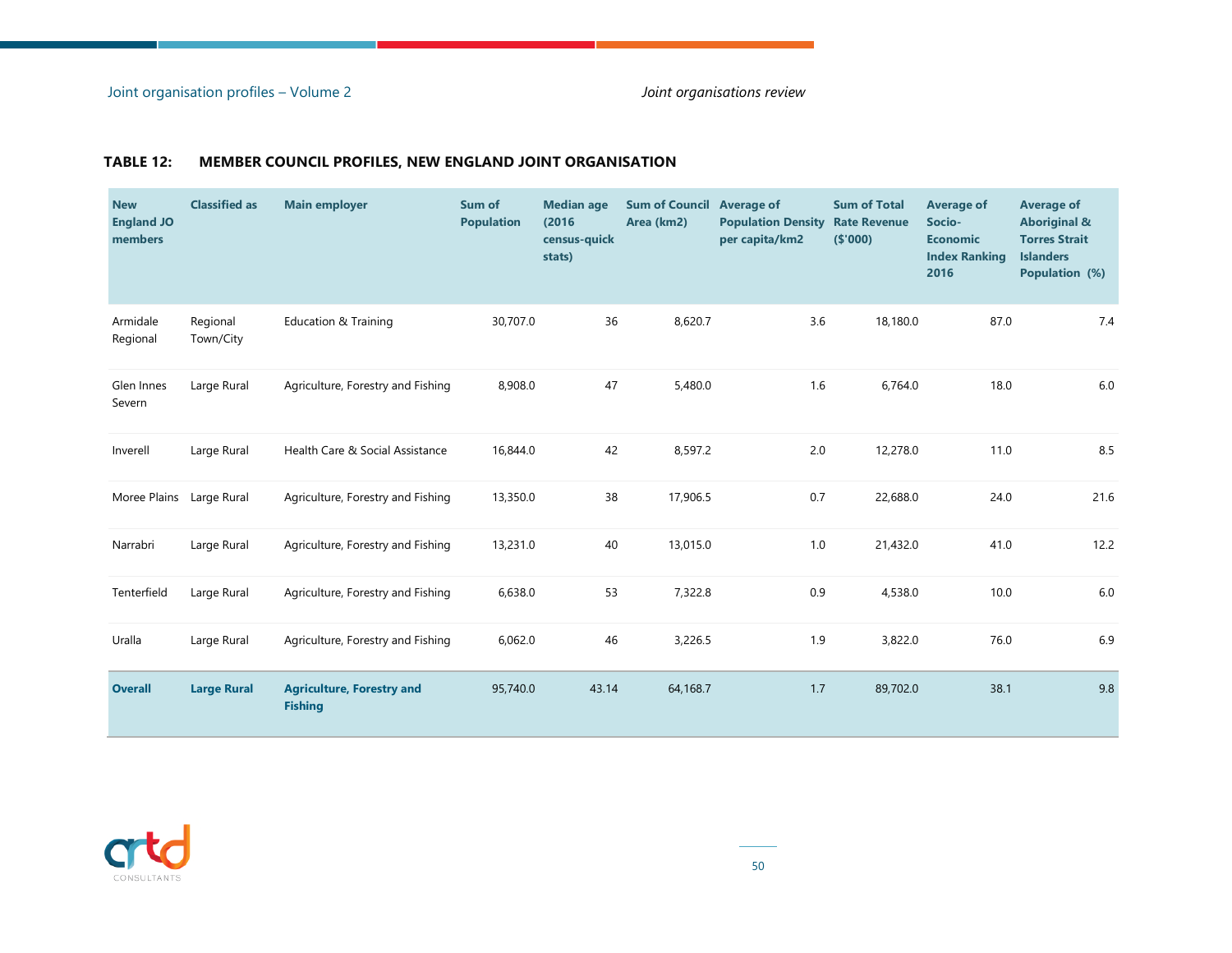The New England JO developed a strategic plan in 2018 that identifies three regional priorities:

- Sustainable economic growth
- Educated, healthy and connected communities
- Investment in critical infrastructure<sup>16</sup>.

Strategies and actions have been developed under each and include working with other JOs for broader regional initiatives – such as the Northern NSW Renewable Energy Strategy.

The Capacity Building grant of \$150,000 was used to develop a road network strategy and tourism strategy.

### INTERGOVERNMENTAL COLLABORATION

There has been some collaborative work with state government agencies. This has included the engagement of Transport for NSW, Department of Planning Industry & Environment and the Department of Premier & Cabinet as stakeholders in the development of the road network strategy.

New England JO stakeholders identified the local RDA as an organisation with whom they were positioned to compete and had not identified any opportunity to collaborate.

### REGIONAL LEADERSHIP AND ADVOCACY

The JO has engaged to a limited degree with the Regional Leadership Executive and has appreciated that the JO has facilitated their membership to advocate directly with ministers and through the JO chairs forum.

# MAJOR PROJECTS

**New England Road Network Strategy** – report identifying New England road network objectives and their alignment with NSW state government plans and identified strategic road network development priorities for the JO.

**NEJO Tourism Project** – the project is delivering increased tourism promotion within the New England Region.

**Water Efficiency Advice** – resources aimed at reducing water consumption within the region.

<sup>16</sup> https://nejo.nsw.gov.au/#about

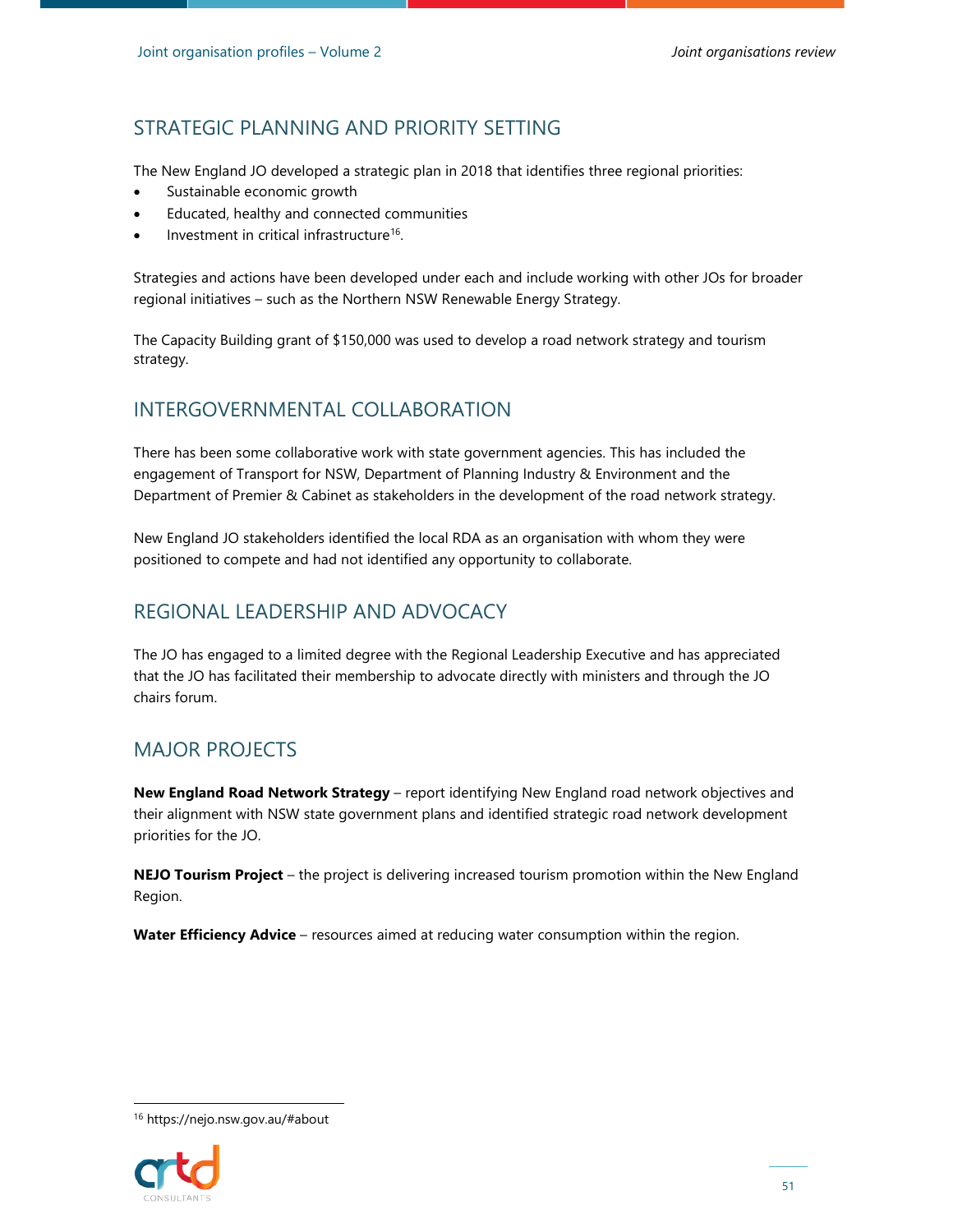### KEY CHALLENGES

- The New England JO has identified a key challenge with the financial sustainability of the JO.
- Although each of the member councils of the JO work together in a collaborative manner, there has been limited broader collaboration with agencies working at a regional level and few projects undertaken.

#### SURVEY RESPONSES

Four out of seven general managers in the New England JO completed the survey (57% response rate). There was no unanimous agreement (including tend to agree) or disagreement (tend to disagree) with regard to the impact of JOs or the effectiveness of state government support. However, respondent GMs were unanimous that resources available for the JO to be viable are not sufficient. They also disagreed that the JO provides leadership for regional communities.

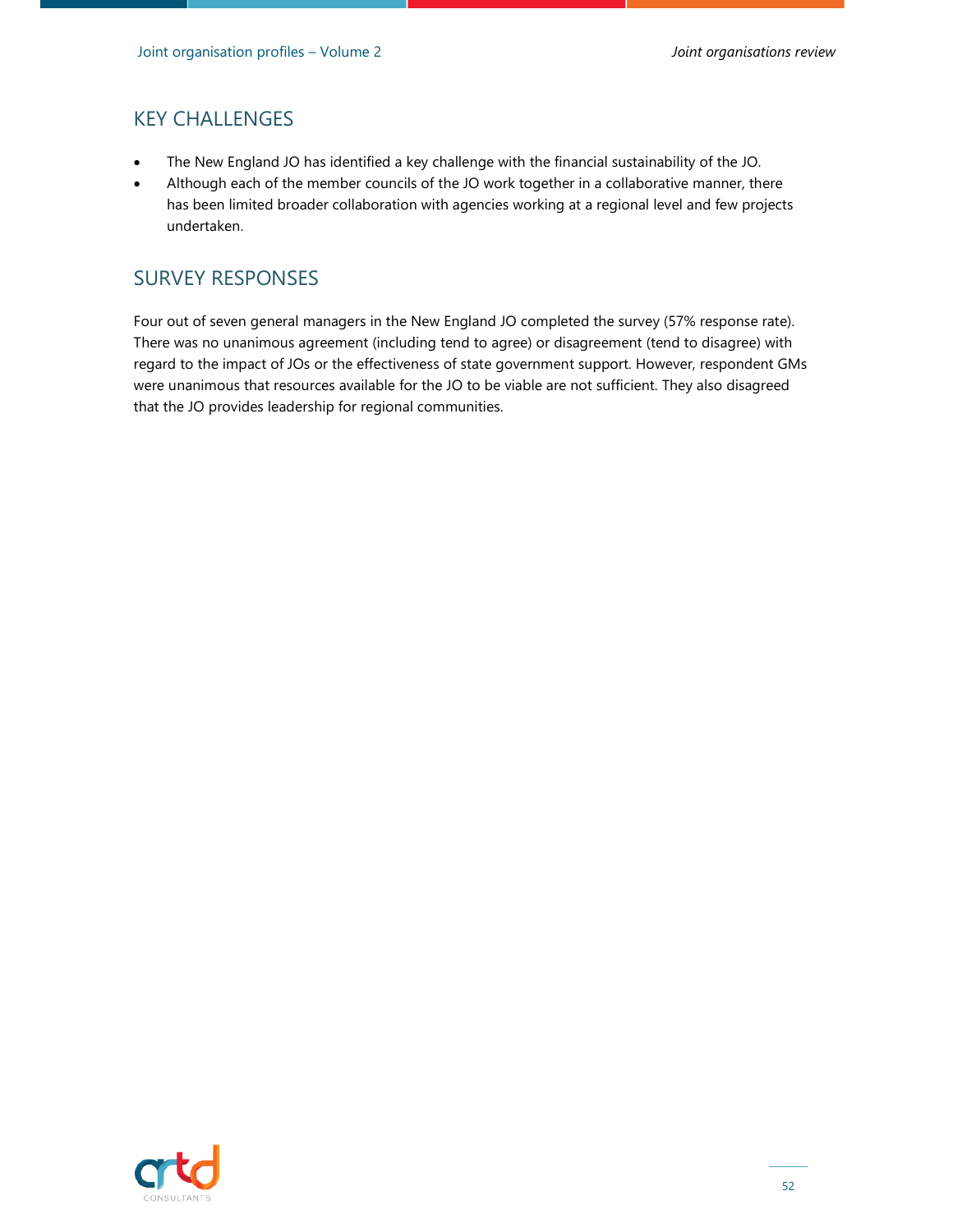# **11. PROFILE OF NORTHERN RIVERS JOINT ORGANISATION**

#### BACKGROUND

There are six member councils in the Northern Rivers JO. The region takes in several moderately large population centres (Tweed Heads, Lismore, Byron Bay and Ballina) as well as rural areas. Geographically, Northern Rivers JO covers a small area compared with other JOs, though the socio-economic rankings of the member councils are diverse ranging from just six in Richmond Valley through to 98 in Byron Bay. JO member councils have some history of collaboration though the Northern Rivers ROC, however, the ROC has had varying success as a vehicle for collaboration. The Northern Rivers JO employs an EO at 0.6 FTE and meets regularly to discuss their identified regional priorities. The Northern Rivers JO has several associate members including local governments in neighbouring areas, including in Queensland.

The operational funding for the Northern Rivers JO is sourced from member council contributions, user charges and fees, interest and investment revenue, grants and other income.<sup>17</sup>

<sup>17</sup> The 2029-20 Annual Performance Statement for Northern Rivers JO is available here https://www.northernriversjo.nsw.gov.au/Documents/AnnualReports/annual-performance-statement-2019- 2020.pdf.

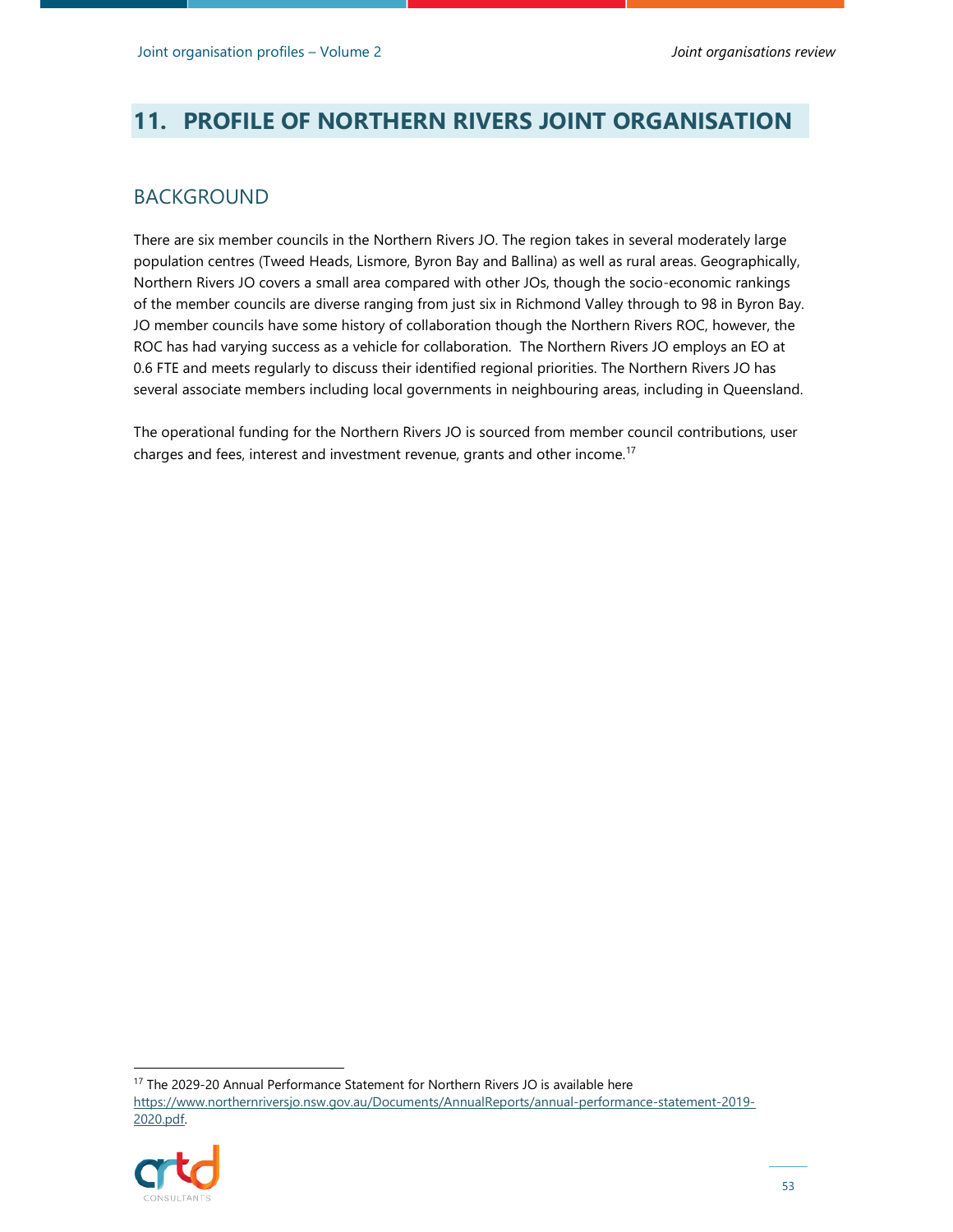#### **TABLE 13: MEMBER COUNCIL PROFILES, NORTHERN RIVERS JOINT ORGANISATION**

| <b>Rivers JO</b> | Northern Classified as            | <b>Main employer</b>                                 | Sum of<br><b>Population</b> | <b>Median age</b><br>(2016 census-<br>quick stats) | <b>Sum of Council</b><br>Area (km2) | <b>Average of</b><br><b>Population Density</b><br>per capita/km2 | <b>Sum of Total Rate</b><br><b>Revenue (\$'000)</b> | <b>Average of</b><br>Socio-<br><b>Economic</b><br><b>Index Ranking</b><br>2016 | <b>Average of</b><br><b>Aboriginal</b><br>& Torres<br><b>Strait</b><br><b>Islanders</b><br><b>Population</b><br>(%) |
|------------------|-----------------------------------|------------------------------------------------------|-----------------------------|----------------------------------------------------|-------------------------------------|------------------------------------------------------------------|-----------------------------------------------------|--------------------------------------------------------------------------------|---------------------------------------------------------------------------------------------------------------------|
| Ballina          | Regional Town/City                | Health Care & Social Assistance                      | 44,208.0                    | 48                                                 | 484.9                               | 91.2                                                             | 23,218.0                                            | 92.0                                                                           | 3.3                                                                                                                 |
| Byron            | <b>Regional Town/City</b>         | Health Care & Social Assistance                      | 34,574.0                    | 44                                                 | 565.8                               | 61.1                                                             | 22,237.0                                            | 98.0                                                                           | 1.8                                                                                                                 |
| Kyogle           | Large Rural                       | Agriculture, Forestry and Fishing                    | 8,870.0                     | 50                                                 | 3,584.2                             | 2.5                                                              | 6,750.0                                             | 13.0                                                                           | 4.3                                                                                                                 |
| Lismore          | Regional Town/City                | Health Care & Social Assistance                      | 43,843.0                    | 43                                                 | 1,287.7                             | 34.0                                                             | 29,768.0                                            | 45.0                                                                           | 5.0                                                                                                                 |
| Valley           | Richmond Regional Town/City       | Manufacturing                                        | 23,399.0                    | 44                                                 | 3,047.4                             | 7.7                                                              | 12,187.0                                            | 6.0                                                                            | 7.2                                                                                                                 |
| Tweed            | Regional Town/City                | Health Care & Social Assistance                      | 96,108.0                    | 47                                                 | 1,307.7                             | 73.5                                                             | 60,931.0                                            | 65.0                                                                           | 4.0                                                                                                                 |
|                  | <b>Overall Regional Town/City</b> | <b>Health Care &amp; Social</b><br><b>Assistance</b> | 251,002.0                   | 46                                                 | 10,277.7                            | 45.0                                                             | 155,091.0                                           | 53.2                                                                           | 4.3                                                                                                                 |

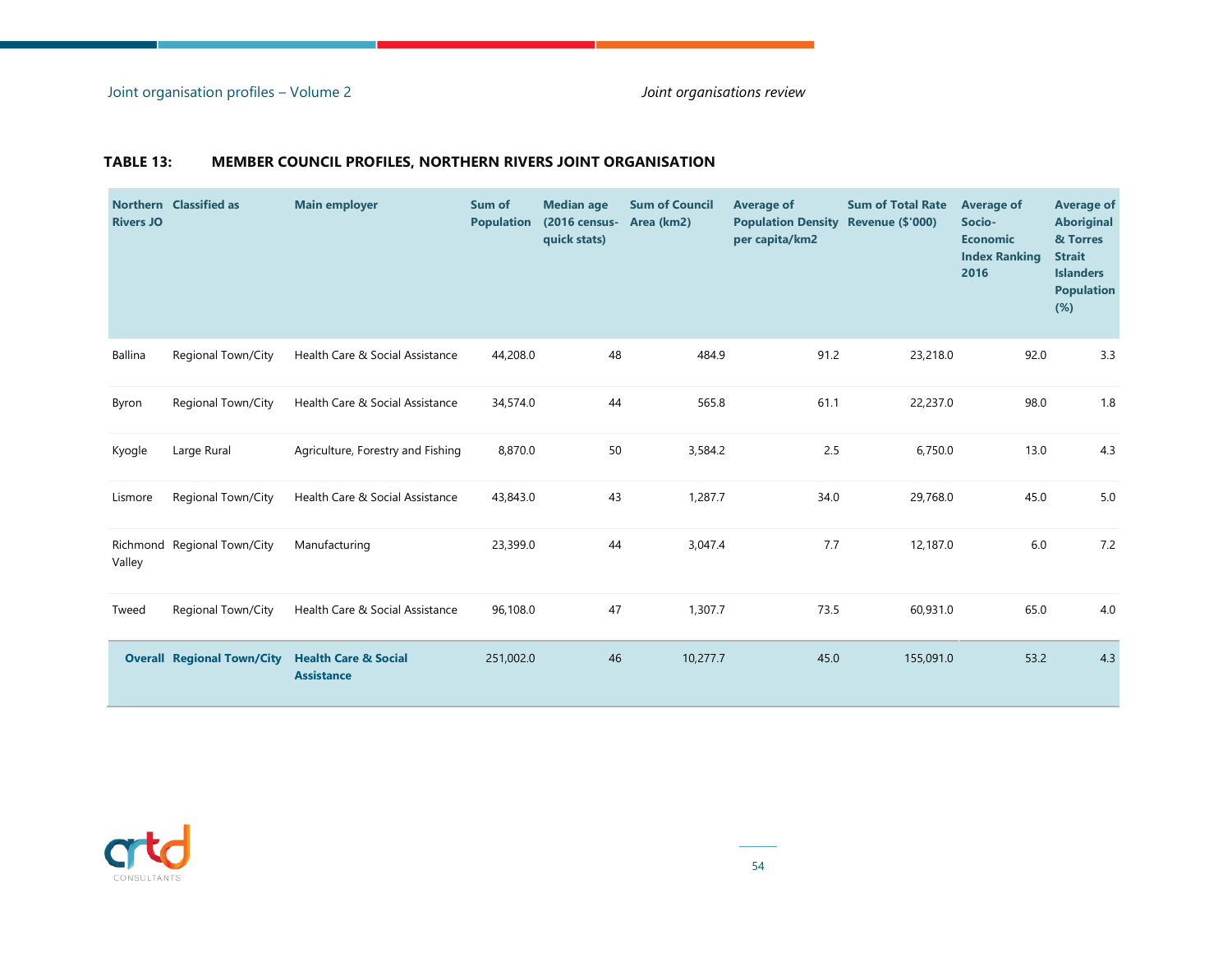The Northern Rivers JO developed its strategic plan in 2019 and identified five regional priorities to be achieved. Strategic actions are directed at achieving the following priorities:

- Thriving, health and biodiverse natural environments
- Improved community wellbeing now and into the future
- A physically and digitally connected region
- Innovative, sustainable energy, water and waste management
- A diversified, prosperous and sustainable regional economy.

#### INTERGOVERNMENTAL COLLABORATION

The Northern Rivers JO chair meets with state ministers in Sydney about four to five times a year and has found that the JO structure has enabled more contact with state government than what is possible for individual councils.

# REGIONAL LEADERSHIP AND ADVOCACY

The Northern Rivers JO has developed advocacy briefs for the five strategic priorities but there is limited evidence of action being taken to deliver against these.

### MAJOR PROJECTS

**From Roots to Routes** – the JO co-sponsored the development of a strategy, undertaken by Southern Cross University, to outline suitable regional development to improve access to Brisbane, southern Queensland and northern NSW.

**Regional Priorities Advocacy briefs** – The Northern Rivers JO advocates for the region regarding a variety of issues including social housing, native forestation, water management, infrastructure, waste management, renewable energy and economic development.

**Regional Covid response** – the JO had a very active role in developing and managing a regional response to Covid restrictions including border closures and negotiating a regional "bubble" that allowed some degree of mobility across the NSW Queensland border for people whose work, education and other needs required access across the state border.

#### KEY CHALLENGES

- Northern Rivers JO stakeholders considered financial sustainability to be a key challenge for the JO. While the Northern Rivers JO has the strategies and planning in place to pursue regional projects, they have not been able to leverage funding support from state agencies to transition policies into deliverables. There is concern amongst stakeholders that without the capacity to implement projects, members will begin to disengage with the JO.
- Member councils perceive themselves as having limited capacity to contribute more funds to support the JO.

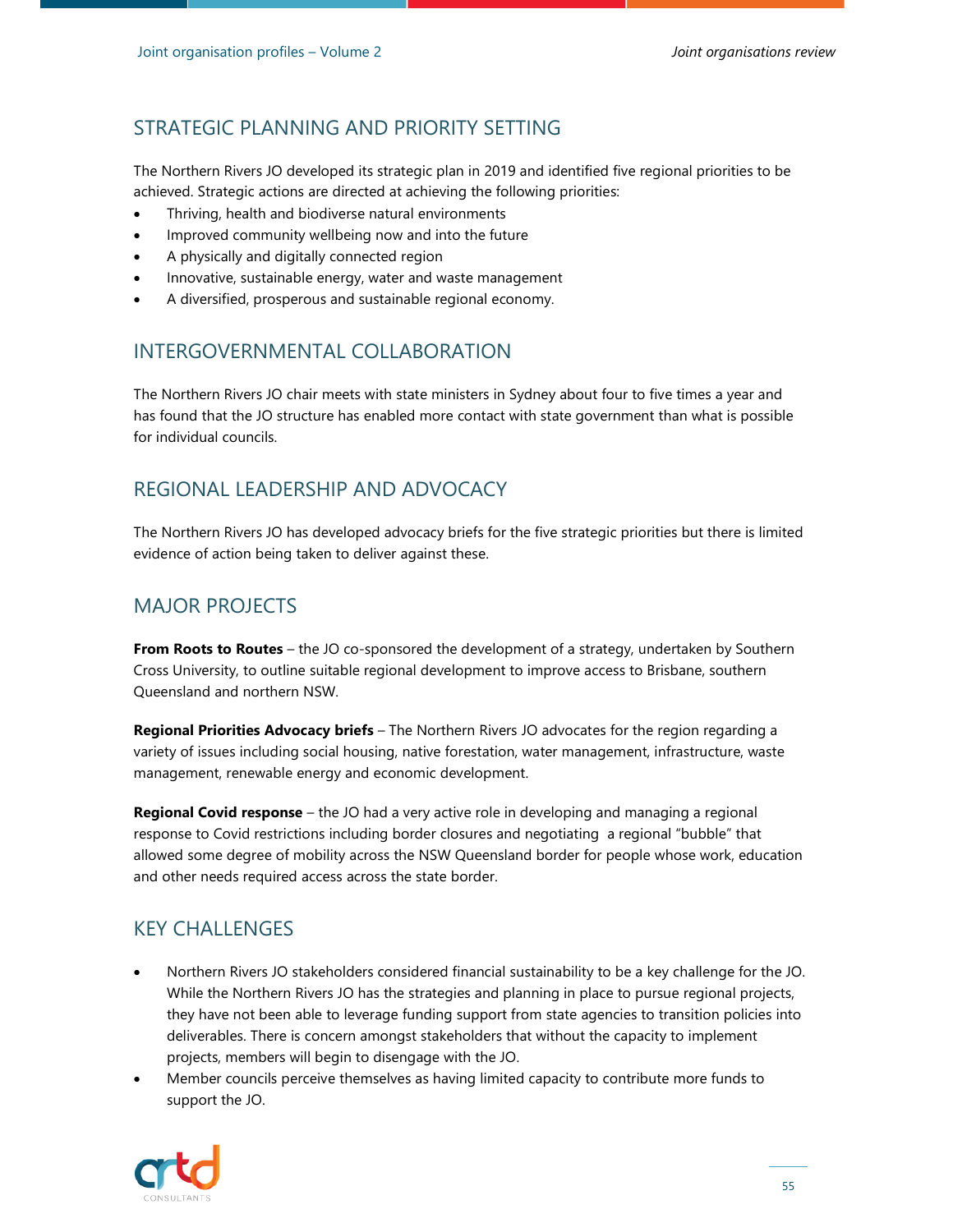In developing its strategies and priorities, the Northern Rivers JO has not clearly differentiated between issues where there are distinct benefits to be realised through regional collaboration as compared with interests which are well served by individual local governments. As such, some Northern Rivers JO stakeholders perceive the JO as competing against its member councils for funding.

#### SURVEY RESPONSES

Two out of six general managers from the Northern Rivers JO completed the survey (33% response rate). The data demonstrates a few areas of unanimous sentiment among the GM survey respondents. The responding GMs disagreed that the JO is an innovative way of addressing regional needs or solving problems but agreed that the JO provides leadership for regional communities. The respondents disagreed that there are sufficient resources available for the JO to be viable or that the information materials on the initiative developed by the state government provide useful information.

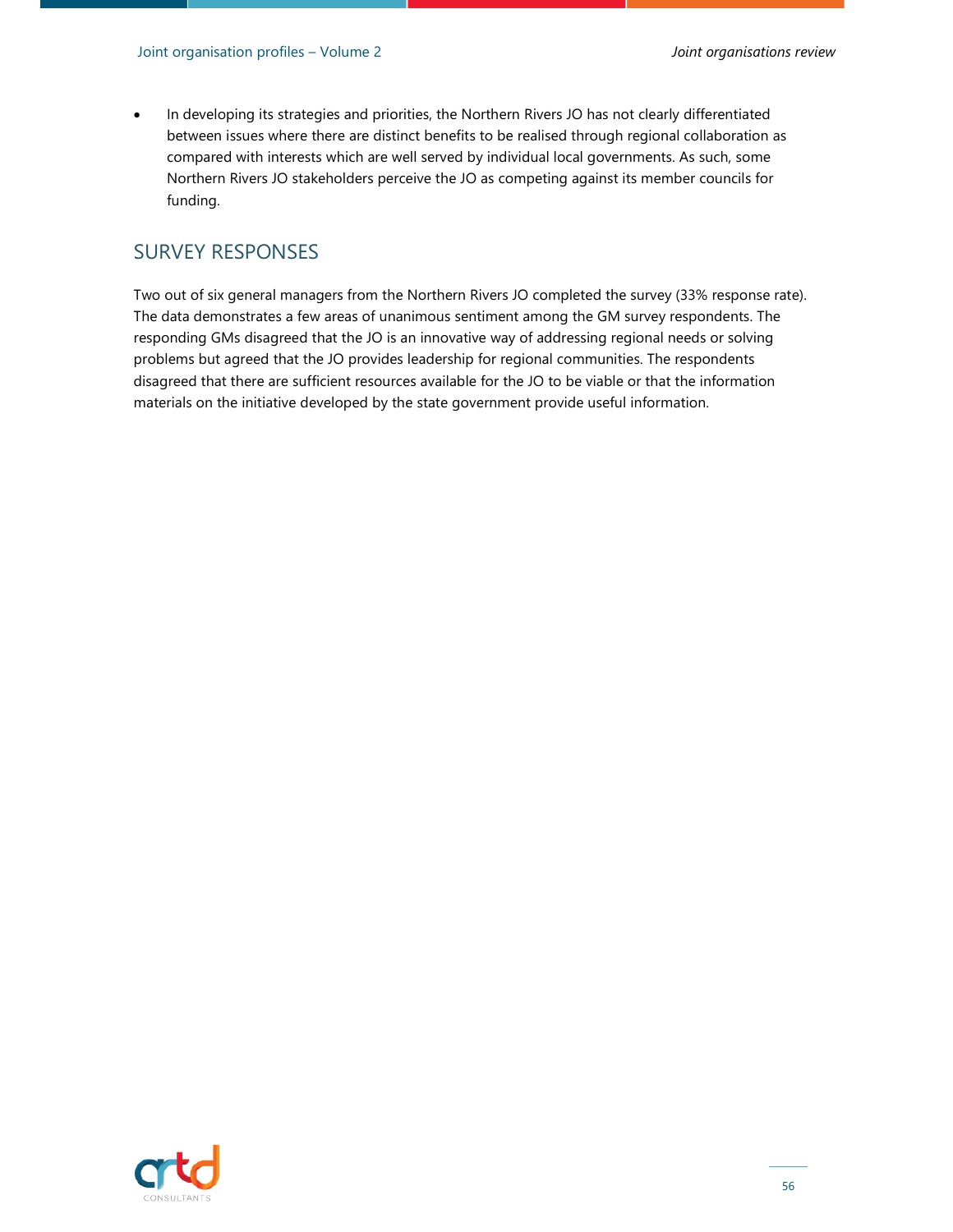# **12. PROFILE OF ORANA JOINT ORGANISATION**

#### BACKGROUND

The Orana JO has six council members covering a large and mostly sparsely populated rural area. The Mid-Western Regional Council is the only council in this region to be experiencing population growth (0.4%), and the only LGA where mining is a major industry. The socio-economic rankings for member councils indicate that the region is in the lowest 40% of the state with rankings between 14 (Gilgandra) and 51 (Warren). While member councils have a long history of collaboration under the Orana ROC, the ROC included six additional LGAs, three of which now make up the Far North West JO, and three which have no current JO membership, including Dubbo which was previously an important and driving contributor to the Orana ROC. For the last 12 months, there has been no paid executive officer, with a general manager of a member council taking on the role in addition to his usual role. While there has been work undertaken to establish the strategic direction of the JO, the Orana JO members have recently (13/05/2021) voted to dissolve the JO and are awaiting ministerial acceptance of their decision.

The operational funding for the Orana JO is sourced from member council contributions.<sup>18</sup>

https://www.oranajointorganisation.nsw.gov.au/assets/uploads/139/files/Board%20Meetings/Policy%20Documents %20for%20Website/POLICIES/2019%202020%20OJO%20Statement%20of%20Revenue%20Policy%20FINAL.pdf



<sup>&</sup>lt;sup>18</sup> The Statement of Revenue Policy is available here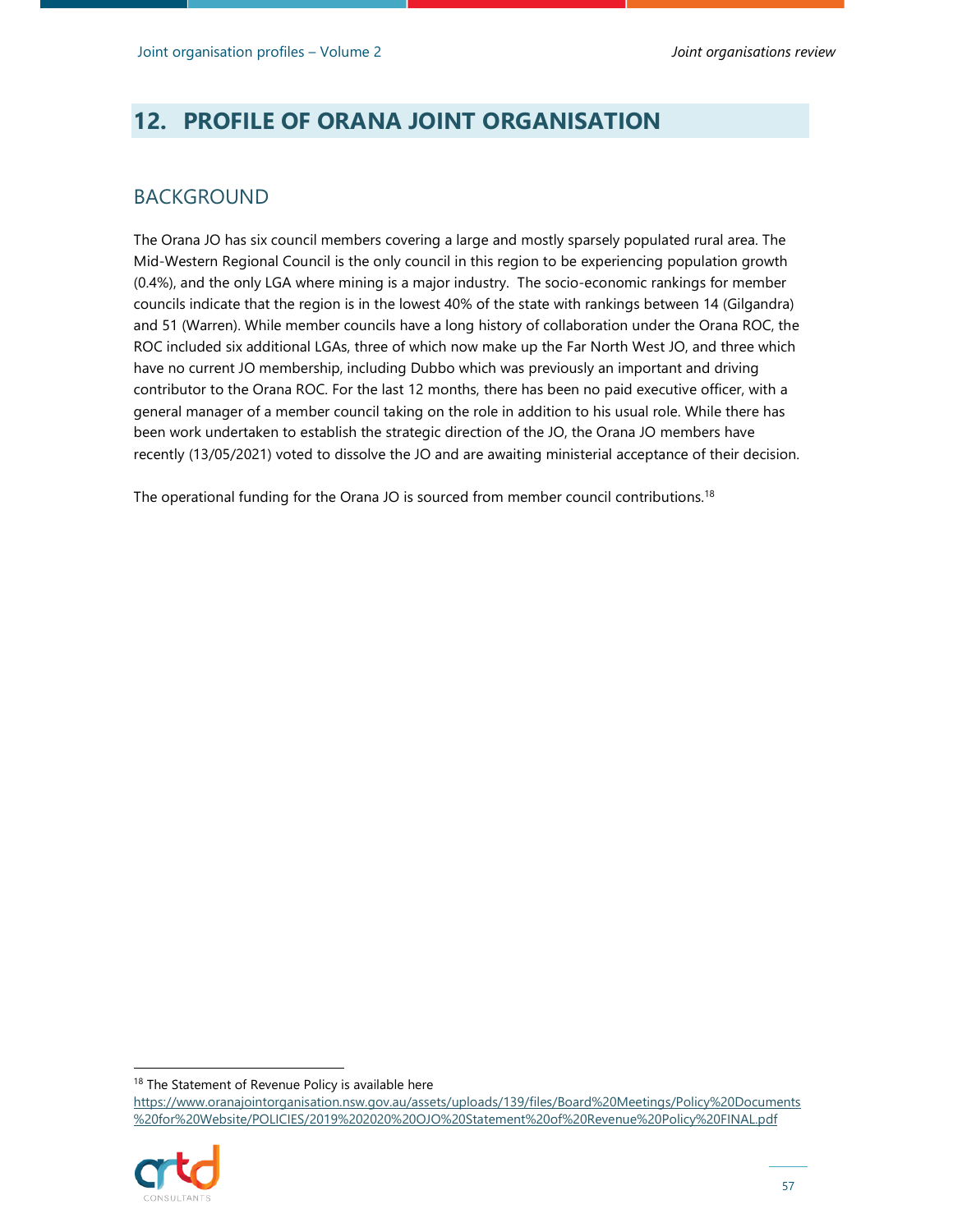**COL** 

| Orana JO<br>members      | <b>Classified as</b> | <b>Main employer</b>                               | Sum of<br><b>Population</b> | <b>Median</b><br>age<br>(2016)<br>census-<br>quick<br>stats) | <b>Council Area (km2)</b> | <b>Population</b><br><b>Density per</b><br>capita/km2 | <b>Total Rate Revenue</b><br>( \$'000) | Socio-<br><b>Economic</b><br><b>Index</b><br><b>Rating</b><br>2016 | <b>Aboriginal &amp;</b><br><b>Torres Strait</b><br><b>Islanders</b><br><b>Population</b><br>(%) |
|--------------------------|----------------------|----------------------------------------------------|-----------------------------|--------------------------------------------------------------|---------------------------|-------------------------------------------------------|----------------------------------------|--------------------------------------------------------------------|-------------------------------------------------------------------------------------------------|
| Bogan                    | Rural                | Agriculture, Forestry and Fishing                  | 2,621.0                     | 40                                                           | 14,599.9                  | 0.2                                                   | 2,914.0                                | 42.0                                                               | 16.5                                                                                            |
| Gilgandra                | Rural                | Agriculture, Forestry and Fishing                  | 4,226.0                     | 45                                                           | 4,831.5                   | 0.9                                                   | 4,856.0                                | 14.0                                                               | 14.0                                                                                            |
| Mid-Western<br>Regional  | Regional Town/City   | Mining                                             | 25,086.0                    | 42                                                           | 8,752.3                   | 2.9                                                   | 18,425.0                               | 44.0                                                               | 5.4                                                                                             |
| Narromine                | Large Rural          | Agriculture, Forestry and Fishing                  | 6,567.0                     | 42                                                           | 5,261.5                   | $1.2$                                                 | 5,747.0                                | 31.0                                                               | 19.9                                                                                            |
| Warren                   | Rural                | Agriculture, Forestry and Fishing                  | 2,745.0                     | 43                                                           | 10,753.8                  | 0.3                                                   | 4,716.0                                | 51.0                                                               | 14.5                                                                                            |
| Warrumbungle Large Rural |                      | Agriculture, Forestry and Fishing                  | 9,399.0                     | 49                                                           | 12,372.1                  | 0.8                                                   | 7,933.0                                | 21.0                                                               | 9.8                                                                                             |
| <b>Overall</b>           | <b>Rural</b>         | <b>Agriculture, Forestry and</b><br><b>Fishing</b> | 50,644.0                    | 43.5                                                         | 56,571.1                  | 1.0                                                   | 44,591.0                               | 33.8                                                               | 13.4                                                                                            |

#### **TABLE 14: MEMBER COUNCIL PROFILES, ORANA JOINT ORGANISATION**

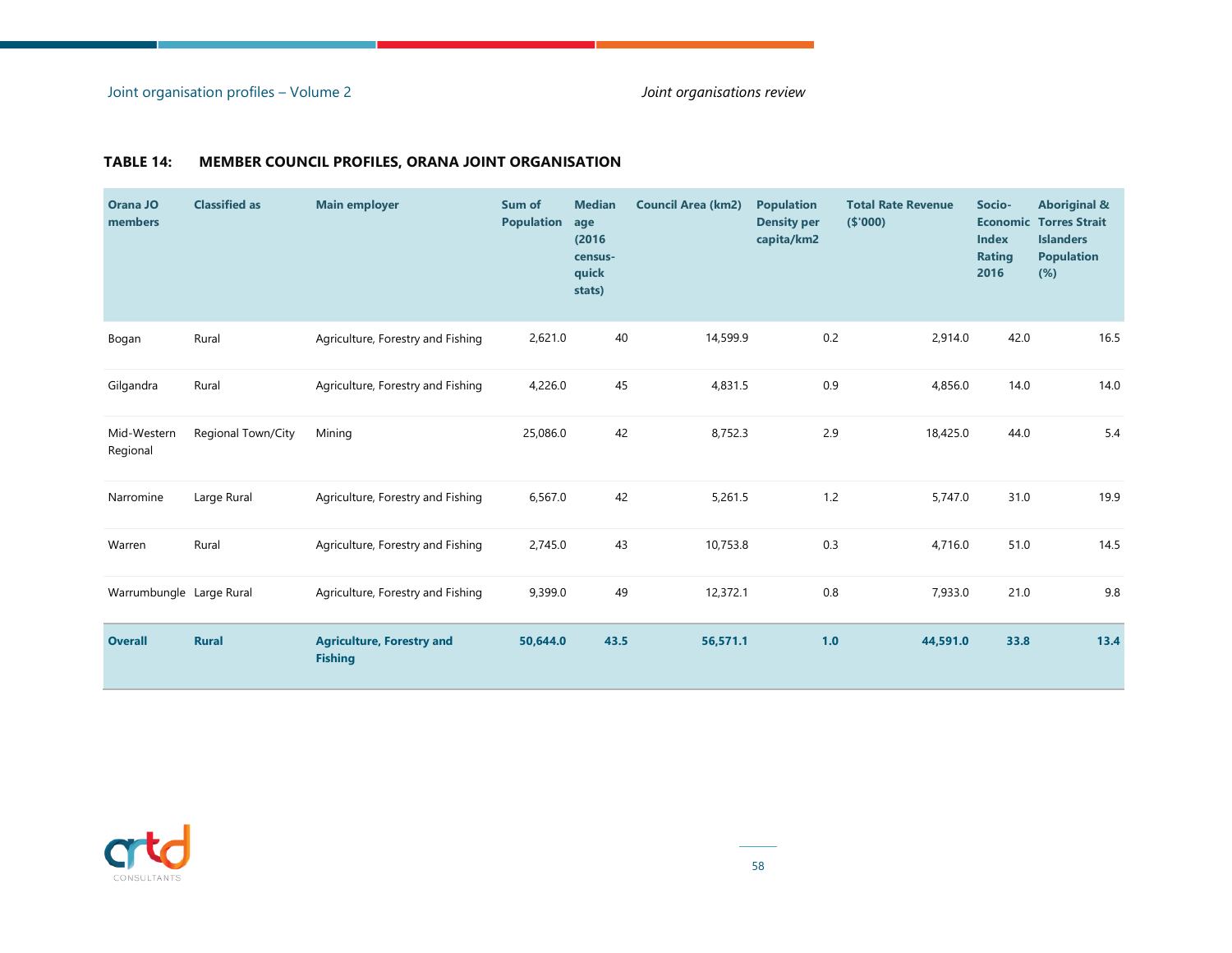The Orana JO has developed a statement of Strategic Regional Priorities<sup>19</sup>. Strategies and actions are directed at achieving the following priorities:

- A connected region
- A vibrant region
- An environmentally sustainable region
- A capable and collaborative joint organisation.

The document identified a range of strategies and related actions to achieve each of these. The plan does not, however, clearly identify responsible parties for actions nor timelines for their delivery.

### INTERGOVERNMENTAL COLLABORATION

JO stakeholders noted that state government agencies have largely ignored the Orana JO as an entity and have instead continued to engage directly with local councils. JO stakeholders felt that this was in part due to the absence of the largest regional service centre (Dubbo) from the JO.

Stakeholders also reported disappointment with regards to projects where they had had in principle agreement, but no action towards implementation was taken, for example for a water pipeline project to supply drinking water to Nyngun.

# REGIONAL LEADERSHIP AND ADVOCACY

Nil

# MAJOR PROJECTS

Nil

# KEY CHALLENGES

- The JO members identified that their very small population base and lack of industry has meant they have been unable to support the administrative load of the JO structure.
- The JO has felt that the absence of the "key player" (Dubbo) has meant that the JO has been largely ignored by state agencies.

https://www.oranajointorganisation.nsw.gov.au/assets/uploads/139/files/Board%20Meetings/Policy%20Documents %20for%20Website/STATEMENT%20OF%20STRATEGIC%20REGIONAL%20PRIORITIES/OJO\_StrageticRegionalPrioriti es\_2019\_FINAL.pdf



<sup>19</sup> Available on-line at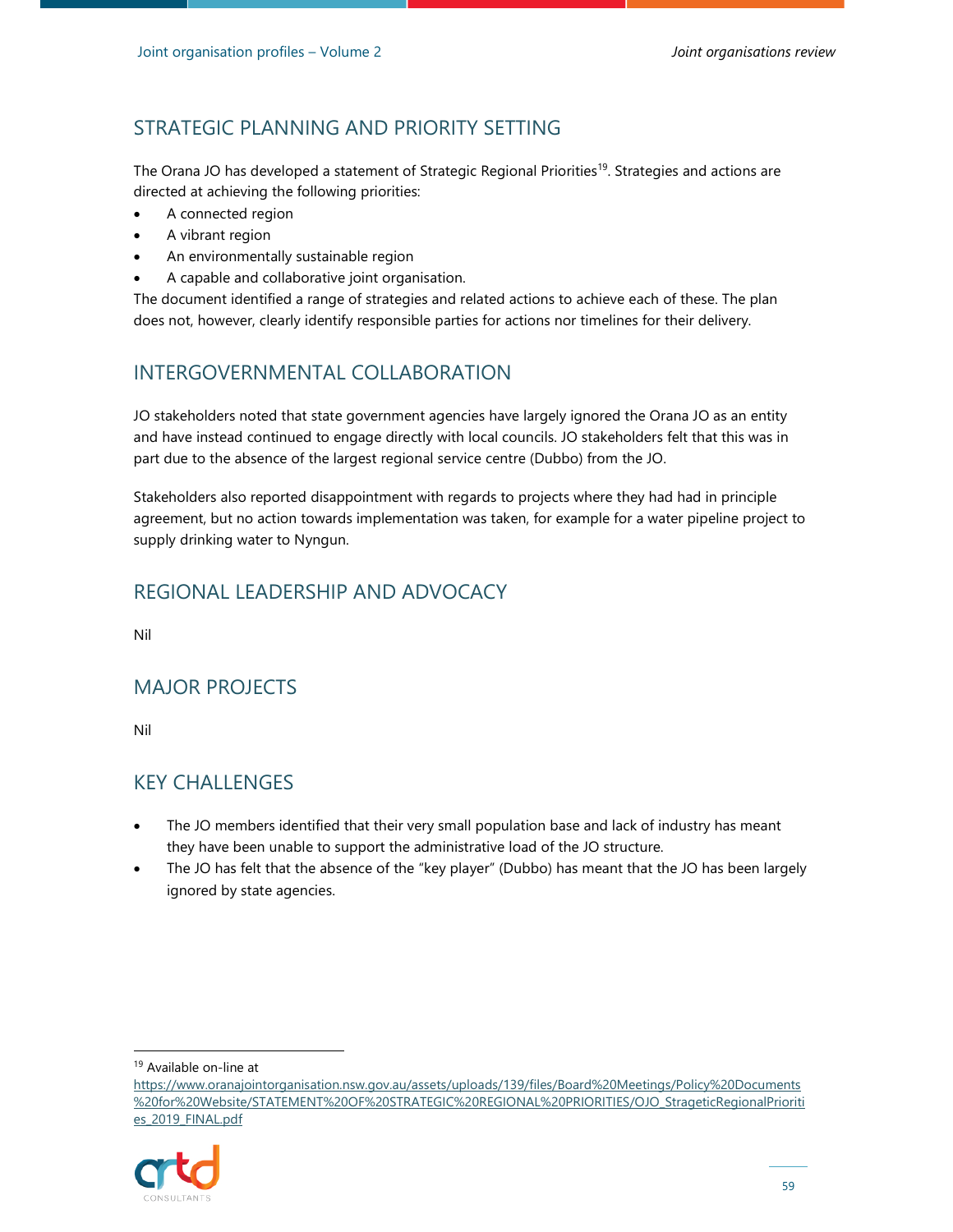### SURVEY RESPONSES

Three out of six general managers from the Orana JO completed the survey (50% response rate). All responding GMs indicated that the JO is not addressing important needs in the region and is duplicating existing council processes. The GMs all disagreed that together, the member councils can achieve more than they could on their own. They did not agree that the benefits of the JO outweigh the effort required to maintain it or that there are sufficient resources available for the JO to be viable. They did not agree that the right business model is in place to sustain the JO or that JO members have the necessary capacity to contribute to joint regional activities. They also unanimously disagreed that the support provided by the state government for joint organisations has been helpful.

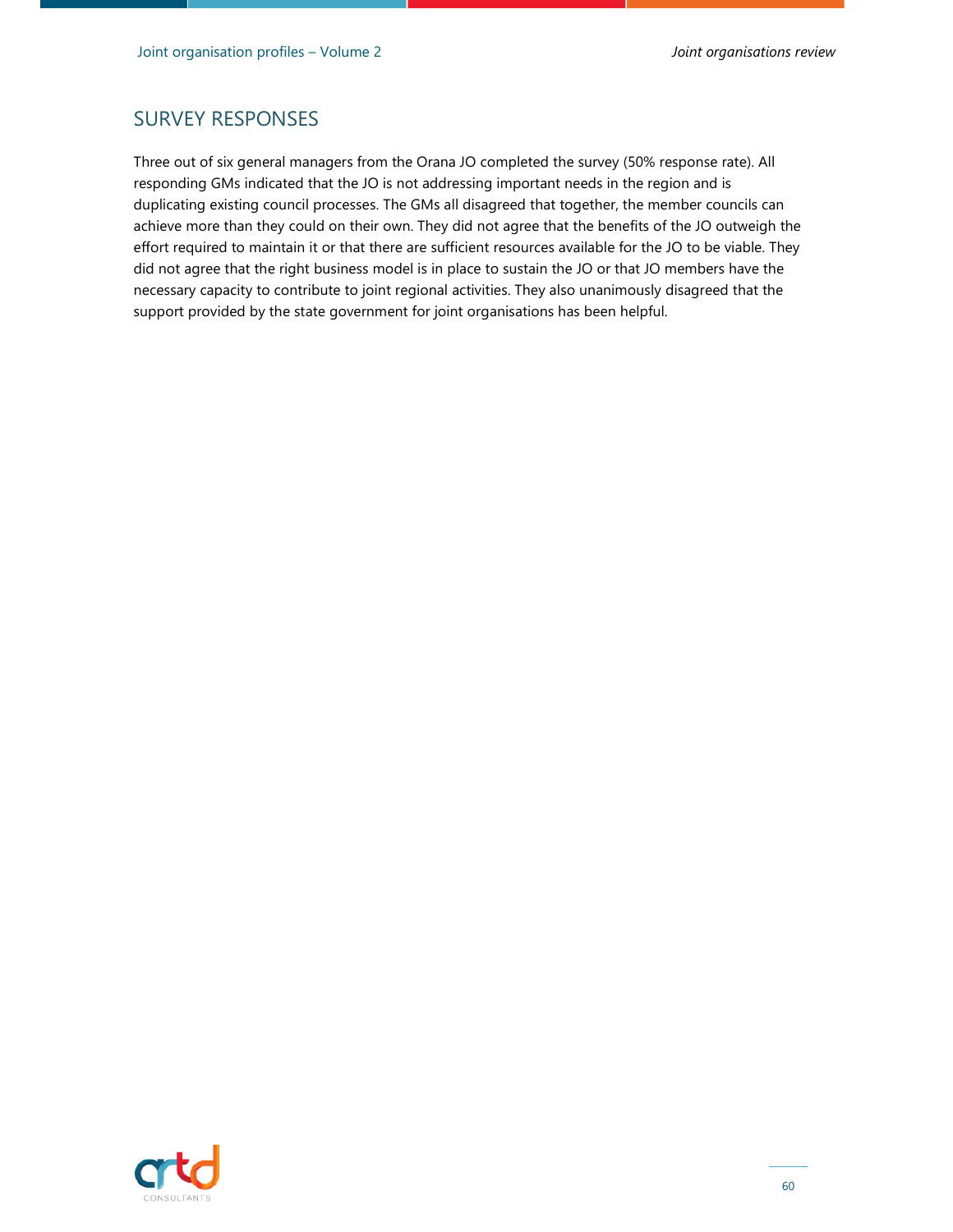# **13. PROFILE OF RIVERINA PROFILE**

### BACKGROUND

The Riverina JO was a JO pilot site. The council members maintained a regional organisation, the Riverina Eastern Organisation of Councils (REROC) alongside the pilot and now choose to operate both models of local government collaboration (a JO and a ROC) in the region, though Wagga Wagga is not a member of REROC. There are eight council members in the Riverina JO. Wagga Wagga has the largest population (60% of the total regional population) and Bland council covers the largest area. The Riverina JO has diverse communities from a large regional centre and smaller centres to rural and remote townships. **Error! Reference source not found.Error! Reference source not found.** below shows substantial socio-economic variation across the JO with ranking as low as 27 in Cootamundra-Gundagai Regional to moderately high in Wagga Wagga (88).

There is substantial attachment amongst councils to the REROC as this has been the basis of regional collaboration for many years and has been seen to be a highly effective mechanism for achieving very similar functions as the JO.

The operational funding for the Riverina JO is sourced from member council contributions, grants, other income and interest and investment revenue.<sup>20</sup>

<sup>20</sup> The Annual Performance Statement 2020 for the Riverina JO is available here

https://static1.squarespace.com/static/5c09f91e266c075f5717dc2a/t/5fe27145d6737c201f5776ca/1608675661905/R iverina+JO\_Annual+Performance\_2020.pdf.

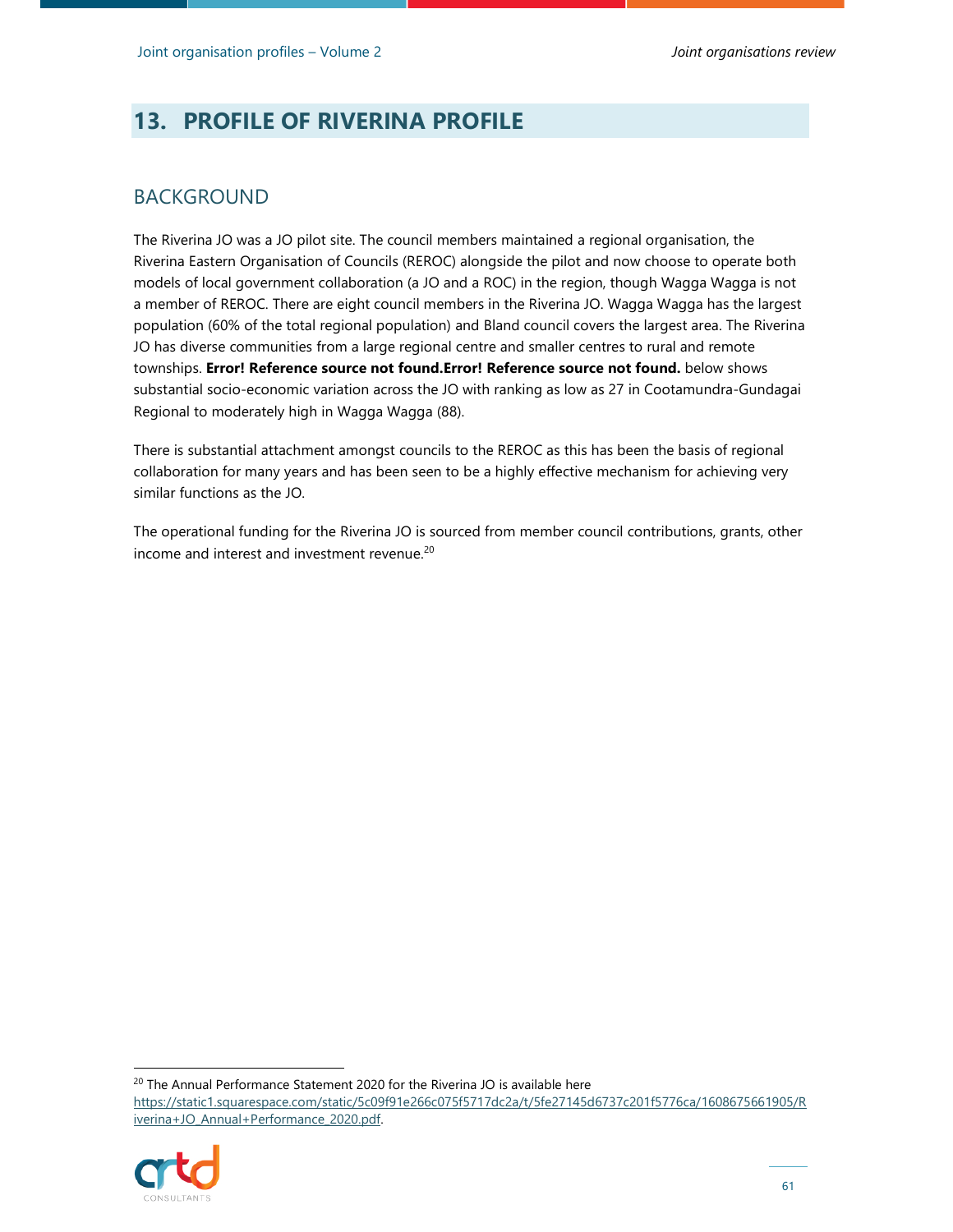Joint organisation profiles – Volume 2 *Joint organisations review*

#### **TABLE 15: MEMBER COUNCIL PROFILES, RIVERINA JOINT ORGANISATION**

| <b>Riverina JO</b><br>members        | <b>Classified as</b> | <b>Main employer</b>                 | Sum of<br><b>Populatio</b><br>$\mathbf n$ | <b>Media</b><br>n age<br>(2016)<br>census<br>-quick<br>stats) | <b>Sum of Council</b><br>Area (km2) | Sum of<br><b>Population</b><br><b>Density per</b><br>capita/km2 |     | <b>Sum of Total Rate</b><br><b>Revenue (\$'000)</b> | <b>Average of Socio-</b><br><b>Economic Index Rating</b><br>2016 | <b>Average of Aboriginal</b><br>& Torres Strait<br><b>Islanders Population</b><br>(%) |
|--------------------------------------|----------------------|--------------------------------------|-------------------------------------------|---------------------------------------------------------------|-------------------------------------|-----------------------------------------------------------------|-----|-----------------------------------------------------|------------------------------------------------------------------|---------------------------------------------------------------------------------------|
| Bland                                | Large Rural          | Agriculture, Forestry<br>and Fishing | 5,985.0                                   | 43                                                            | 8,557.7                             |                                                                 | 0.7 | 7,955.0                                             | 62.0                                                             | 4.4                                                                                   |
| Coolamon                             | Rural                | Agriculture, Forestry<br>and Fishing | 4,368.0                                   | 44                                                            | 2,430.9                             |                                                                 | 1.8 | 2,380.0                                             | 71.0                                                             | 3.2                                                                                   |
| Cootamundra<br>-Gundagai<br>Regional | Large Rural          | Agriculture, Forestry<br>and Fishing | 11,260.0                                  | 47                                                            | 3,981.4                             |                                                                 | 2.8 | 7,254.0                                             | 27.0                                                             | $30.1*$                                                                               |
| Greater Hume Large Rural             |                      | Agriculture, Forestry<br>and Fishing | 10,686.0                                  | 44                                                            | 5,939.0                             |                                                                 | 1.8 | 8,316.0                                             | 79.0                                                             | 3.3                                                                                   |
| Junee                                | Large Rural          | Agriculture, Forestry<br>and Fishing | 6,631.0                                   | 40                                                            | 2,030.0                             |                                                                 | 3.3 | 3,914.0                                             | 29.0                                                             | 7.8                                                                                   |
| Lockhart                             | Rural                | Agriculture, Forestry<br>and Fishing | 3,295.0                                   | 46                                                            | 2,895.8                             |                                                                 | 1.1 | 2,415.0                                             | 81.0                                                             | 3.4                                                                                   |
| Temora                               | Large Rural          | Agriculture, Forestry<br>and Fishing | 6,274.0                                   | 46                                                            | 2,802.0                             |                                                                 | 2.2 | 3,852.0                                             | 47.0                                                             | 2.4                                                                                   |

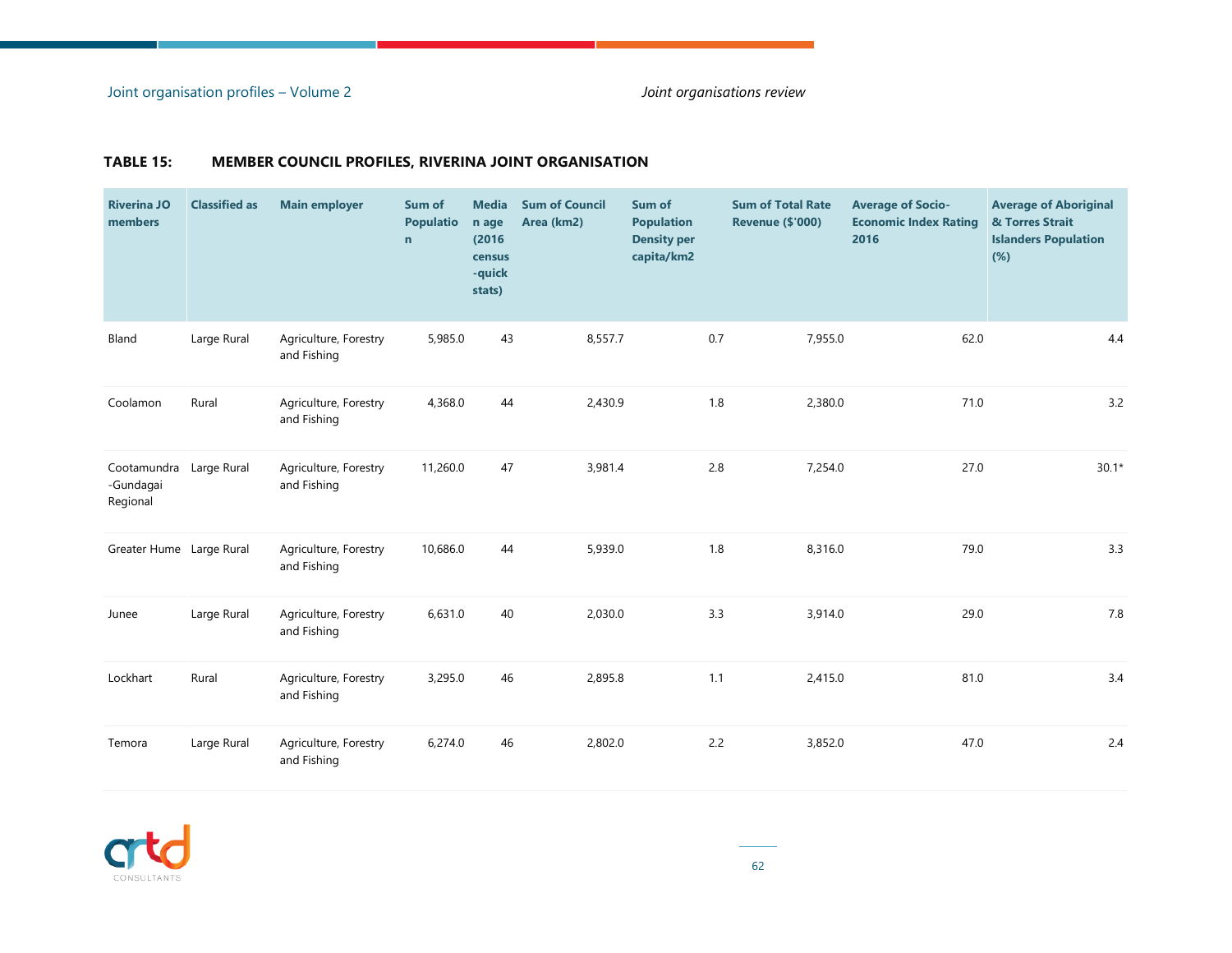#### Joint organisation profiles – Volume 2 *Joint organisations review*

| <b>Riverina JO</b><br>members | <b>Classified as</b>  | <b>Main employer</b>                        | Sum of<br><b>Populatio</b><br>$\mathbf n$ | <b>Media</b><br>n age<br>(2016)<br>census<br>-quick<br>stats) | <b>Sum of Council</b><br>Area (km2) | Sum of<br><b>Population</b><br><b>Density per</b><br>capita/km2 |     | <b>Sum of Total Rate</b><br><b>Revenue (\$'000)</b> | <b>Average of Socio-</b><br><b>Economic Index Rating</b><br>2016 | <b>Average of Aboriginal</b><br>& Torres Strait<br><b>Islanders Population</b><br>$(\%)$ |     |
|-------------------------------|-----------------------|---------------------------------------------|-------------------------------------------|---------------------------------------------------------------|-------------------------------------|-----------------------------------------------------------------|-----|-----------------------------------------------------|------------------------------------------------------------------|------------------------------------------------------------------------------------------|-----|
| Wagga<br>Wagga                | Regional<br>Town/City | Health Care & Social<br>Assistance          | 64,820.0                                  | 35                                                            | 4,824.5                             | 13.4                                                            |     | 43,378.0                                            | 88.0                                                             |                                                                                          | 5.6 |
| <b>Overall</b>                | <b>Large Rural</b>    | <b>Agriculture, Forestry</b><br>and Fishing | 113,319.0                                 | 43.13                                                         | 33,461.3                            |                                                                 | 3.4 | 79,464.0                                            | 60.5                                                             |                                                                                          | 7.5 |

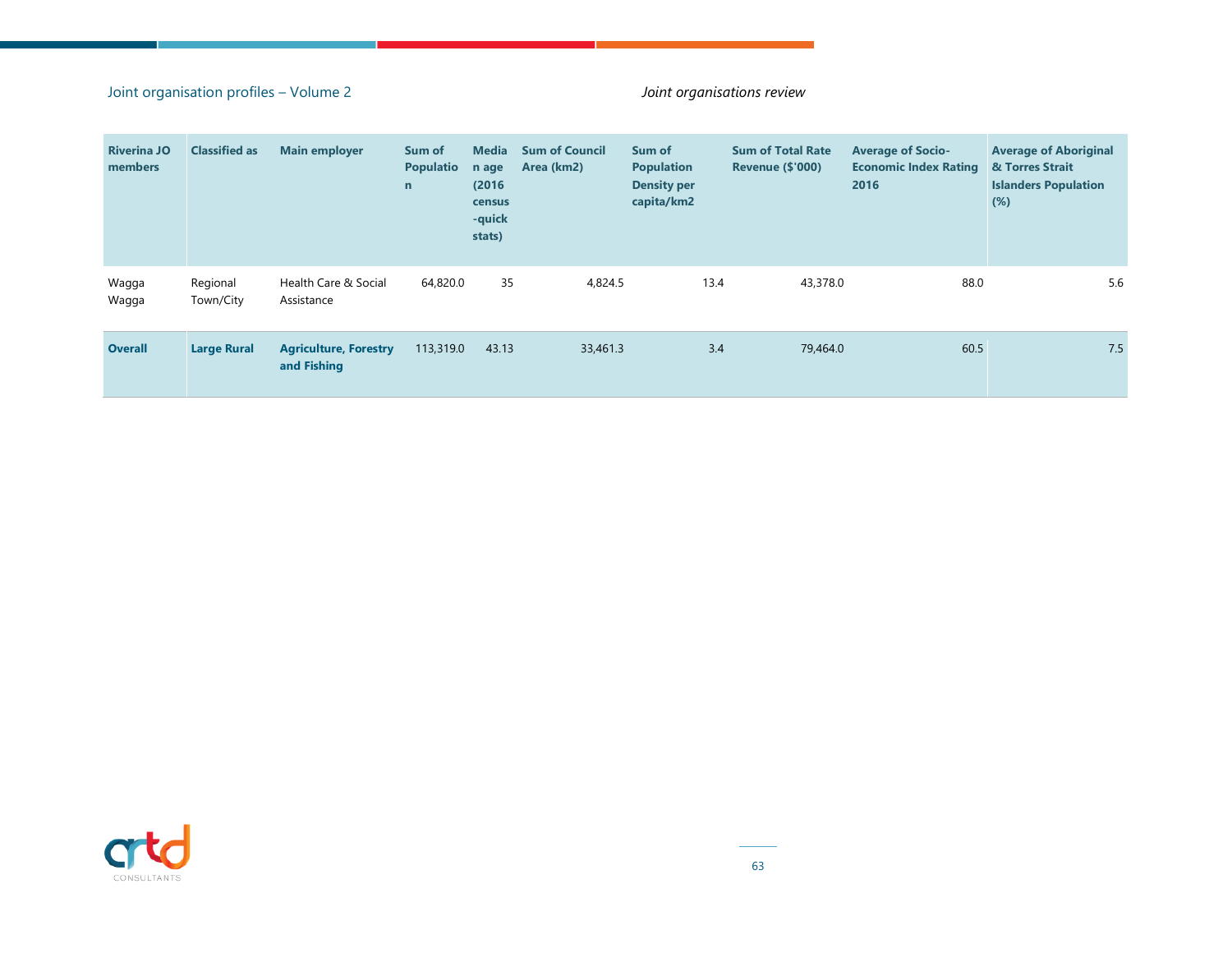The Riverina JO worked with member councils and the State to workshop the six Riverina strategic regional priorities. The priorities are:

- transport and connectivity
- energy water and environment
- Workforce development
- Leadership and collaboration
- Economic and community development
- Healthy and vibrant communities.

Waste and resource recovery is a priority strategy of the REROC and the Riverina JO extends and complements that work.

The means for advancing the strategic priorities is planning (for example, Freight Transport Plan), doing (such as participation in the Southern Lights Project, skills shortage audit and identifying and promoting pathways to professions such as through 'come and try' events), applying for funding (and assisting member Councils to apply), working with State agencies (attending the Regional Leadership Executive) and advocacy including liaison (meeting and corresponding) with State Government Ministers and making submissions to advance the Riverina JO priorities.

### INTERGOVERNMENTAL COLLABORATION

The Riverina JO is focussed on liaison with State Government Ministers as a key collaboration (with the State) and advocacy strategy. It is also a member of the State's Regional Leadership Executive in the region. The relationship between the smaller Councils is generally collaborative though, Wagga Wagga left the REROC and is an associate member of the Canberra Region JO. The City of Wagga Wagga is a member of the Regional Capitals NSW network and believes that provides them with the access to the State Government they need to be effective at the local scale.

# REGIONAL LEADERSHIP AND ADVOCACY

As well as liaison with State Ministers, the Riverina JO reviews State Plans and programs across a range of areas (such as transport, COVID support and others) to ensure they align with local government and regional priorities. The Riverina JO leadership is clear about the roles and relationship between the REROC and the Riverina JO, though the dual models causes confusion for some other stakeholders.

# MAJOR PROJECTS

**Workforce Development** – based on a 'grow your own' principle, facilitates 'come and try' activities for local school students focused on the professional gaps in member councils such as engineering, town planning and others.

**Freight Transport Plan** – to provide guidance on transport and freight management planning for the eastern Riverina region of NSW.

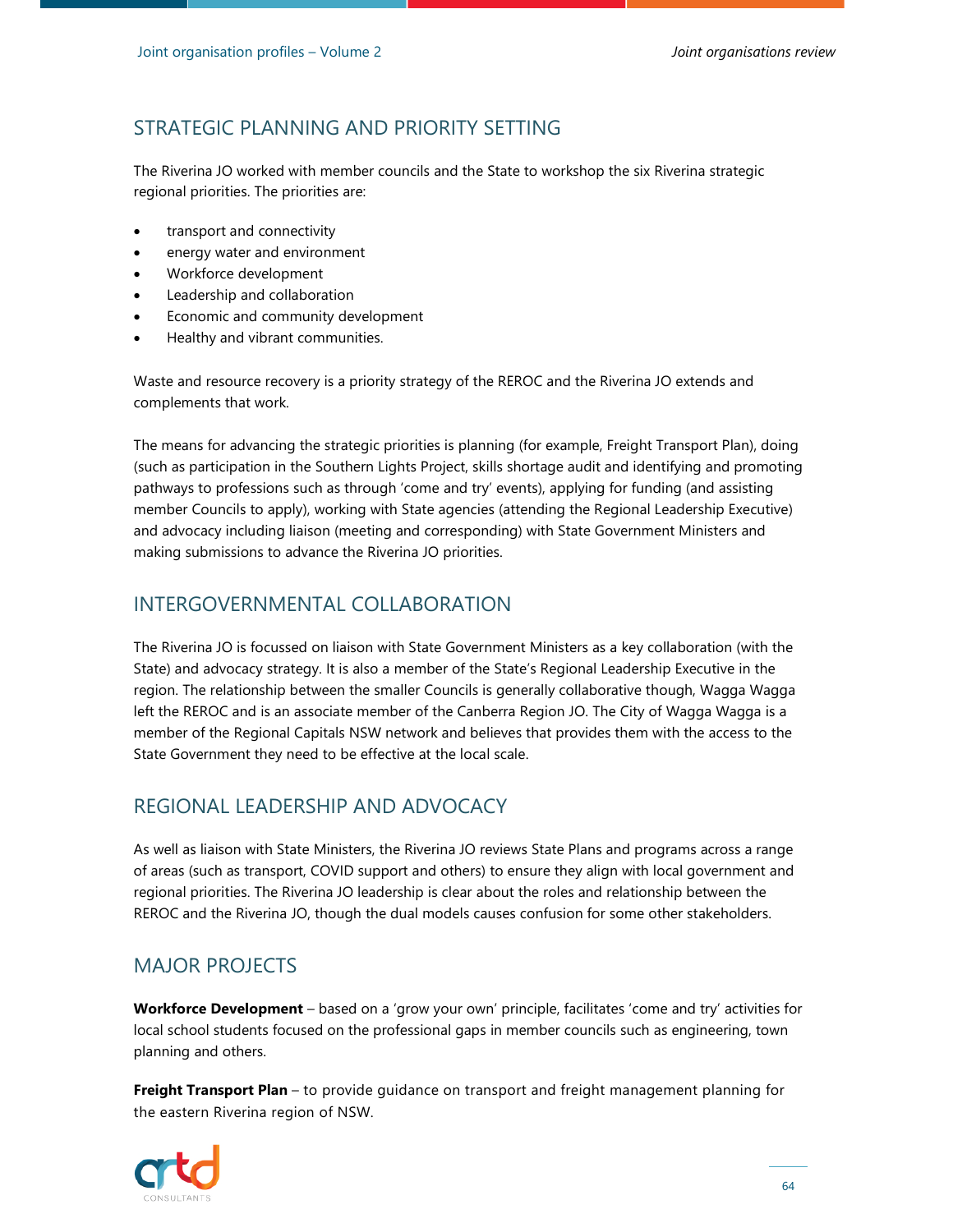**Water and Wastewater, Waste and Resource Recovery** – working closely with the REROC committees to identify solutions with part funding from EPA (waste).

**Start Your Career Here** – this project encourages young people, those attending Secondary School, TAFE, and University, to consider a career in local government, in order to address skills shortages in local government.

#### KEY CHALLENGES

 The Riverina JO continues to operate both a JO and a ROC. While this may make sense for the member councils within the JO, it causes confusion for those in the region who are outside of the local government network, including some state agencies seeking to invest in regional projects.

#### SURVEY RESPONSES

Six out of eight general managers from the Riverina JO completed the survey (75% response rate). While the responding GMs agreed that JO members actively work together to ensure the partnership achieves its goals, they unanimously disagreed that there are sufficient resources available for the JO to be viable or that the benefits of the JO outweigh the effort required to maintain it. They also either disagreed or tended to disagree that the right JO business model is in place to sustain the JO.

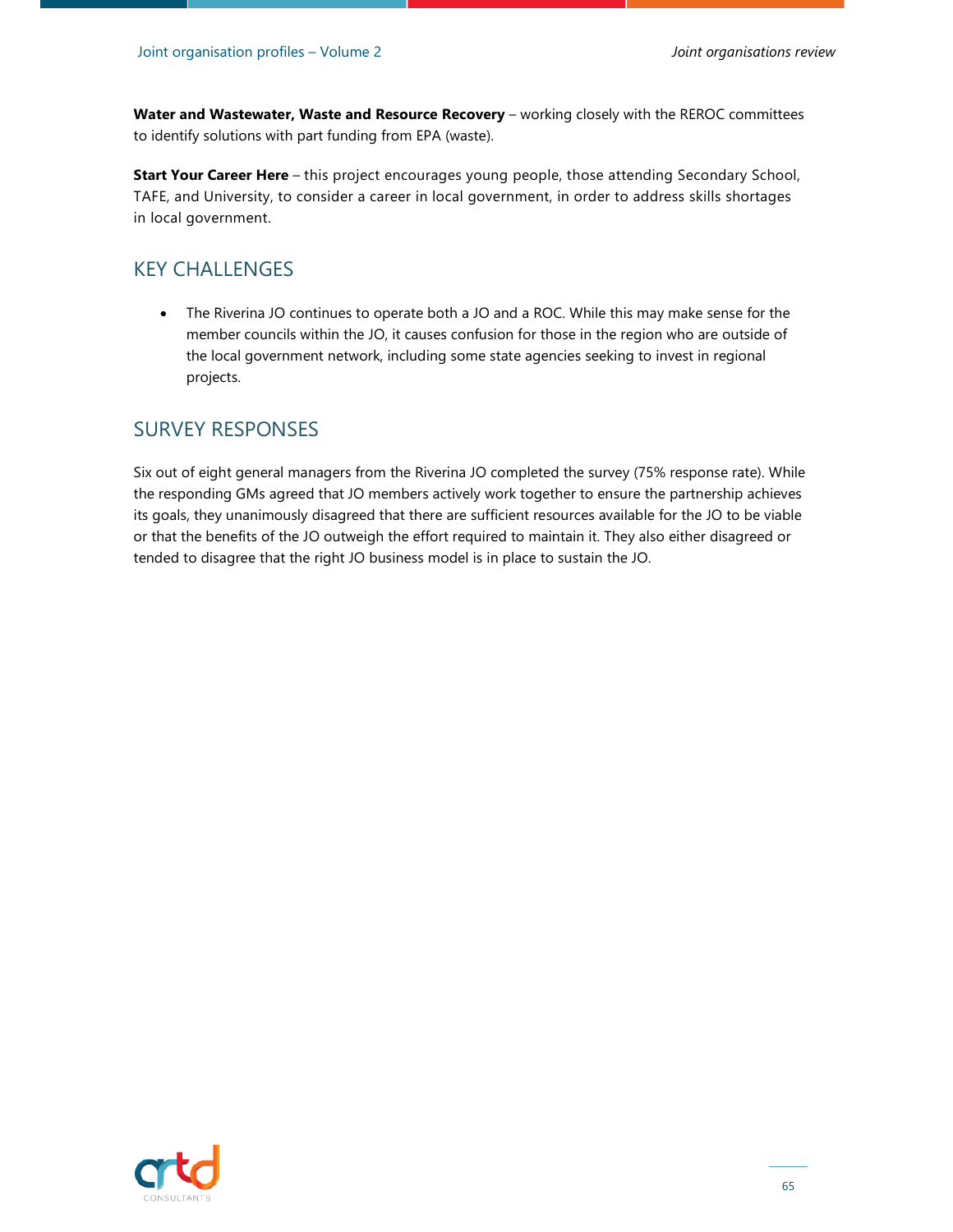# **14. PROFILE OF RIVERINA AND MURRAY JOINT ORGANISATION**

### BACKGROUND

The Riverina and Murray JO is in southern central NSW, and it has the largest council membership of any JO with 11 members. The member councils are Albury, Berrigan, Carrathool, Edward River, Federation, Griffith, Hay, Leeton, Murray River, Murrumbidgee and Narrandera. The Riverina and Murray JO region covers an area of 72,724 square kilometres and has an estimated resident population of 148,500 (2018). Albury council has the largest population and Carrathool council covers the largest area. **Error! Reference source not found.** below shows that the SEIFA rankings vary from low (23 in Narrandera) to moderately high (78 in Murray River). The JO includes urban, rural and remote locations.

The Riverina and Murray JO has not provided a breakdown of its funding sources for 2019-20 $^{21}$ , however interview data indicate that operating revenue is sourced primarily through member contributions.

<sup>&</sup>lt;sup>21</sup> The Riverina and Murray JO Annual Performance Statement 2019-20 is available here https://ramjo.nsw.gov.au/wp-content/uploads/2021/02/Presentation-of-Financial-Statements.pdf.

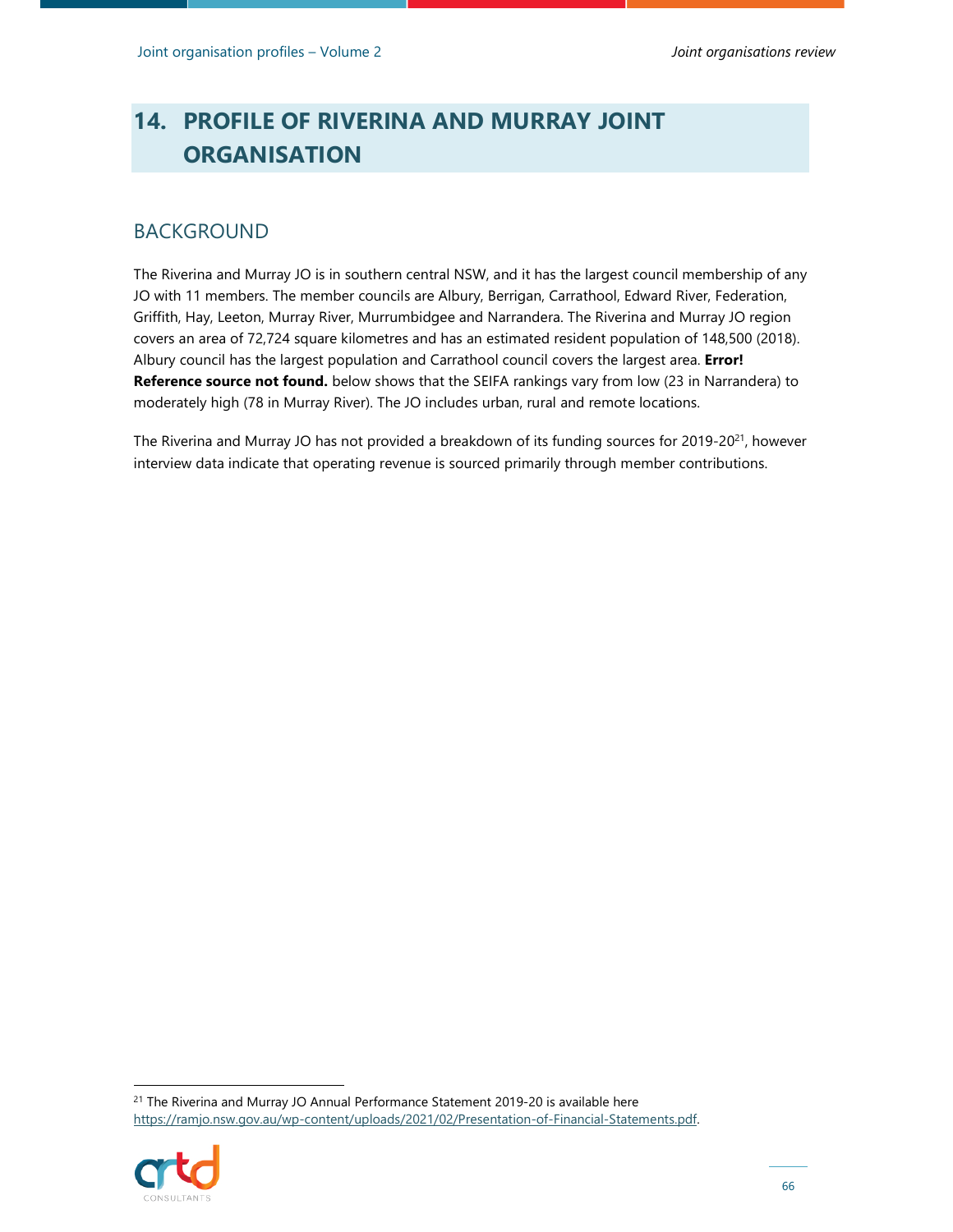| <b>Riverina and</b><br><b>Murray JO</b><br>members | <b>Classified as</b>  | <b>Main employer</b>                 | Sum of<br><b>Population</b> | <b>Median</b><br>age | <b>Sum of Council</b><br>Area (km2) | <b>Average of</b><br><b>Population Density</b><br>per capita/km2 | <b>Sum of Total Rate</b><br><b>Revenue (\$'000)</b> | <b>Socio-Economic</b><br><b>Index Ranking 2016</b> | <b>Aboriginal &amp;</b><br><b>Torres Strait</b><br><b>Islanders</b><br><b>Population</b><br>$(\%)$ |
|----------------------------------------------------|-----------------------|--------------------------------------|-----------------------------|----------------------|-------------------------------------|------------------------------------------------------------------|-----------------------------------------------------|----------------------------------------------------|----------------------------------------------------------------------------------------------------|
| Albury                                             | Regional<br>Town/City | Health Care & Social<br>Assistance   | 53,767.0                    | 39                   | 305.9                               | 175.8                                                            | 41,309.0                                            | 64.0                                               | 2.8                                                                                                |
| Berrigan                                           | Large Rural           | Agriculture, Forestry<br>and Fishing | 8,707.0                     | 49                   | 2,065.8                             | 4.2                                                              | 5,157.0                                             | 36.0                                               | 2.3                                                                                                |
| Carrathool                                         | Rural                 | Agriculture, Forestry<br>and Fishing | 2,802.0                     | 40                   | 18,934.5                            | 0.1                                                              | 3,358.0                                             | 73.0                                               | 8.0                                                                                                |
| <b>Edward River</b>                                | Large Rural           | Agriculture, Forestry<br>and Fishing | 8,995.0                     | 45                   | 8,883.4                             | 1.0                                                              | 7,240.0                                             | 43.0                                               | 4.0                                                                                                |
| Federation                                         | Large Rural           | Agriculture, Forestry<br>and Fishing | 12,462.0                    | 49                   | 5,685.0                             | 2.2                                                              | 7,626.0                                             | 37.0                                               | 1.7                                                                                                |
| Griffith                                           | Regional<br>Town/City | Manufacturing                        | 26,882.0                    | 37                   | 1,639.2                             | 16.4                                                             | 16,498.0                                            | 48.0                                               | 4.8                                                                                                |
| Hay                                                | Rural                 | Agriculture, Forestry<br>and Fishing | 2,979.0                     | 46                   | 11,325.9                            | 0.3                                                              | 2,304.0                                             | 26.0                                               | $6.0\,$                                                                                            |

#### **TABLE 16: MEMBER COUNCIL PROFILES, RIVERINA AND MURRAY JOINT ORGANISATION**

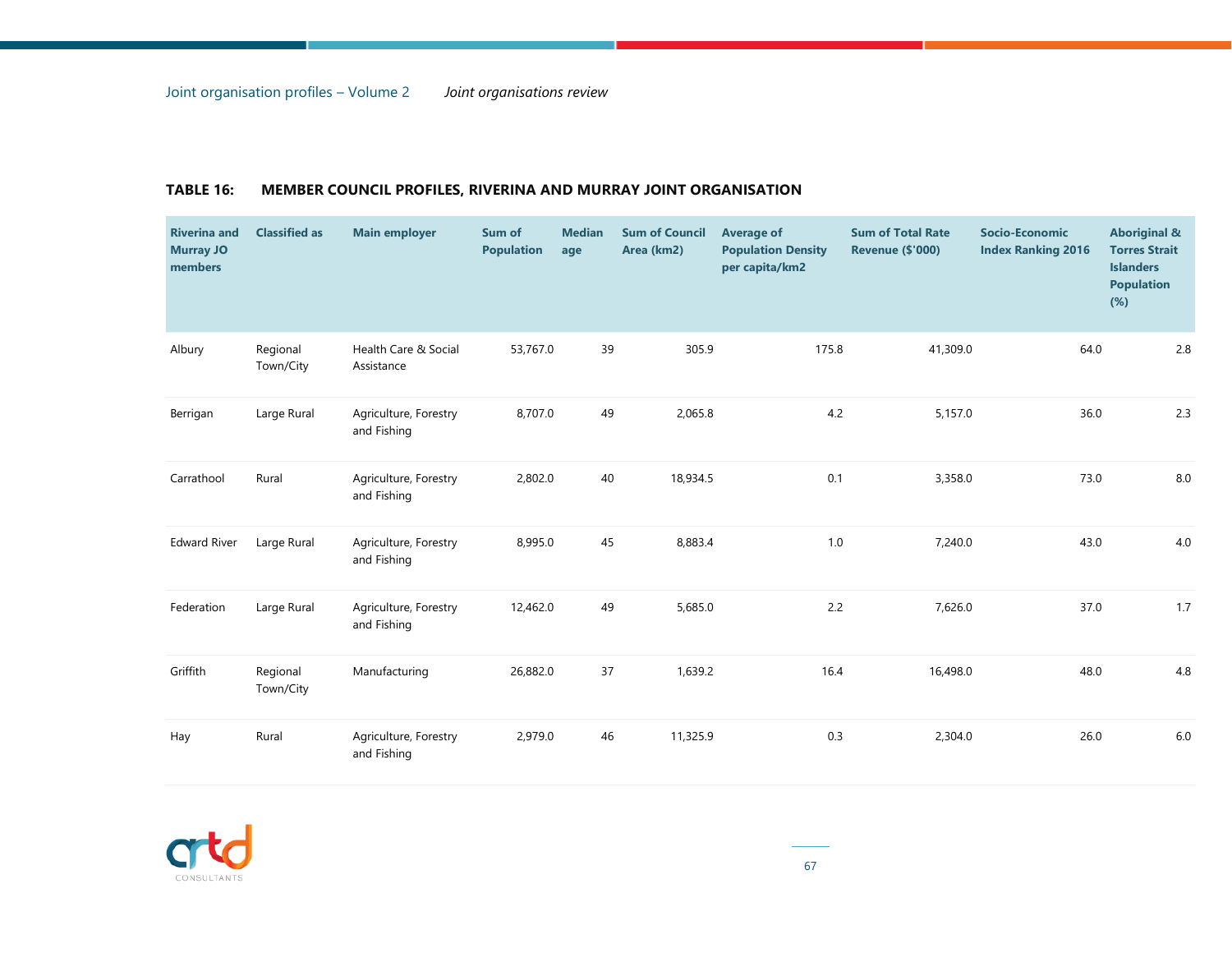#### Joint organisation profiles – Volume 2 *Joint organisations review*

| <b>Riverina and</b><br><b>Murray JO</b><br>members | <b>Classified as</b>       | <b>Main employer</b>                        | Sum of<br><b>Population</b> | <b>Median</b><br>age | <b>Sum of Council</b><br>Area (km2) | <b>Average of</b><br><b>Population Density</b><br>per capita/km2 | <b>Sum of Total Rate</b><br><b>Revenue (\$'000)</b> | <b>Socio-Economic</b><br><b>Index Ranking 2016</b> | <b>Aboriginal &amp;</b><br><b>Torres Strait</b><br><b>Islanders</b><br><b>Population</b><br>(%) |
|----------------------------------------------------|----------------------------|---------------------------------------------|-----------------------------|----------------------|-------------------------------------|------------------------------------------------------------------|-----------------------------------------------------|----------------------------------------------------|-------------------------------------------------------------------------------------------------|
| Leeton                                             | Large Rural                | Manufacturing                               | 11,438.0                    | 40                   | 1,167.2                             | 9.8                                                              | 7,107.0                                             | 35.0                                               | 5.7                                                                                             |
| Murray River                                       | Large Rural                | Agriculture, Forestry<br>and Fishing        | 12,118.0                    | 49                   | 11,863.5                            | 1.0                                                              | 10,150.0                                            | 78.0                                               | 3.2                                                                                             |
| Murrumbidgee Rural                                 |                            | Agriculture, Forestry<br>and Fishing        | 3,961.0                     | 41                   | 6,880.8                             | 0.6                                                              | 4,137.0                                             | 54.0                                               | 7.5                                                                                             |
| Narrandera                                         | Large Rural                | Agriculture, Forestry<br>and Fishing        | 5,931.0                     | 44                   | 4,116.3                             | 1.4                                                              | 4,851.0                                             | 23.0                                               | 9.7                                                                                             |
|                                                    | <b>Overall Large Rural</b> | <b>Agriculture, Forestry</b><br>and Fishing | 150,042.0                   | 43.55                | 72,867.5                            | 19.3                                                             | 109,737.0                                           | 47.0                                               | 5.1                                                                                             |

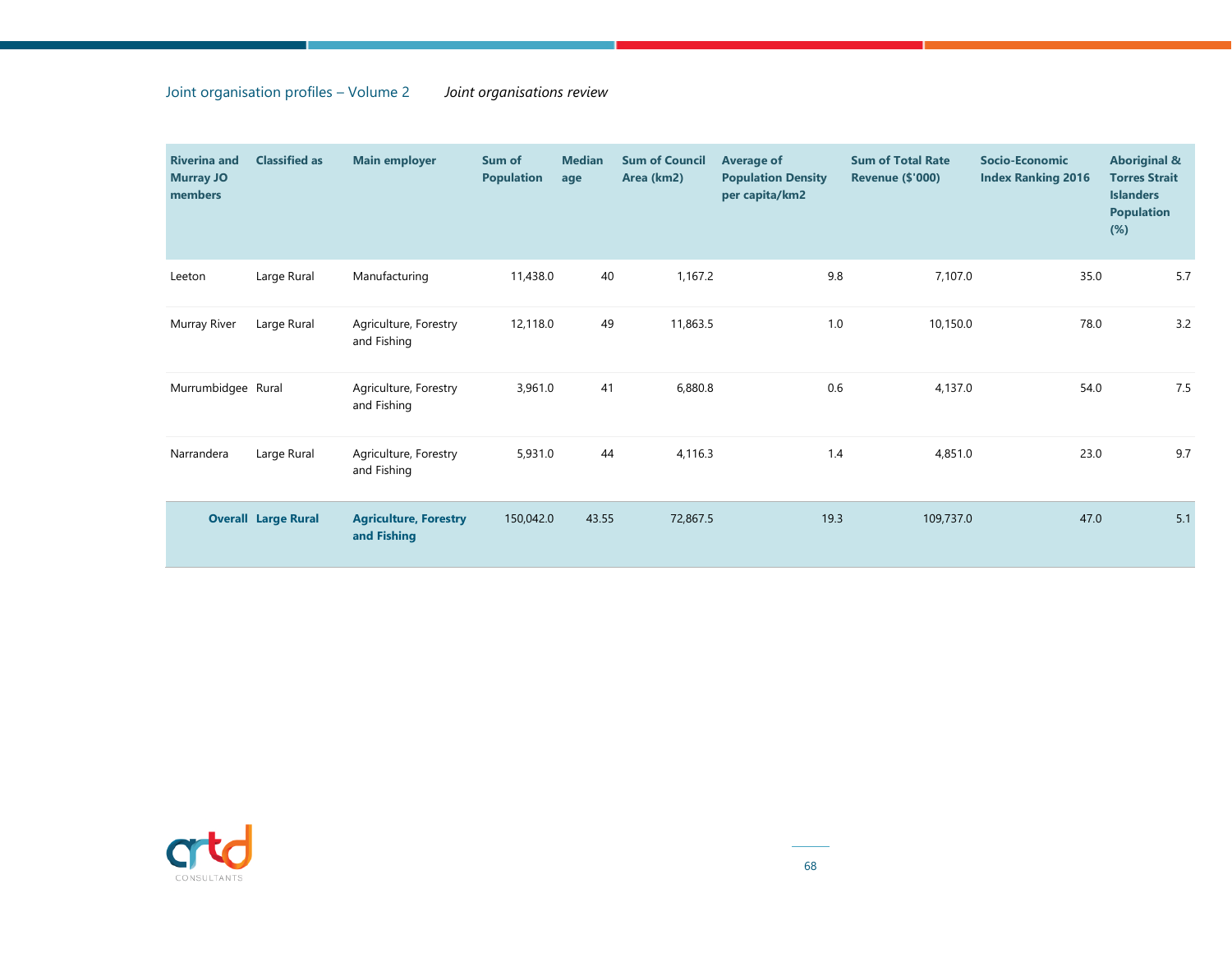Despite being one of the larger JOs with 11 member councils, there is evidence of effective regional strategic planning and prioritisation. The Riverina and Murray JO has identified six priorities in its Statement of Strategic Regional Priorities. Actions are directed at achieving the following priorities:

- Improve water security
- Improve energy security and affordability
- Improve transport connectivity for freight and people
- Improve digital connectivity
- Better match health services to our changing needs
- Boost industry, workforce and jobs.

The Riverina and Murray JO states a key role as working with community, business, government, and service providers to facilitate the development of key infrastructure to improve performance and attract economic growth in the RAM region. The Riverina and Murray JO Water Security Sub-Committee published a water security position paper. That paper sets out several recommendations to investigate and ensure water security in the region and the basin. The position paper is seen by the NSW Government as a model for evidence-based and regional advocacy for water security. The Riverina and Murray JO has also developed a Regional Freight Transport Plan detailing a long list of road constraints and necessary freight infrastructure projects. A lack of digital connectivity is a major problem for the Riverina and Murray JO area. The Riverina and Murray JO is focussed on improving connectivity across the region.

# INTERGOVERNMENTAL COLLABORATION

There is evidence of effective intergovernmental collaboration both across local governments and with other spheres of government (particularly the NSW Government) to align state and regional priorities and advocate for priority regional infrastructure and programs. As with several other projects, Riverina and Murray JO (then RAMROC) partnered with REROC (Riverina Eastern Regional Organisation of Councils) to engage a Regional Biodiversity Officer to assist councils with the changes which were occurring in biodiversity at the state level. To ensure regional responsiveness to the biodiversity goal of the State Government, the Biodiversity Reform Capacity Building Project ran for several years. The project focused on providing training, tools, and a helpdesk for councils to navigate the state changes and manage risks.

The Southern Lights Street Lighting project involves 42 Councils across the Canberra Region Joint Organisation, Central NSW Joint Organisation, Riverina and Murray JO Joint Organisation, REROC and including Broken Hill, Balranald and Wentworth Councils. The purpose of this project is to transition up to 80,000 streetlights across southern NSW to the latest technology LED lighting and to incorporate smart control devices which have capacity to manage and monitor the lights themselves, as well as undertaking a range of other Smart City type data gathering and analysis.

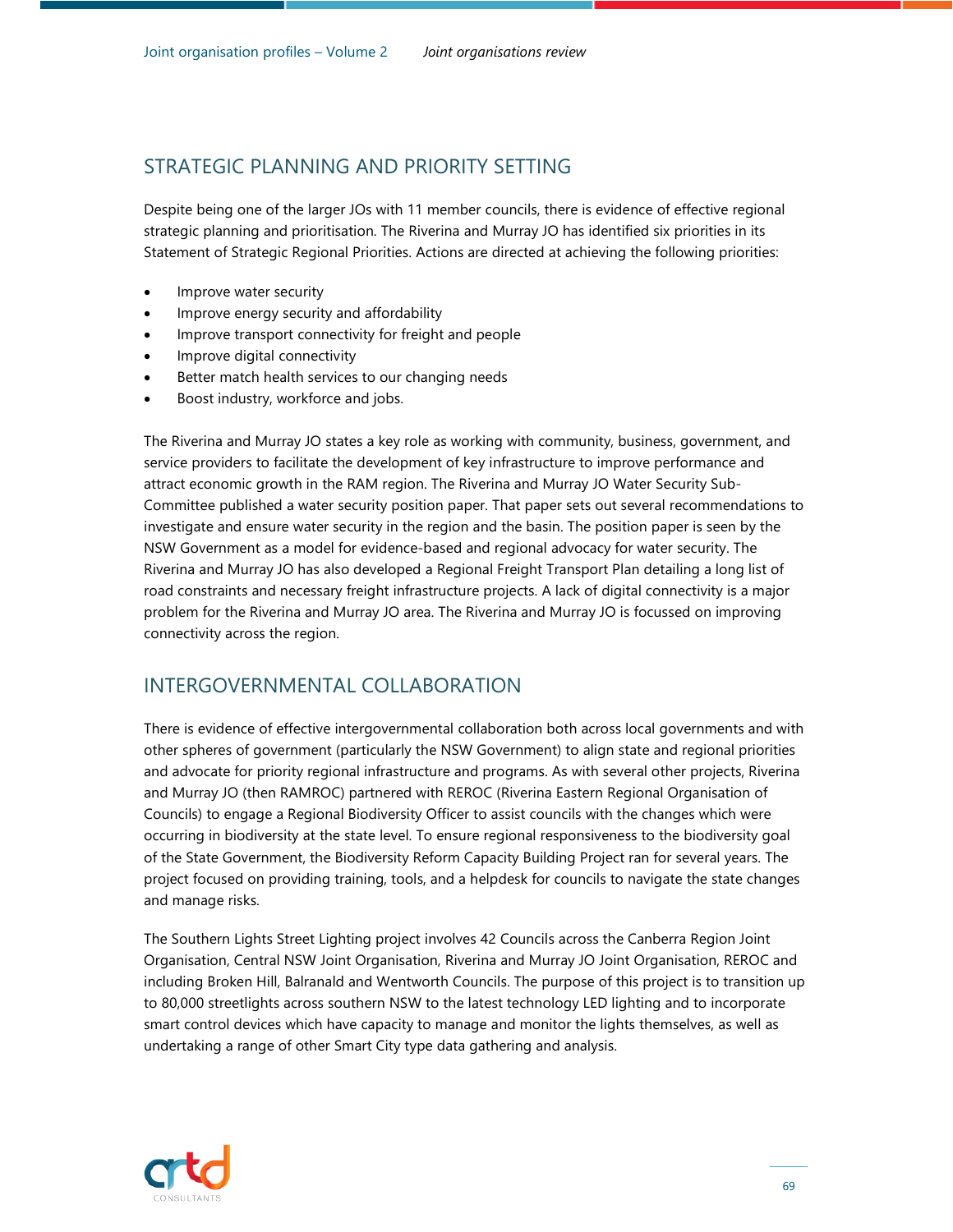# REGIONAL LEADERSHIP AND ADVOCACY

The largest council (Albury) accommodates the JO secretariat executive officer and Project Officers. Each of the eleven member councils has mapped their individual infrastructure priorities within a common software program allowing a series of reports that cut the data by council and infrastructure type (roads, bridges, wastewater, town water, tourism projects, community facilities). This supports regional prioritisation while giving transparency to each member council's priorities.

To drive its water security agenda for collaboration on agricultural investment and research, Riverina and Murray JO joined the One Basin CRC as a Tier 3/non-financial partner, linking ONE Basin CRC to researchers, farmers and community groups through the local councils.

#### MAJOR PROJECTS

**Water Security** – Position Paper and actions including partnering with the ONE Basin CRC and DPI Water.

**Energy Efficiency and Digital Connectivity** – Advocacy for better connectivity, identifying blackspots and other connectivity gaps.

**Contaminated Land** – The Riverina and Murray Joint Organisation and Riverina Eastern Regional Organisation of Councils (REROC) deliver the NSW EPA Regional Capacity Building Program on Contaminated Land Management.

**Riverina and Murray JO Waste Management and Resource Recovery** – The Riverina and Murray Joint Organisation has two regional waste groups and several projects underway primarily funded by the NSW EPA through initiatives such as the Waste Less, Recycle More and Community Recycling Centres.

**Health** – Riverina and Murray JO has a role in working with health service providers (and training organisations) to ensure the needs of the communities are met (and are affordable) with consideration given to the broader underlying supports/enablers required and to identify the potential role of councils. Health prevention programs such as the Community Change Program is available to communities within the Riverina and Murray Joint Organisation footprint. Developed by Team Resilience and funded by a Murrumbidgee Primary Health Network Empowering Communities grant, the program is a free community coaching program that is self-paced and online with access to six coaching calls with Team Resilience.

**Community Change Program** – Developed by Team Resilience and funded by a Murrumbidgee Primary Health Network Empowering Communities grant, the program is a free, self-paced and online community coaching program, with access to six coaching calls with Team Resilience. It is designed to provide mental and emotional health support.

**Regional Capacity Building Program on Contaminated Land Management** – Funded by the NSW Government's \$4.2 million Council Regional Capacity Building Program, Riverina and Murray JO and

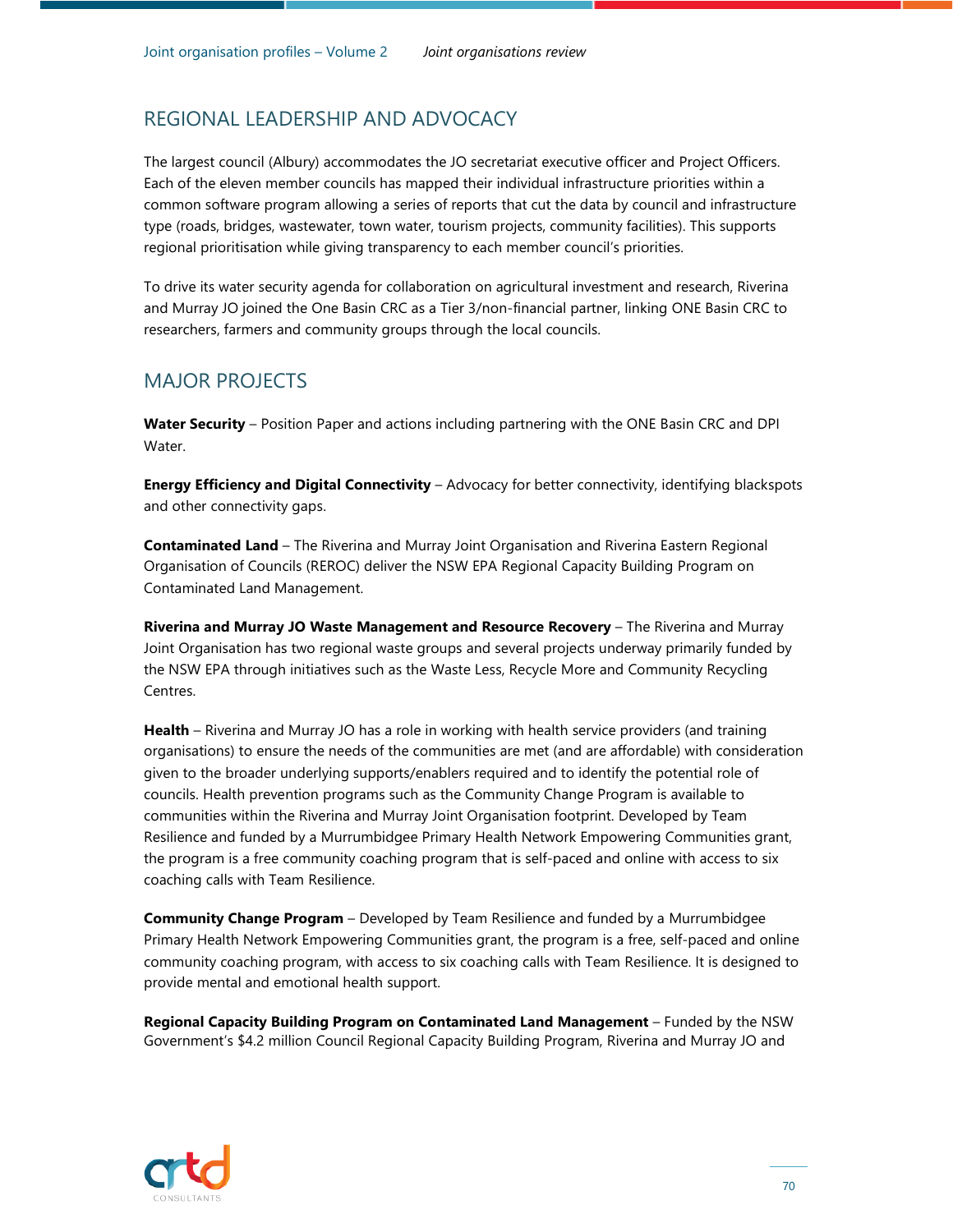REROC are working with their councils to ensure integrated management and regulatory oversight of fuel handling and storage systems. Working closely with Councils to strengthen capacity and capabilities on managing contaminated land in their services and business processes.

**ONE Basin CRC Partnership** – Riverina and Murray JO is a non-research partner to the ONE Basin Cooperative Research Centre bid, which brings together communities, industry and researchers to manage climate, water and environmental risks in the Murray-Darling Basin. Working with the agricultural industry, community and other relevant stakeholders on issues like water trading and better farm water management practices and supporting them to manage and adapt with changing global drivers.

**Biodiversity Offset Scheme** – Applies to development and activity that will impact threatened species, endangered ecological communities, or their habitats. An accredited assessor is engaged to assess the biodiversity impacts and prepare a Biodiversity Development Assessment Report, which is submitted with the development application.

**Biodiversity Reform Capacity Building Project** – Riverina and Murray JO partnered with REROC to engage a Regional Biodiversity Officer to assist Councils with the changes which were occurring in the biodiversity space. This project ran from 2018 to 2020 and focussed on providing training, tools and a helpdesk for Councils to navigate the changes and manage risks.

**Southern Lights Street Lighting Project** – Project across several JOs to transition up to 80,000 streetlights across southern NSW to the latest technology LED lighting and to incorporate smart control devices which have capacity to manage and monitor the lights themselves.

**Regional Waste Strategy 2017- 2021** – Identifies the priorities for the region and determines the current and future services, infrastructure and educational requirements to develop a sustainable waste management system.

**Riverina Waste Group and Murray Waste Group** – Each waste group has a number of current projects underway primarily funded by the NSW EPA through initiatives such as the Waste Less, Recycle More and Community Recycling Centres.

**Water Position Paper** – The Position Paper seeks a sustainable, apolitical, ethical, evidence-based suite of solutions to ensure the optimal use of water across the Murray Darling Basin.

**Infrastructure developments** – Infrastructure reports including projects relating to water and drainage management, road repair, waste management, building restoration, sports ground reconstructions, and public amenities repair.